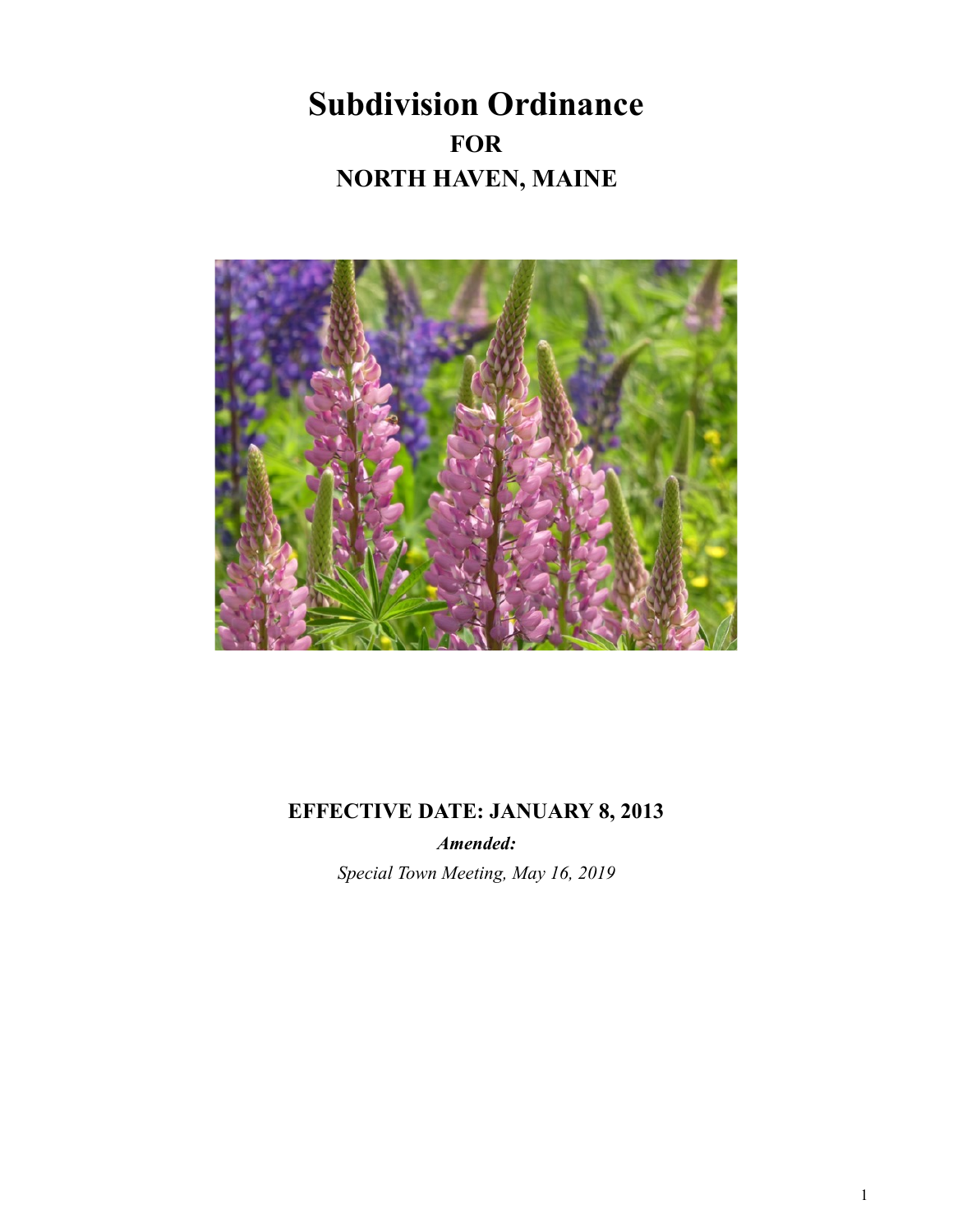# **Table of Contents**

| <b>ARTICLE 1 - PURPOSES AND STATUTORY REVIEW CRITERIA</b>                                       | $\overline{\mathbf{4}}$ |
|-------------------------------------------------------------------------------------------------|-------------------------|
|                                                                                                 |                         |
|                                                                                                 |                         |
| ARTICLE 2 - AUTHORITY AND ADMINISTRATION                                                        | $\overline{7}$          |
|                                                                                                 |                         |
|                                                                                                 |                         |
|                                                                                                 |                         |
| <b>ARTICLE 3 - DEFINITIONS</b>                                                                  | $\overline{7}$          |
| <b>ARTICLE 4 - ADMINISTRATIVE PROCEDURE</b>                                                     | 12                      |
| <b>ARTICLE 5 - SKETCH PLAN MEETING AND SITE INSPECTION</b>                                      | 12                      |
|                                                                                                 |                         |
|                                                                                                 |                         |
|                                                                                                 |                         |
|                                                                                                 |                         |
|                                                                                                 |                         |
| <b>ARTICLE 6 - PRELIMINARY PLAN APPLICATION</b>                                                 | 14                      |
|                                                                                                 |                         |
|                                                                                                 |                         |
| <b>ARTICLE 7 - FINAL PLAN APPLICATION</b>                                                       | 19                      |
|                                                                                                 |                         |
|                                                                                                 |                         |
|                                                                                                 |                         |
| 7.4                                                                                             |                         |
| <b>ARTICLE 8 - REVISIONS TO APPROVED PLANS</b>                                                  | 24                      |
|                                                                                                 |                         |
|                                                                                                 |                         |
|                                                                                                 |                         |
| <b>ARTICLE 9 - INSPECTIONS AND ENFORCEMENT</b>                                                  | 25                      |
|                                                                                                 |                         |
|                                                                                                 |                         |
| <b>ARTICLE 10 - PERFORMANCE &amp; DESIGN STANDARDS</b>                                          | 26                      |
|                                                                                                 |                         |
|                                                                                                 |                         |
|                                                                                                 |                         |
|                                                                                                 |                         |
|                                                                                                 |                         |
| 10.6 Impact on Natural Beauty, Aesthetics, Historic Sites, Wildlife Habitat, Rare Natural Areas |                         |
|                                                                                                 |                         |
| 10.7 Conformance with Zoning Ordinance and Other Land Use Ordinances. ----------------------35  |                         |
|                                                                                                 |                         |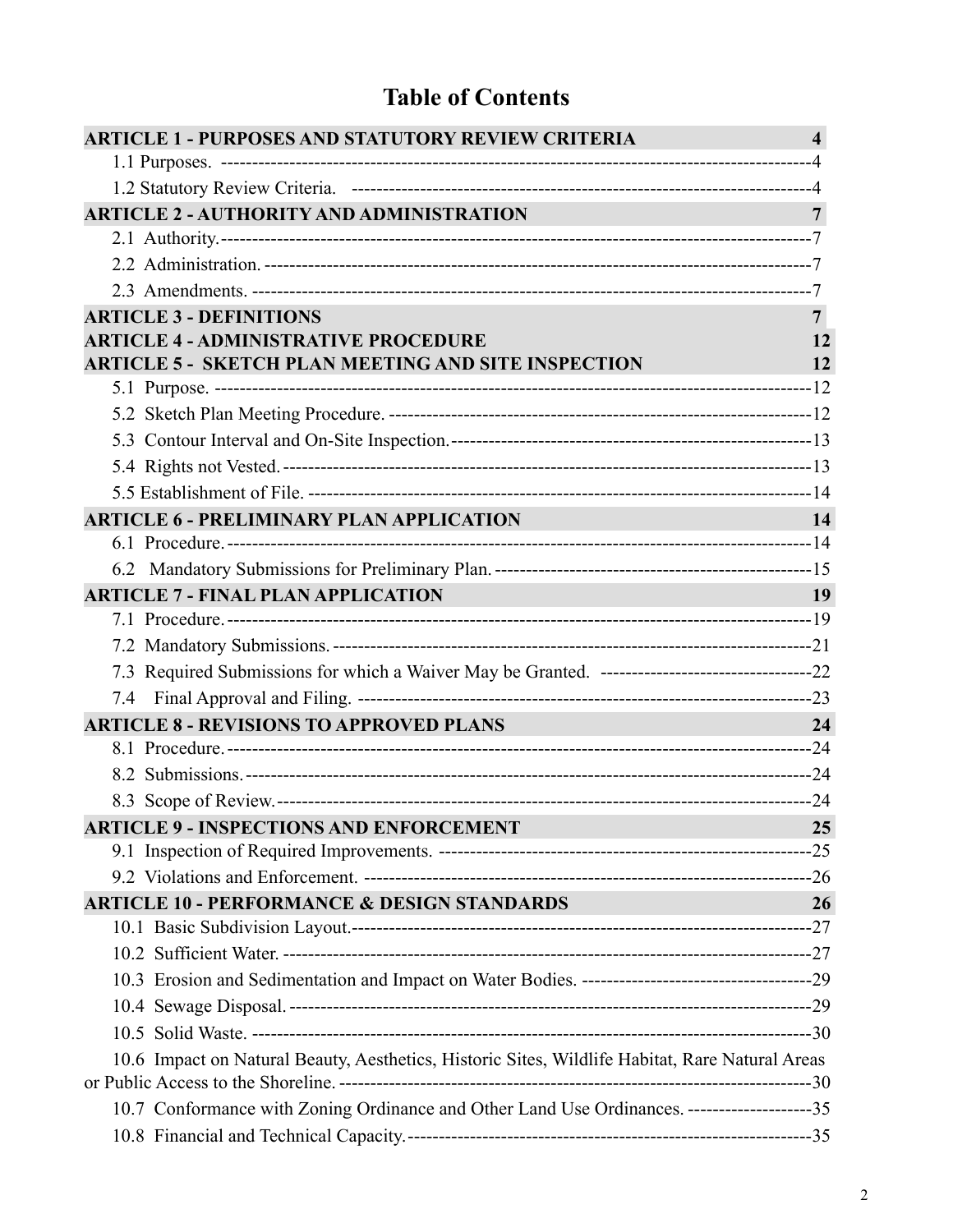| 10.11 Identification of Freshwater Wetlands, Rivers, Streams or Brooks.---------------------------37 |    |
|------------------------------------------------------------------------------------------------------|----|
|                                                                                                      |    |
|                                                                                                      |    |
| 10.14 Year-Round Housing Qualifications For Waivers And Density Bonus. ---------------------39       |    |
|                                                                                                      |    |
|                                                                                                      |    |
|                                                                                                      |    |
| <b>ARTICLE 11 - PERFORMANCE GUARANTEES</b>                                                           | 55 |
|                                                                                                      |    |
|                                                                                                      |    |
|                                                                                                      |    |
|                                                                                                      |    |
|                                                                                                      |    |
|                                                                                                      |    |
|                                                                                                      |    |
|                                                                                                      |    |
|                                                                                                      |    |
|                                                                                                      |    |
| <b>ARTICLE 12 - WAIVERS</b>                                                                          | 57 |
|                                                                                                      |    |
| 12.2 Waivers of Certain Improvements and Standards Authorized. ----------------------------------57  |    |
|                                                                                                      |    |
|                                                                                                      |    |
| <b>ARTICLE 13 - APPEALS</b>                                                                          | 58 |
|                                                                                                      |    |
|                                                                                                      |    |
|                                                                                                      |    |
|                                                                                                      |    |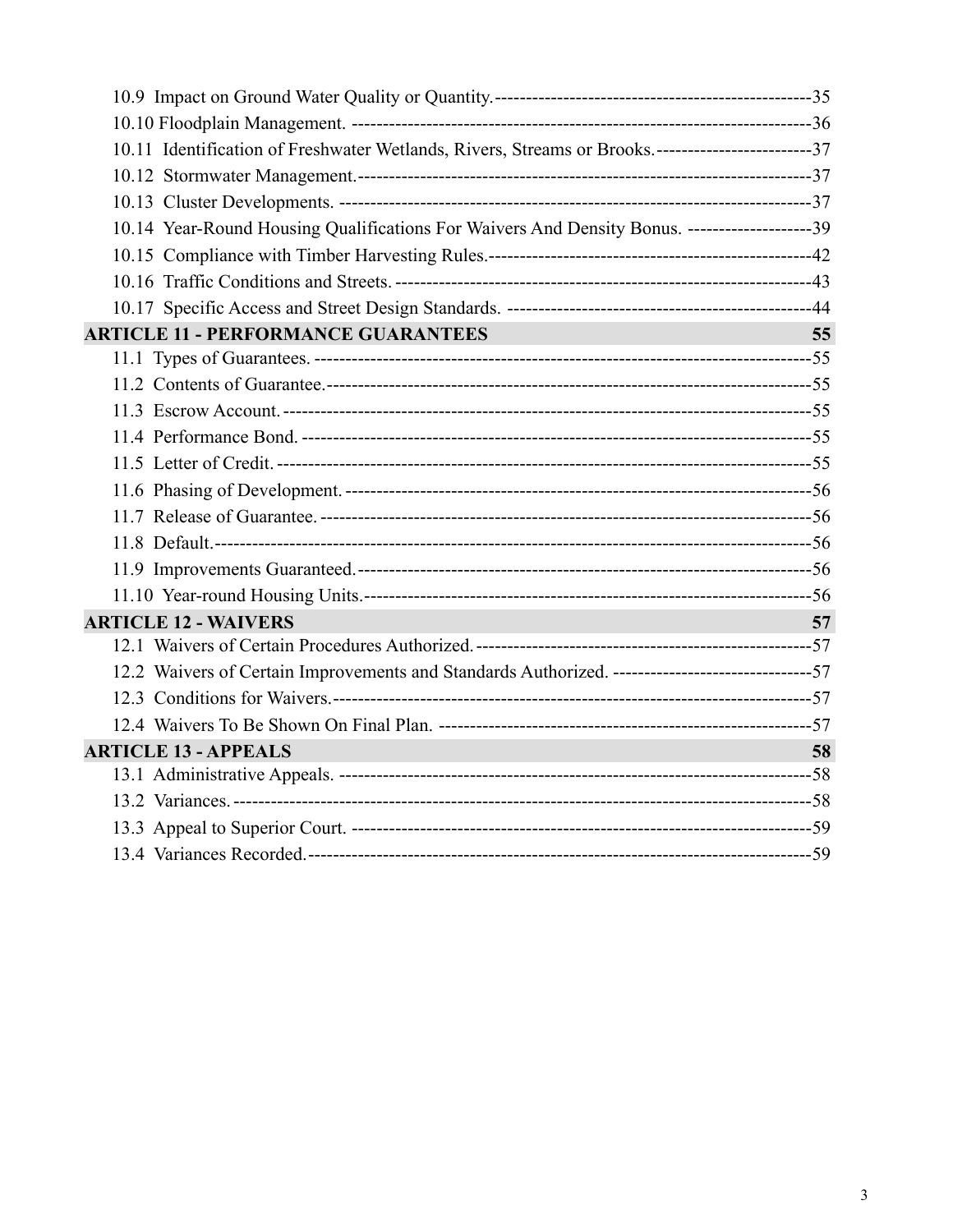# **SUBDIVISION ORDINANCE TOWN OF NORTH HAVEN**

# **ARTICLE 1 - PURPOSES AND STATUTORY REVIEW CRITERIA**

# **1.1 Purposes.**

The purposes of these regulations this Ordinance are:

- A. To provide for an expeditious and efficient process for the review of proposed subdivisions,
- B. To assure that new development in the Town of North Haven meets the goals and conforms to the policies of the North Haven Comprehensive Plan,
- C. To assure the comfort, convenience, safety, health and welfare of the people of the Town of North Haven,
- D. To protect the environment and ensure environmental sustainability, and conserve the natural and cultural resources identified in the North Haven Comprehensive Plan as important to the community,
- E. To assure that a minimal level of services and facilities is available to the residents of new subdivisions and that lots in subdivisions are capable of supporting the proposed uses and structures,
- F. To minimize the potential impacts from new subdivisions on neighboring properties and on the municipality,
- G. To promote the development of an economically sound and stable community, and
- H. To maintain and promote housing opportunities for year-round working populations and firsttime home buyers, in part by keeping development costs lower than market-rate housing development projects.

# **1.2 Statutory Review Criteria.**

 When reviewing any application for a subdivision, the Planning Board shall find that the following criteria as found in Title 30-A M.R.S.A. §4404 have been met, as well as all applicable provisions of the Zoning Land Use Ordinance and other sections of this Regulation Ordinance have been met, before granting approval. In reviewing an application, the Board shall ensure the proposed project:

- A. Shall not result in undue water or air pollution. In making this determination, the Planning Board shall at least consider:
	- 1. The elevation of the land above sea level and its relation to the flood plains,
	- 2. The nature of soils and subsoils and their ability to adequately support waste disposal,
	- 3. The slope of the land and its effect on effluents,
	- 4. The proximity of streams for disposal of effluents, and
	- 5. The applicable State and local health and water resources rules and regulations;
- B. Has sufficient water resources available for reasonable and foreseeable needs of the subdivision,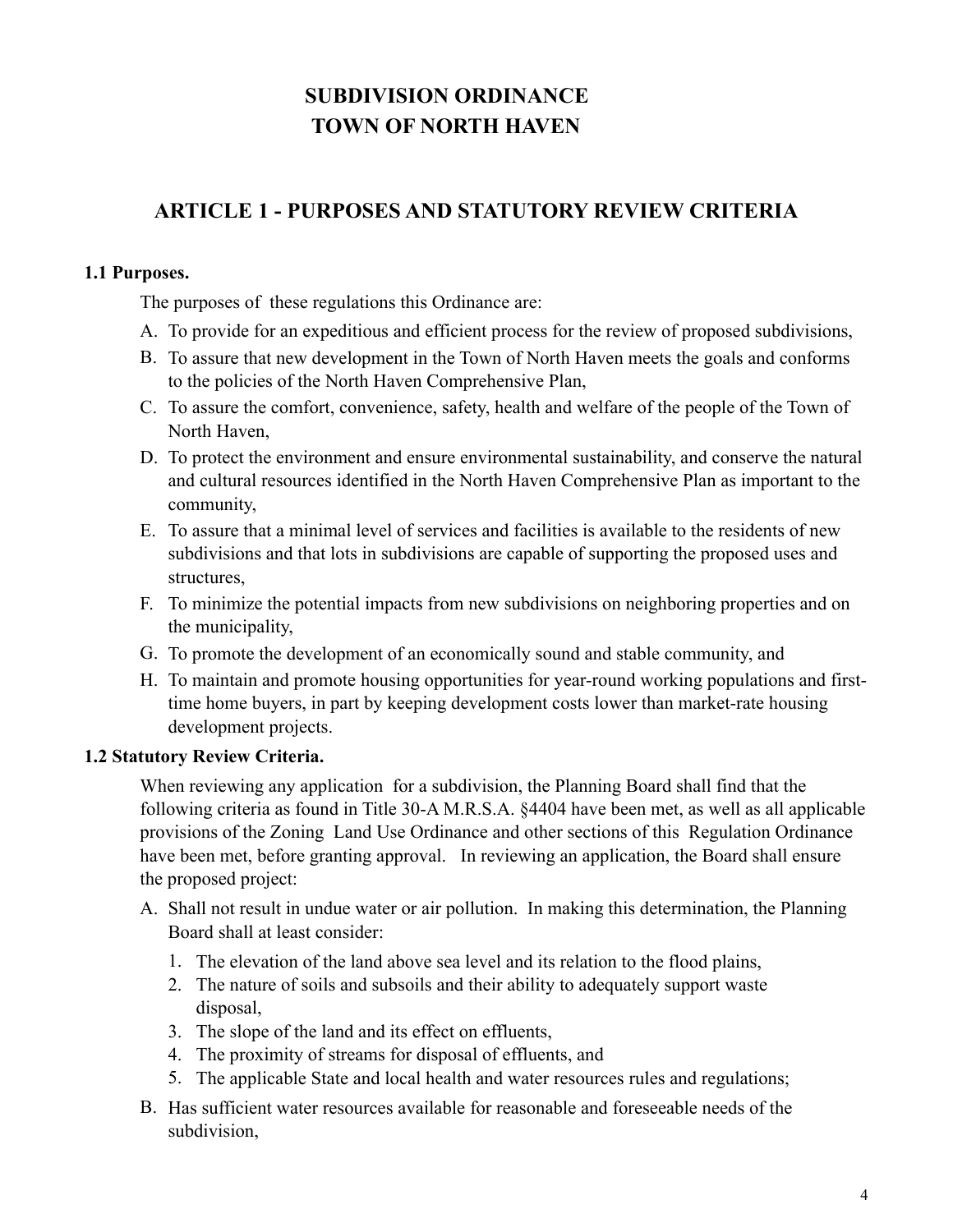- C. Will not cause an unreasonable burden on an existing public water supply or on the water supplies of abutting properties, as applicable,
- D. Will not cause unreasonable soil erosion or reduction in the land's capacity to hold water so that a dangerous or unhealthy condition results,
- E. Will not cause unreasonable highway or public road congestion or unsafe conditions with respect to the use of the highways or public roads existing or proposed and, if the proposed subdivision requires driveways or entrances onto a state or state aid highway, located outside the urban compact area of an urban compact municipality, the Department of Transportation has provided documentation indicating that the driveways or entrances conform to Title 23, section 704 and any rules adopted under that section; as amended for state criteria,
- F. The proposed subdivision will provide for adequate sewage waste disposal and will not cause an unreasonable burden on municipal services if they are utilized,
- G. Will not cause an unreasonable burden on the municipality's ability to dispose of solid waste if municipal services are to be utilized,
- H. Will not have an undue adverse effect on the scenic or natural beauty of the area, aesthetics, historic sites, significant wildlife habitat identified by the Department of Inland Fisheries and Wildlife or the municipality, or rare and irreplaceable natural areas or any public rights for physical or visual access to the shoreline,
- I. Will be in conformance with a duly adopted subdivision regulation or ordinance, Comprehensive Plan, development plan or land use plan, if any. In making this determination, the municipal reviewing authority may interpret these ordinances and plans,
- J. That the developer has adequate financial and technical capacity to ensure that the proposed subdivision will meet the standards of this section,
- K. Will not, alone or in conjunction with existing activities, adversely affect the quality or quantity of ground or surface waters,
- L. Indicates whether the subdivision will be located in a flood-prone area, based on the Federal Emergency Management Agency's Flood Boundary and Floodway Maps and Flood Insurance Rate Maps, as well as information presented by the applicant. If the subdivision, or any part of it, is in such an area, the applicant shall determine the 100-year flood elevation and flood hazard boundaries within the subdivision. The proposed subdivision or project plan must include, as a condition of plan approval, a requirement that principal structures in the subdivision will be constructed with their lowest floor, including the basement, at least one foot above the 100-year flood elevation,
- M. All freshwater wetlands within the proposed subdivision have been identified on any maps submitted as part of the application, regardless of the size of these wetlands. Any mapping of freshwater wetlands may be done with the help of the local soil and water conservation district,
- N. Any stream or brook within or abutting the proposed subdivision shall be identified on any maps submitted as part of the application. For purposes of this section, "river, stream or brook" has the same meaning as in Title 38, section 480-B, subsection 9,
- O. Shall provide for adequate storm water management,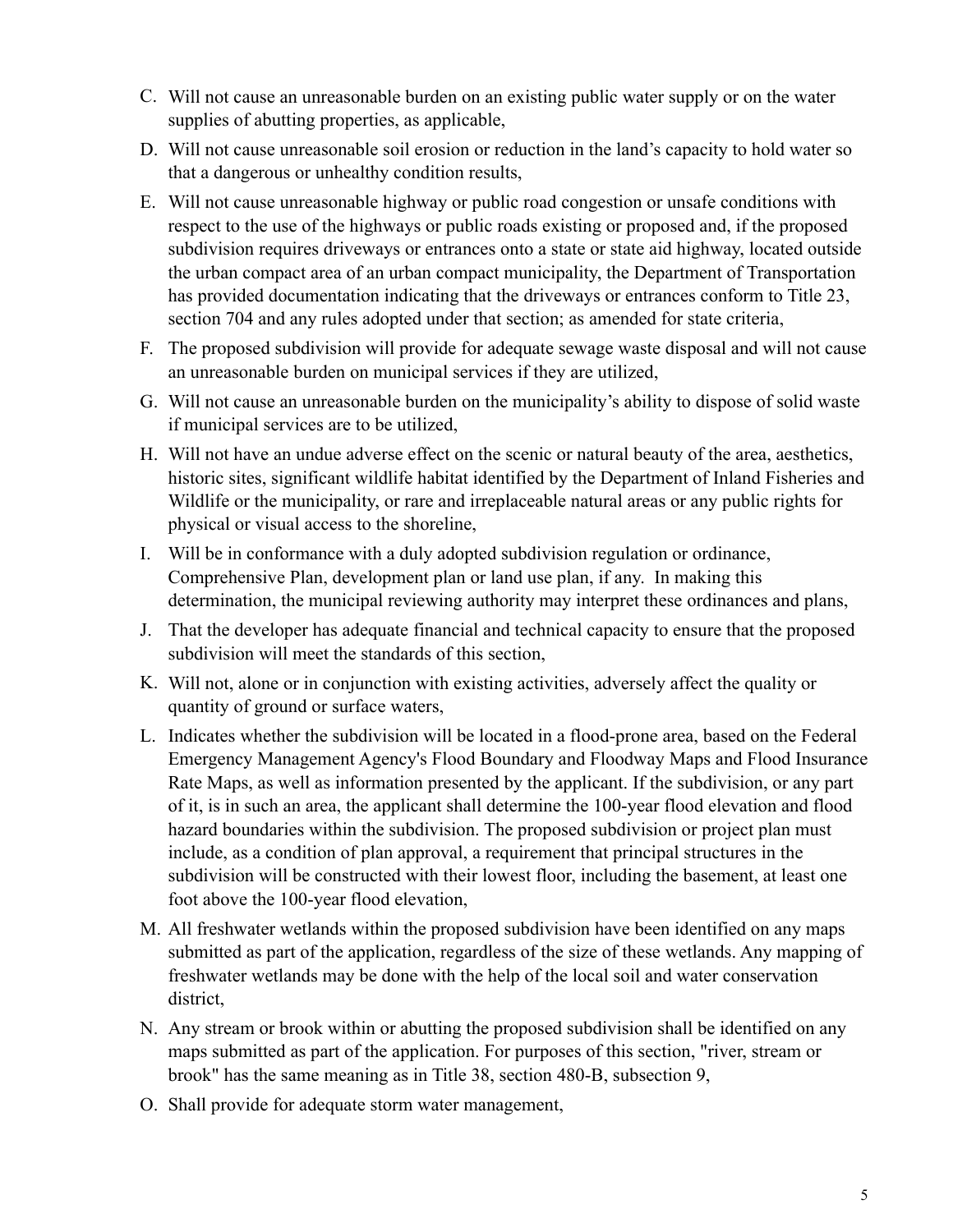- P. If any lots in the proposed subdivision have shore frontage on a river, stream, brook, Fresh Pond or coastal wetland as these features are defined in Title 38, section 480-B, none of the lots created within the subdivision shall have a lot depth to shore frontage ratio greater than 5 to  $1$ ,
- Q. The long-term cumulative effects of the proposed subdivision shall not unreasonably increase Fresh Pond's phosphorus concentration during the construction phase and life of the proposed subdivision,
- R. Lands subject to liquidation harvesting. Timber on the parcel being subdivided has not been harvested in violation of rules adopted pursuant to Title 12, M.R.S.A section 8869, subsection 14. If a violation of rules adopted by the Maine Forest Service to substantially eliminate liquidation harvesting has occurred, the Planning Board must determine prior to granting approval for the subdivision that 5 years have elapsed from the date the landowner under whose ownership the harvest occurred acquired the parcel. The Planning Board may request technical assistance from the Department of Conservation, Bureau of Forestry to determine whether a rule violation has occurred, or the Planning Board may accept a determination certified by a forester licensed pursuant to Title 32, chapter 76. If the Bureau agrees to provide assistance, it shall make a finding and determination as to whether a rule violation has occurred. If the Bureau notifies the Planning Board that it will not provide assistance, the Board may require a subdivision applicant to provide a determination certified by a licensed forester. For the purposes of this subsection, "liquidation harvesting" has the same meaning as in Title 12, M.R.S.A section 8868, subsection 6 and "parcel" means a contiguous area within one municipality, township or plantation owned by one person or a group of persons in common or joint ownership.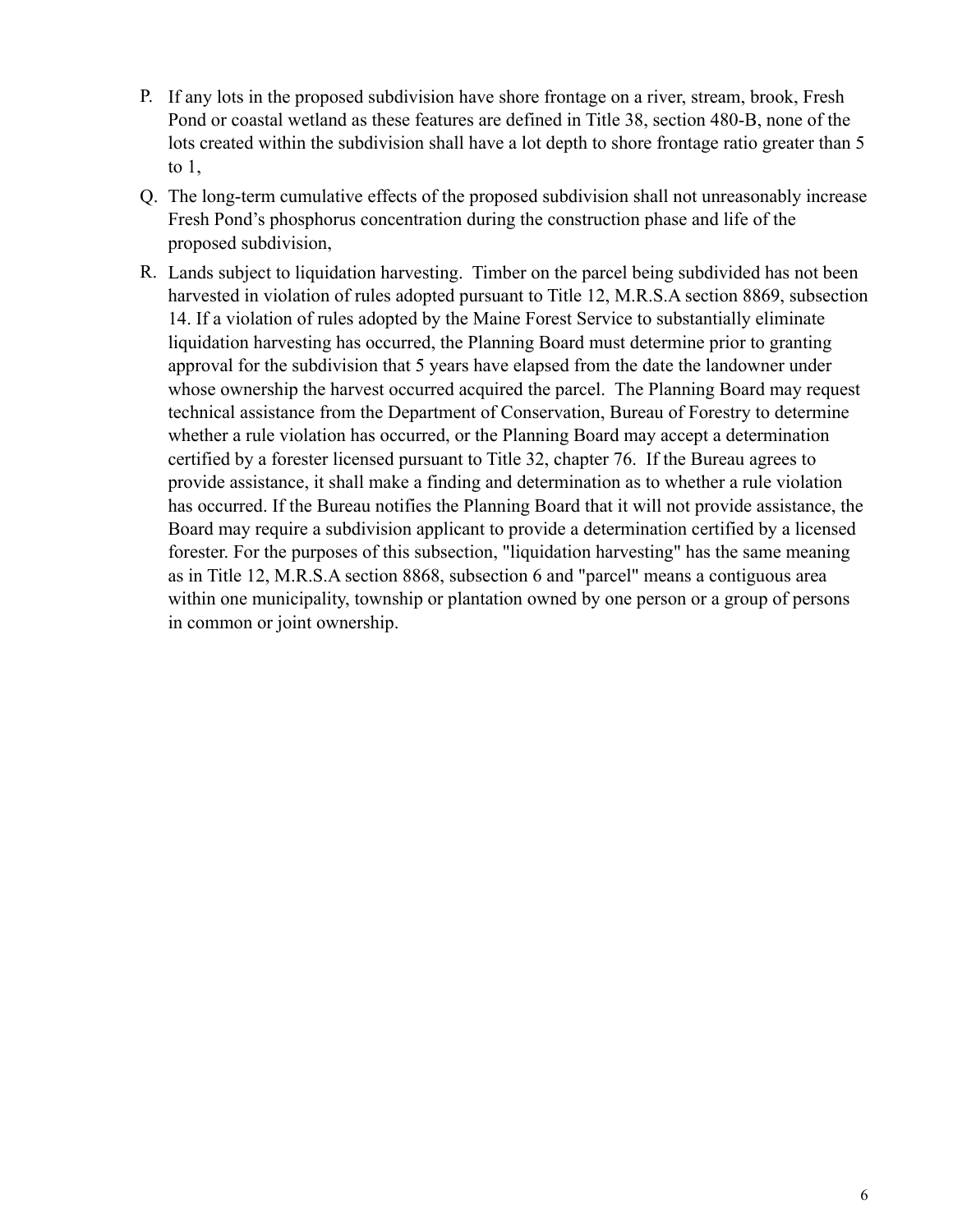# **ARTICLE 2 - AUTHORITY AND ADMINISTRATION**

### **2.1 Authority.**

- A. This Ordinance has been prepared in accordance with the provisions of Title 30-A M.R.S.A., §4403.
- B. This Ordinance shall be known and may be cited as "Subdivision Ordinance of the Town of North Haven, Maine."

#### **2.2 Administration.**

- A. The Planning Board of the Town of North Haven, hereinafter called the Board, shall administer this Ordinance.
- B. The provisions of this Ordinance shall pertain to all land and buildings proposed for subdivision within the boundaries of the Town of North Haven, hereinafter called the Town.

#### **2.3 Amendments.**

- A. This Ordinance may be amended by the Legislative Body of the Town of North Haven.
- B. A public hearing will be held prior to the adoption of any amendment. Notice of the hearing will be provided at least fourteen (14) days in advance of the hearing, according to M.R.S.A. 30-A 4352(9).

# **ARTICLE 3 - DEFINITIONS**

In general, words and terms used in this Ordinance will have their customary dictionary meanings. More specifically, any word or term defined in the North Haven Land Use Ordinance shall have the definition contained in that ordinance, unless defined differently below; other words and terms used herein are defined as follows:

- **Abutting Property**: Any lot which is physically contiguous with the subject lot even if only at a point and any lot which is located directly across a road or right- of-way from the subject lot such that the extension of the side lot lines of the subject lot would touch or enclose the abutting property.
- **Applicant:** The person applying for subdivision approval under these local ordinances.
- **Average Daily Traffic (ADT):** The average number of vehicles per day that enter and exit the premises or travel over a specific section of road.
- **Buffer Area:** A part of a property or an entire property that is not built upon and is specifically intended to separate and thus minimize the effects of a land use activity (e.g. noise, dust, visibility, glare, etc.) on abutting properties or on sensitive natural resources.
- **Building:** A structure for the support, shelter or enclosure of persons, animals, goods or property of any kind.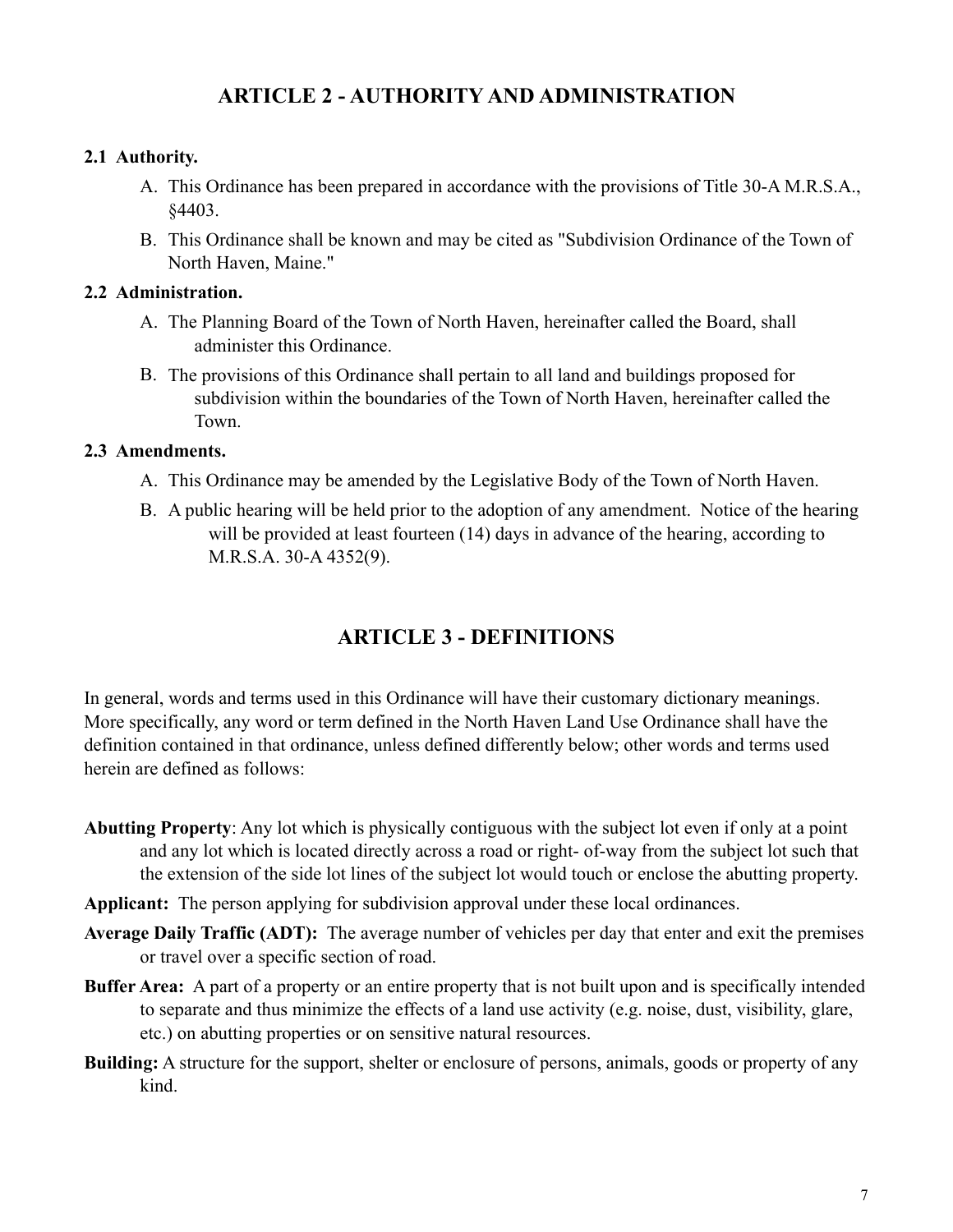- **Capital Improvements Program (CIP):** The municipality's proposed schedule of future projects listed in order of construction priority together with cost estimates and the anticipated means of financing each project.
- **Capital Investment Plan:** The portion of the Comprehensive Plan that identifies the projects for consideration or inclusion within the capital improvements program, together with an estimate of the order of magnitude for the cost of each project.
- **Cluster Subdivision:** A subdivision in which the lot sizes are reduced below those normally required by the zoning district in which the development is located in return for the provision of permanent open space. Also referred to as a "conservation subdivision" or "open space subdivision."
- **Common Open Space:** Land within or related to a subdivision, not individually owned or within an individual lot, which is designed and intended for the common use and enjoyment of the residents of the development or the general public. It may include complementary structures and improvements, typically used for maintenance and operation of the open space, including outdoor recreation.
- **Common Scheme of Development**. "Common scheme of development" means a plan or process of development which:

 A. Takes place on contiguous or non-contiguous parcels or lots in the same vicinity; and

- B. Exhibits characteristics of a unified approach, method, or effect such as:
	- 1. unified ownership, management, or supervision;
	- 2. sharing of common infrastructure, equipment, or labor; or
	- 3. common financing.
- **Complete Application:** An application shall be considered complete upon submission of the required fee and all information required by this Ordinance unless waived, after the applicant's written request, by a vote by the Board. The Board will issue a written statement to the applicant upon its determination that an application is complete.
- **Complete Substantial Construction:** The completion of a portion of the improvements which represents no less than thirty percent (30%) of the costs of the proposed improvements within a subdivision. If the subdivision is to consist of individual lots to be sold or leased by the applicant, the cost of construction for buildings on those lots will not be included. If the subdivision is a multifamily development, or if the applicant proposes to construct the buildings within the subdivision, the cost of building construction will be included in the total costs of proposed improvements.
- **Comprehensive Plan:** A document and interrelated documents adopted by the Legislative Body, containing the elements established under Title 30-A M.R.S.A. §4326 sub-§§ 1 to 4, including the strategies for an implementation program that are consistent with the State goals and guidelines established under Title 30-A M.R.S.A. §§4311 through 4350.
- **Conservation Easement:** A non-possessory interest in real property imposing limitations or affirmative obligations, the purposes of which include retaining or protecting natural, scenic or open space values of real property; assuring its availability for agricultural, forest, recreational or open space use; protecting natural resources, or maintaining air or water quality; offered in exchange for cluster housing.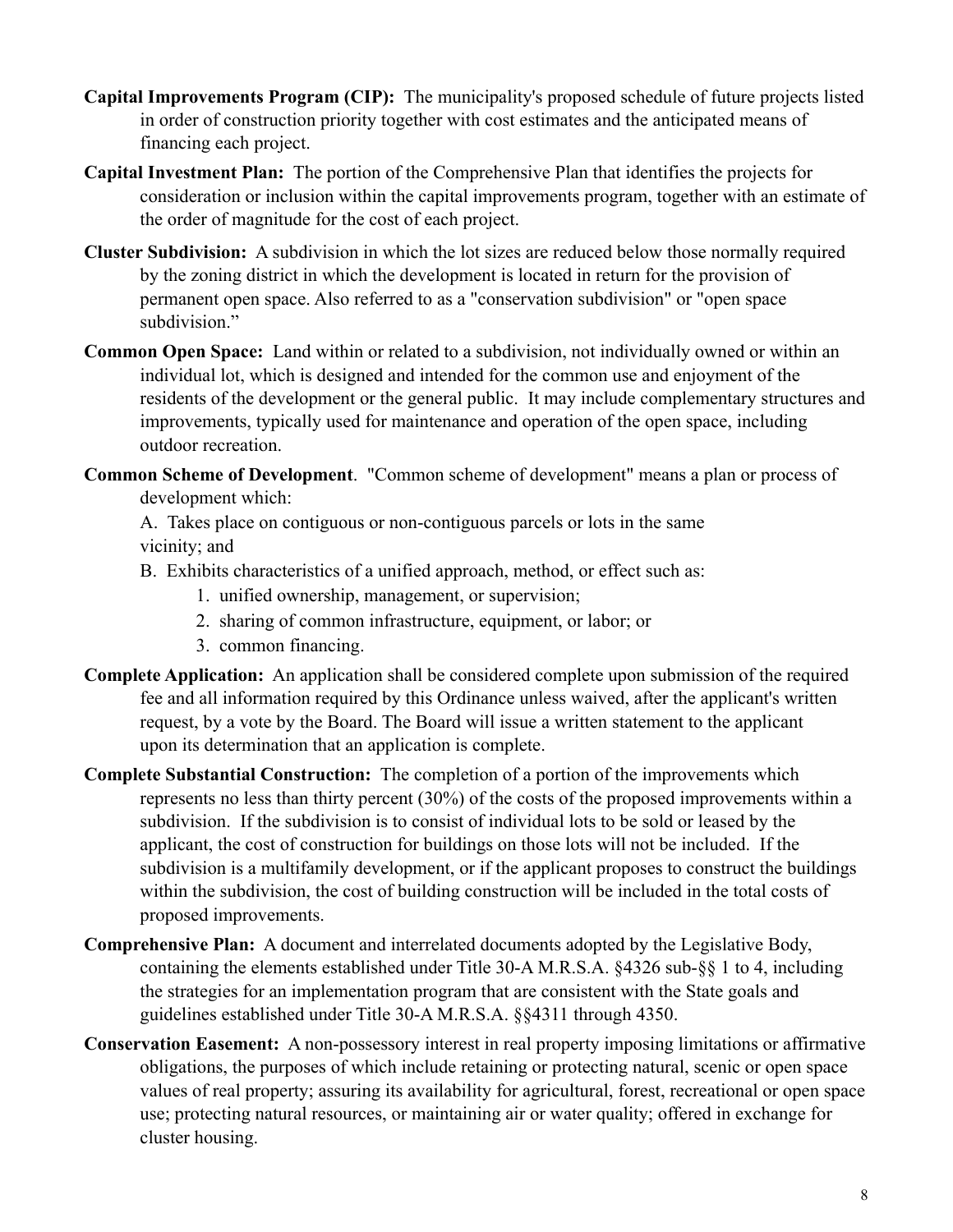- **Density:** The number of dwelling units per acre of land.
- **Developed Area:** Any area on which a site improvement or change is made, including but not limited to buildings, landscaping, parking areas, utility infrastructure and streets.
- **Direct Watershed of Fresh Pond:** That portion of the watershed which drains directly to the fresh pond without first passing through Fresh Pond. For the purposes of this Ordinance, the watershed boundaries shall be as delineated in the Comprehensive Plan, or as depicted in the drainage divide data layer provided by the Maine Office of GIS. Due to the scale of the map there may be small inaccuracies in the delineation of the watershed boundary. Where there is a dispute as to exact location of a watershed boundary, the Board or its designee and the applicant shall conduct an on-site investigation to determine where the drainage divide lies. If the Board and the applicant cannot agree on the location of the drainage divide based on the on-site investigation, the burden of proof shall lie with the applicant to provide the Board with information from a professional land surveyor and hydrologist showing where the drainage divide lies.
- **Driveway:** A vehicular access way serving two lots or less.
- **Dwelling Unit:** A room or suite of rooms used as a habitation that is separate from other such rooms or suites of rooms, and which contains independent living, cooking, and sleeping facilities; including but not limited to single family houses, the units in a duplex, apartment house, multifamily dwellings, and residential condominiums.
- **Engineered Subsurface wastewater Disposal System:** A subsurface wastewater disposal system designed, installed, and operated as a single unit to treat and dispose of 2,000 gallons of wastewater per day or more; or any system designed to be capable of treating wastewater with higher BOD5 and total suspended solids concentrations than domestic wastewater.
- **Final Plan:** The final drawings on which the applicant's plan of subdivision is presented to the Board for approval and which, if approved, may be recorded at the Registry of Deeds.
- **Freshwater Wetland:** Areas that are inundated or saturated by surface or ground water at a frequency and for a duration sufficient to support, and which under normal circumstances do support, a prevalence of wetland vegetation typically adapted for life in saturated soils; and are not part of Fresh Pond, coastal wetlands, rivers, streams or brooks. Freshwater wetlands may contain small stream channels or inclusions of land that do not conform to the above criteria.
- **Great Pond:** Any inland body of water which in a natural state has a surface area in excess of ten (10) acres, and any inland body of water artificially formed or increased which has surface area in excess of thirty (30) acres, except for the purposes of this Ordinance, where the artificially formed or increased inland body of water is completely surrounded by land held by a single owner. Fresh Pond is North Haven's only great pond.
- **High Intensity Soil Survey:** A map prepared by a Certified Soil Scientist, identifying the soil types down to 1/8 acre or less at a scale equivalent to the subdivision plan submitted. The soils shall be identified in accordance with the National Cooperative Soil Survey. The map shall show the location of all test pits used to identify the soils, and shall be accompanied by a log of each sample point identifying the textural classification and the depth to a limiting factor such as seasonal high water table or bedrock at that location. Single soil test pits and their evaluation for suitability for subsurface wastewater disposal systems shall not be considered to constitute high intensity soil surveys.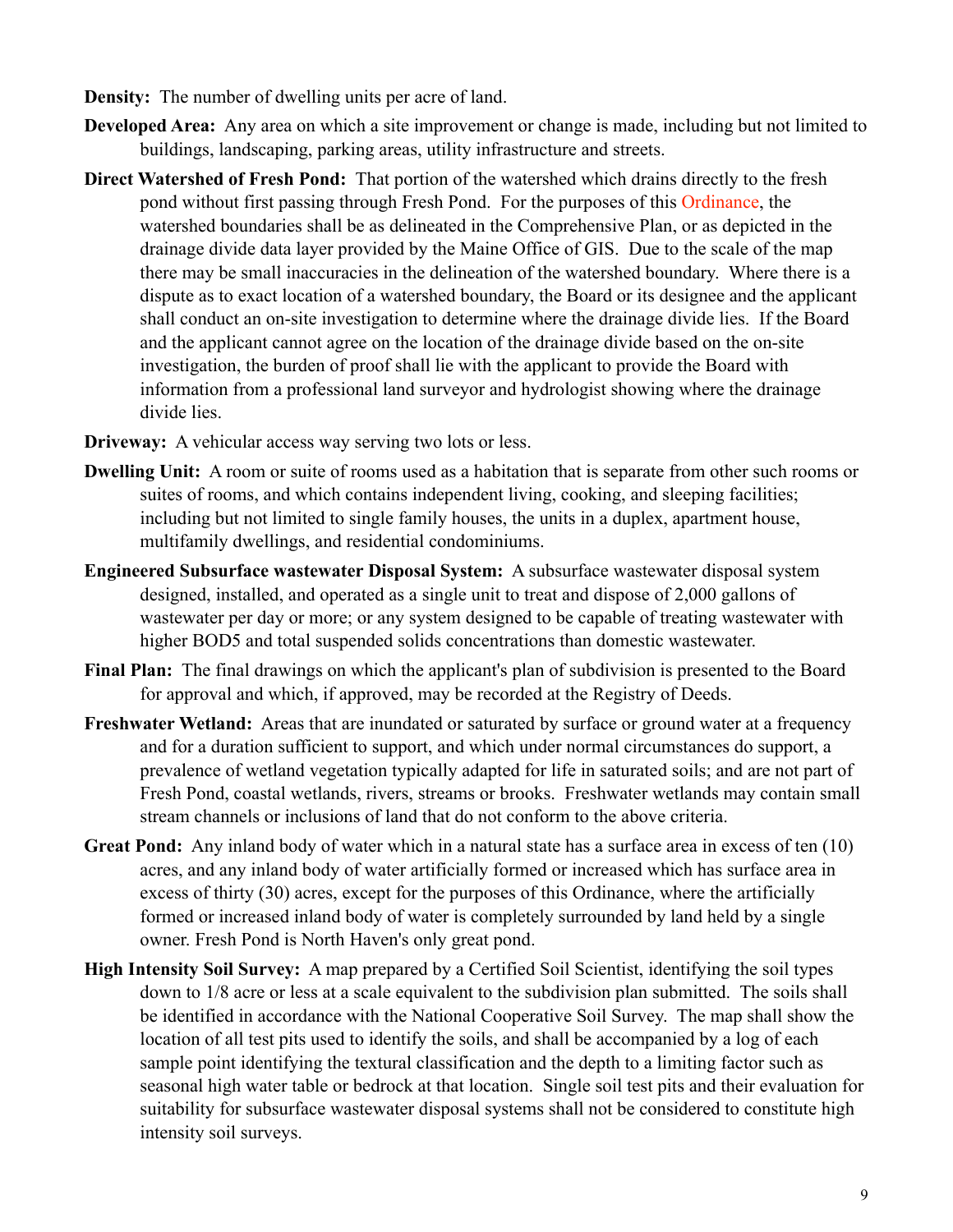- **High Water Mark, Coastal Waters:** See DEP Chapter 1000 Minimum Guidelines for Municipal Shoreland Zoning Ordinances.
- **High Water Mark, Inland Waters:** See DEP Chapter 1000 Minimum Guidelines for Municipal Shoreland Zoning Ordinances.
- **Level of Service:** A description of the operating conditions a driver will experience while traveling on a particular street or highway calculated in accordance with the provisions of the *Highway Capacity Manual*, most recent edition, published by the National Academy of Sciences, Transportation Research Board. There are six levels of service ranging from Level of Service A, with free traffic flow and no delays to Level of Service F, with forced flow and congestion resulting in complete failure of the roadway.
- **Lot coverage -** the percentage of the lot covered by all buildings, structures, and impervious surfaces including but not limited to driveways, walkways, parking areas and patios.
- **Multifamily Development:** A subdivision which contains three or more dwelling units on land in common ownership, such as apartment buildings, condominiums or mobile home parks.
- **Municipal Engineer:** Any registered professional engineer hired or retained by the municipality, either as staff or on a consulting basis.
- **Net Residential Acreage:** The total acreage available for the subdivision, as shown on the proposed subdivision plan, minus the area for streets or access and the areas that are unsuitable for development as outlined in Article 10.
- **Net Residential Density:** The average number of dwelling units per net residential acre.
- **New Structure or Structures:** Includes any structure for which construction begins on or after July 1, 2012. The area included in the expansion of an existing structure is deemed to be a new structure.
- **Person:** Includes a firm, association, organization, partnership, trust, company, or corporation, as well as an individual.
- **Planning Board:** The Planning Board of the Town of North Haven, previously defined as "the Board".
- **Preliminary Plan:** The preliminary drawings indicating the proposed layout of the subdivision to be submitted to the Planning Board for its consideration.
- **Professional Engineer:** A professional engineer, registered in the State of Maine.
- **Public Water System:** A water supply system that provides water to at least 15 service connections or services water to at least 25 individuals daily for at least 30 days a year.
- **Recording Plan:** An original of the Preliminary Plan, suitable for recording at the Registry of Deeds and which need show only information relevant to the transfer of an interest in the property, and which does not show other information presented on the plan such as sewer and water line locations and sizes, culverts, and building lines.
- **Rural District:** As defined by the Land Use Ordinance of the Town of North Haven.
- **Sight Distance:** The length of an unobstructed view from a particular access point to the farthest visible point of reference on a roadway. Used in this Ordinance as a reference for unobstructed road visibility.
- **Sketch Plan:** Conceptual maps, renderings, and supportive data describing the project proposed by the applicant for initial review prior to submitting an application for subdivision approval.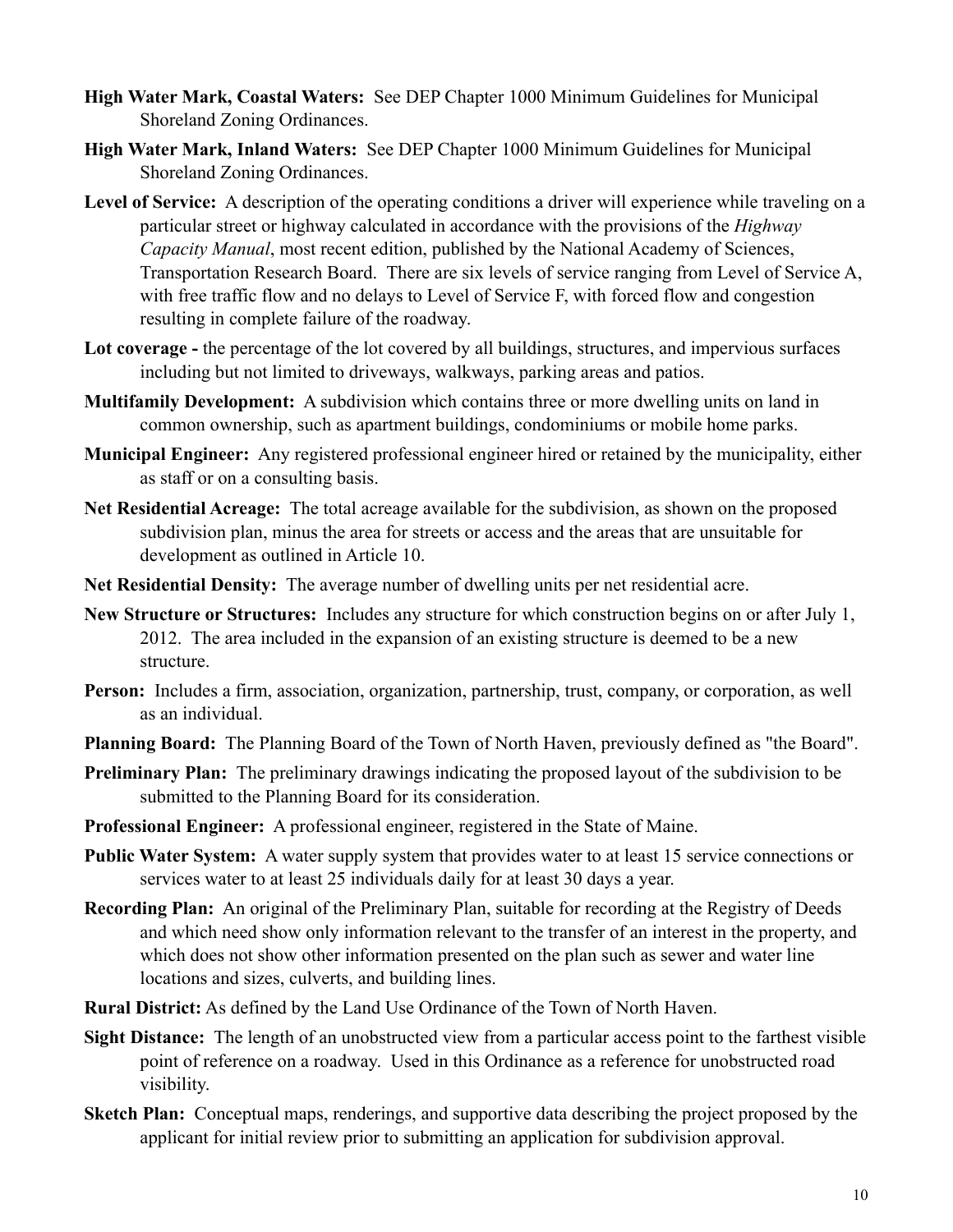**Street:** Public and private ways such as alleys, avenues, highways, roads, and other rights-of-way, as well as areas on subdivision plans designated as rights-of-way for vehicular access other than driveways.

## **Street Classification:**

**Arterial Street:** A major thoroughfare which serves as a major traffic way for travel between and through the municipality. North Haven has no streets considered arterial streets.

**Collector Street:** A street with average daily traffic of 200 vehicles per day or greater, or streets which serve as feeders to arterial streets, and collectors of traffic from minor streets.

**Cul-de-sac:** A street with only one outlet and having the other end for the reversal of traffic movement.

**Industrial or Commercial Street:** Streets servicing industrial or commercial uses.

**Minor Residential Street:** A street servicing only residential properties and which has an average daily traffic of less than 200 vehicles per day.

**Private Right-of-Way:** A minor residential street servicing no more than eight dwelling units, which is not intended to be dedicated as a public way.

- **Subdivision** means the division of a tract or parcel of land into three (3) or more lots within any five year period that begins on or after September 23, 1971. This definition applies whether the division is accomplished by sale, lease, development, building or otherwise. The term "subdivision" also includes the division of a new structure or structures on a tract or parcel of land into three (3) or more dwelling units within a five year period, the construction or placement of three (3) or more dwelling units on a single tract or parcel of land and the division of an existing structure or structures previously used for commercial or industrial use into three (3) or more dwelling units within a five year period.
	- A.In determining whether a tract or parcel of land is divided into three (3) or more lots, the first division of the tract or parcel is considered to create the first two (2) lots and the next division of either of these first two (2) lots, by whomever accomplished, is considered to create a third lot, unless:
		- 1. Both divisions are accomplished by an applicant who has retained one of the lots for the applicant's own use as a single-family residence that has been the applicant's principal residence for a period of at least five years immediately preceding the second division; or
		- 2. The division of the tract or parcel is otherwise exempt under this subchapter.
	- B. The division of a tract or parcel of land and the lot or lots so made, which division or lots when made are not subject to this subchapter, do not become subject to this subchapter by the subsequent division of that tract or parcel of land or any portion of that tract or parcel. The municipal reviewing authority shall consider the existence of the previously created lot or lots in reviewing a proposed subdivision.

This term has been defined as in Title 30-A M.R.S.A. §4401, sub-§4, as amended.A lot of 40 or more acres shall be counted as a lot for the purposes of this definition when the parcel of land being divided is located entirely outside the Shoreland Zone as defined in the Town of North Haven Shoreland Zoning Ordinance.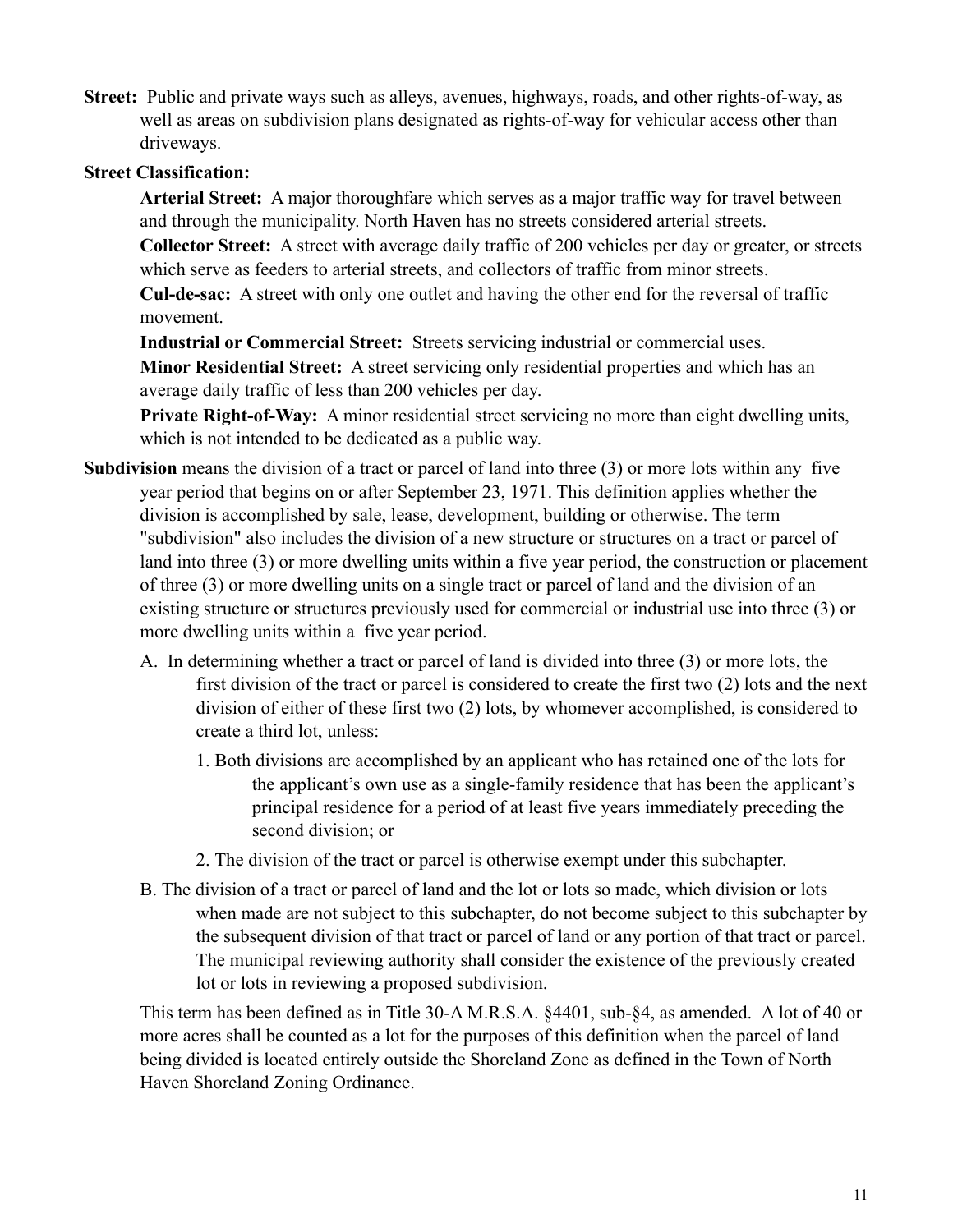- **Tract or Parcel of Land:** All contiguous land in the same ownership, provided that lands located on opposite sides of a public or private road shall be considered each a separate tract or parcel of land unless such road was established by the owner of land on both sides thereof.
- **Usable Open Space:** That portion of the common open space which, due to its slope, drainage characteristics and soil conditions can be used for active recreation, horticulture or agriculture. In order to be considered usable open space, the land must not be poorly drained or very poorly drained, have ledge outcroppings, or areas with slopes exceeding 10%.
- **Village District:** As defined by the Land Use Ordinance of the Town of North Haven.
- **Year-round Housing Unit:** Lots/units which may be purchased or rented for occupancy by year-round residents of North Haven people earning 200% 250% of area median income for Knox County or less, as established by the Department of Housing and Urban Development (HUD), United States Census, the Maine Department of Agriculture Conservation and Forestry (formerly Maine State Planning Office) or the Mid-Coast Regional Planning Commission.
- **100-Year Flood:** The highest level of flood that, on the average, has a one percent (1%) chance of occurring in any given year.

# **ARTICLE 4 - ADMINISTRATIVE PROCEDURE**

In order to establish an orderly, equitable and expeditious procedure for reviewing subdivisions and to avoid unnecessary delays in processing applications for subdivision review, the Board will prepare a written agenda for each regularly scheduled meeting. The agenda will be prepared no less than one week in advance of the meeting, distributed to the Board members and any applicants appearing on the agenda, and posted at the municipal offices. Applicants shall request to be placed on the Board's agenda at least fourteen days in advance of a regularly scheduled meeting by contacting the Chairperson. Applicants who attend a meeting but who are not on the Board's agenda may be heard only after all agenda items have been completed, and then only if a majority of the Board so votes. However, the Board shall take no action on any application not appearing on the Board's written agenda.

# **ARTICLE 5 - SKETCH PLAN MEETING AND SITE INSPECTION**

#### **5.1 Purpose.**

The purpose of the Sketch Plan meeting and on-site inspection is for the applicant to present general information regarding the proposed subdivision to the Board and receive the Board's comments prior to the expenditure of substantial sums of money on surveying, soils identification, and engineering by the applicant.

#### **5.2 Sketch Plan Meeting Procedure.**

A. The applicant shall present the Sketch Plan and make an oral presentation regarding the site and the proposed subdivision.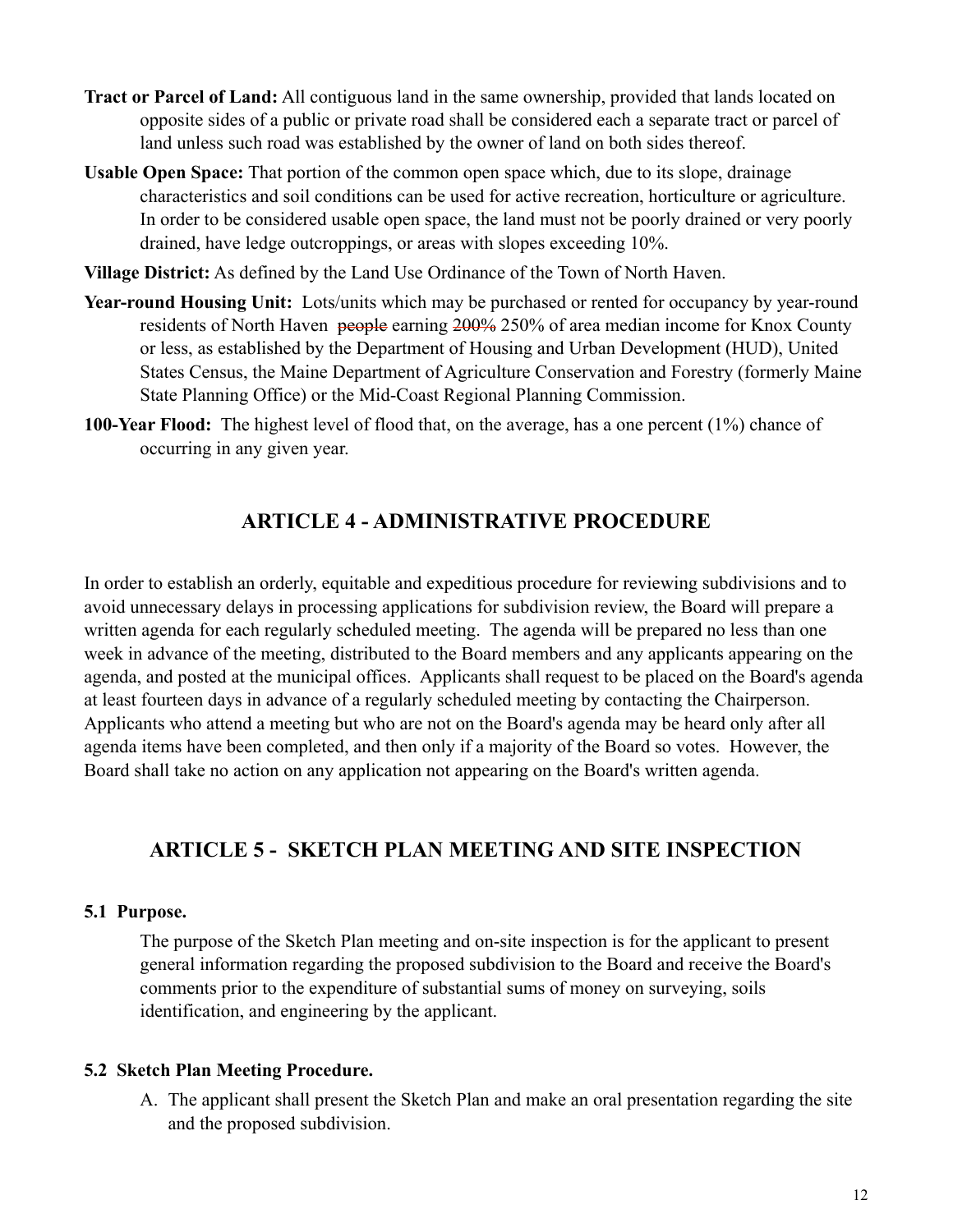- B. Sketch Plan Submissions**:** Nine (9) copies of the Sketch Plan and all supporting materials must be submitted 30 days prior to a regularly scheduled Planning Board meeting, in order to be placed on the Board's agenda. The Sketch Plan shall show, in simple sketch form, the proposed layout of streets, lots, buildings and other features in relation to existing conditions. The Sketch Plan, which does not have to be engineered and may be a freehand pencil sketch, shall show site conditions such as steep slopes, wet areas and vegetative cover in a general manner. The Sketch Plan shall be supplemented with a written project narrative, with general information to describe or outline the existing conditions of the site and a full description of the proposed development. The narrative should include general proposals for how any common areas and infrastructure will be managed and maintained. It is recommended that the sketch plan be superimposed on or accompanied by a copy of the Assessor's Map(s) on which the land is located. The Sketch Plan shall be accompanied by:
	- 1. A Sketch Plan Application form, and a Sketch Plan Application fee as set by a fee schedule established by the Select Board,
	- 2. A copy of a portion of the U.S.G.S. topographic map of the area showing the outline of the proposed subdivision; unless the proposed subdivision is less than 10 acres in size,
	- 3. A copy of that portion of the Knox County Soil Survey covering the proposed subdivision, showing the outline of the proposed subdivision development, and
	- 4. A written project narrative as described above.

C. Following the applicant's presentation, the Board may ask questions, point out potential problems or issues for future discussions, and make suggestions to be incorporated by the applicant into the subsequent application. Substantive, lengthy discussions about compliance with review standards or the consideration of waiver requests will be postponed until the subsequent review of the full application.

D. The date of the on-site inspection will be selected.

# **5.3 Contour Interval and On-Site Inspection.**

Within thirty (30) days of the Sketch Plan meeting, the Board shall hold an on-site inspection of the property and inform the applicant in writing of the required contour interval on the Preliminary Plan. The applicant shall place flagging at the centerline of any proposed streets, and at the approximate intersections of the street centerlines and lot corners, prior to the on-site inspection. If the proposed project includes buildings, the approximate corners of building footprints shall be flagged. The Board may choose not to conduct on-site inspections when there is inclement weather or snow on the ground disguising ground contours and water bodies; or if there is perceived danger to the inspectors (for example, deer rifle hunting season). On-site inspections will be noticed as required by 1 M.R.S.A. §§401-410, and the public shall be allowed to accompany the Board. Minutes will be taken in the same manner as for regular meetings.

### **5.4 Rights not Vested.**

The Sketch Plan meeting, the submittal or review of the Sketch Plan or the on-site inspection shall not be considered the initiation of the review process for the purposes of bringing the plan under the protection of Title 1 M.R.S.A., §302.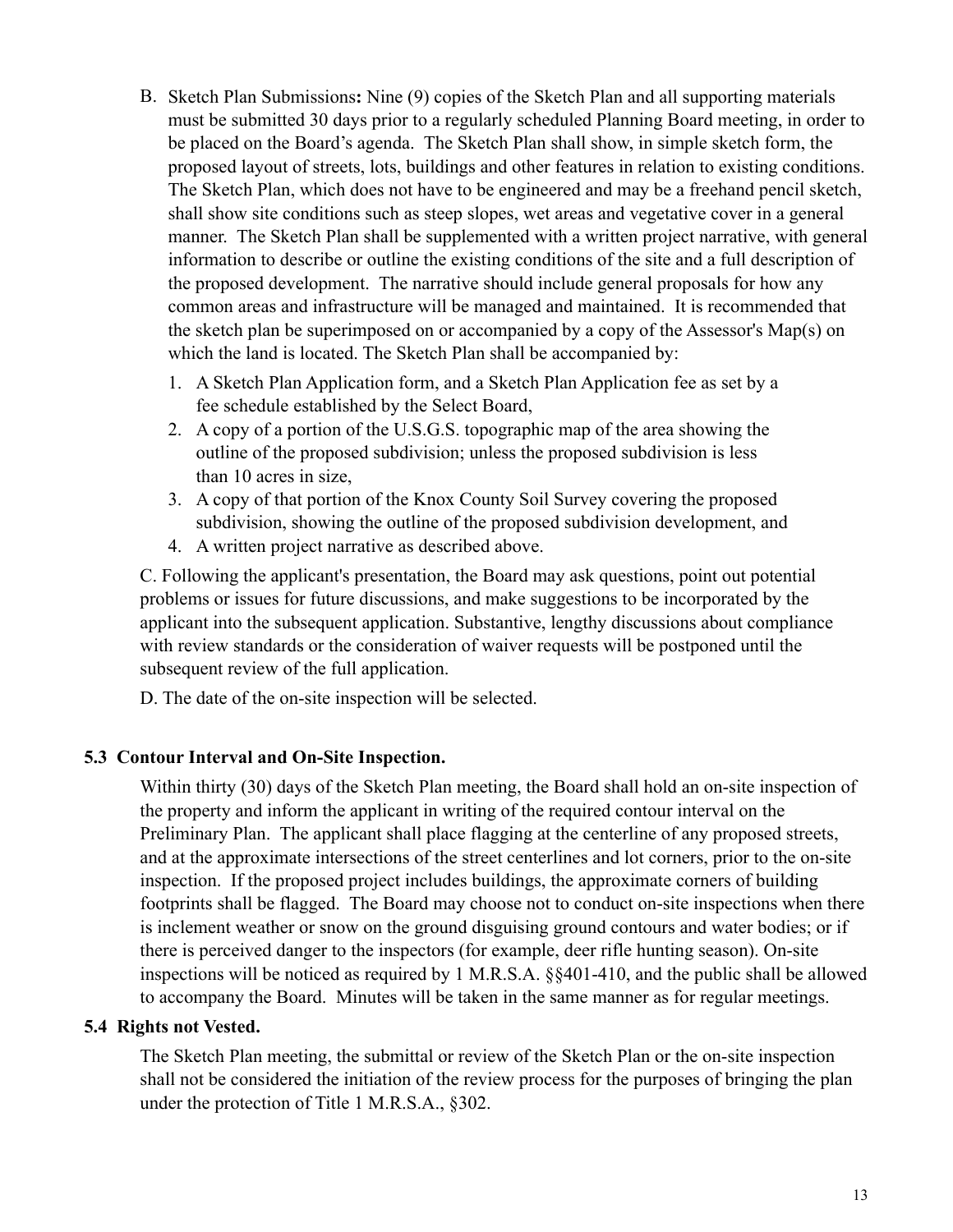### **5.5 Establishment of File.**

Following the Sketch Plan meeting the Board will establish a file for the proposed subdivision. All correspondence and submissions regarding the Sketch Plan meeting and application will be maintained in the file.

# **ARTICLE 6 - PRELIMINARY PLAN APPLICATION**

#### **6.1 Procedure.**

- A. Within six months after the on-site inspection by the Board and receipt of comments, the applicant shall submit an application for approval of a Preliminary Plan at least 14 days prior to a scheduled meeting of the Board. Applications shall be submitted by mail or by hand to the municipal offices. Failure to submit an application within six months shall require resubmission of the Sketch Plan to the Board. The Preliminary Plan shall approximate the layout shown on the Sketch Plan, plus accommodation of any recommendations made by the Board.
- B. All applications for the Preliminary Plan shall be accompanied by a non-refundable application fee based on a fee schedule established by the Select Board, payable by check to the Town. In addition, the applicant shall pay an escrow fee, based on a fee schedule established by the Select Board, per lot or dwelling unit, to be deposited in a special escrow account designated for that subdivision application, to be used by the Board for hiring independent consulting services to review engineering and other technical submissions associated with the application, and to ensure compliance with the this Ordinance and the Land Use Ordinance. If the balance in this special account is drawn down by 75%, the Board will notify the applicant, and require that the balance be brought back up to the original deposit amount. The Board will continue to notify the applicant and require a deposit as necessary whenever the balance of the escrow account is drawn down by 75% of the original deposit. Any balance in the escrow account remaining after a decision on the Final Plan application by the Board shall be returned to the applicant.
- C. The Board will not review any Preliminary Plan application unless the applicant or applicant's representative attends the meeting. Should the applicant or the applicant's representative fail to attend, the Board will reschedule review of the application at its next regular meeting.
- D. Within three (3) days of the receipt of the Preliminary Plan application, the Board, or its designee, will:
	- 1. Issue a dated receipt to the applicant.
	- 2. Notify in writing by First Class Mail all owners of abutting property that an application for subdivision approval has been submitted, specifying the location of the proposed subdivision and including a general description of the project.
- E. Within thirty (30) days of the receipt of the Preliminary Plan application, the Board will determine whether the application is complete and notify the applicant in writing of its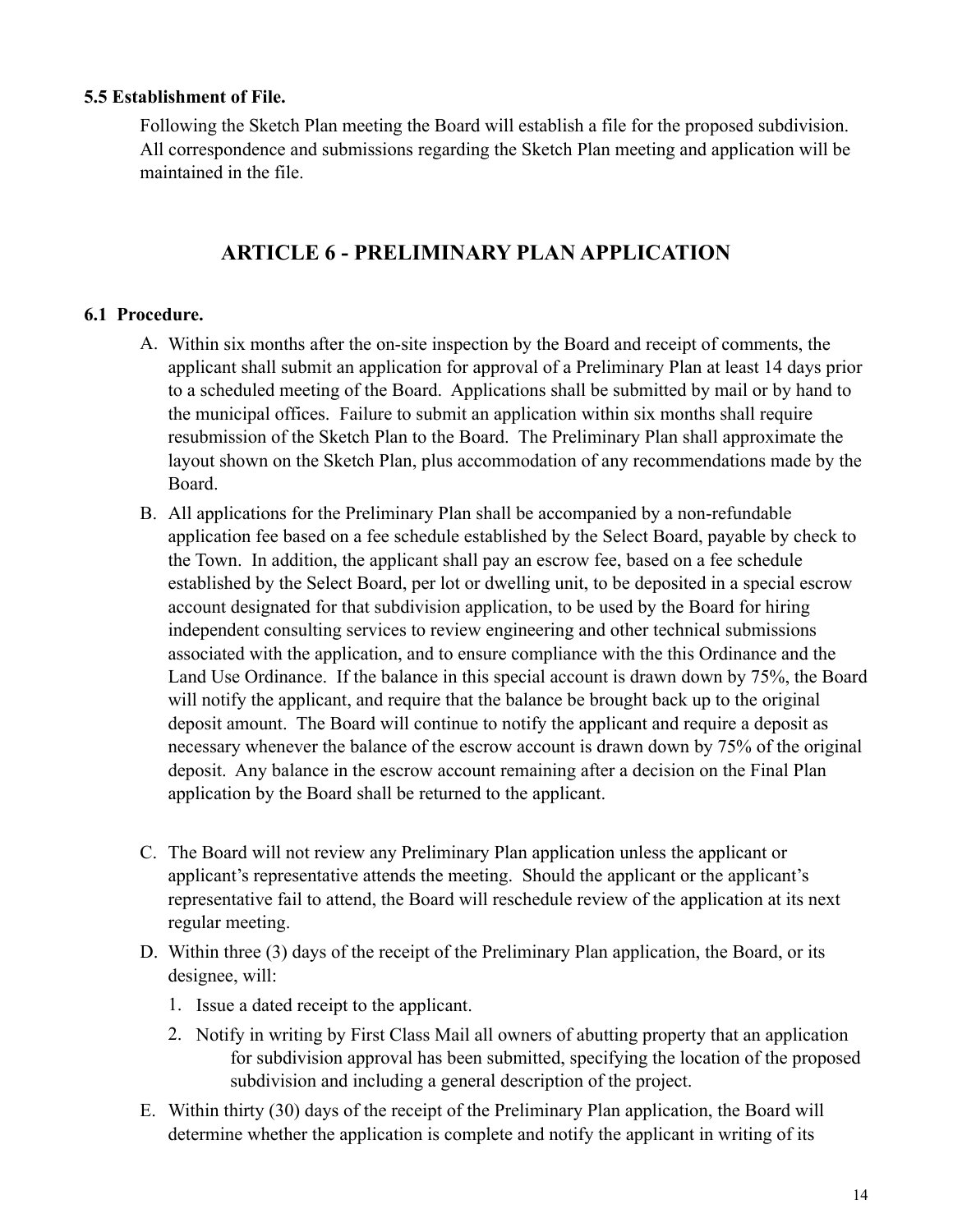determination. If the application is not complete, the Board will notify the applicant of the specific additional material needed to complete the application.

- F. Upon determination that a complete application has been submitted for review, the Board will notify the applicant in writing. The Board will also notify the Road Commissioner, Fire Chief and Superintendent of Schools of the proposed subdivision, the number of dwelling units proposed, the length of roadways, and the size and construction characteristics of any single family, multifamily, commercial or industrial buildings. The Board will request that these officials comment upon the adequacy of their departments' existing capital facilities to service the proposed subdivision.
- G. The Board will hold a public hearing within thirty (30) days of determining that it has received a complete application, and will publish a notice of the date, time and place of the hearing in a newspaper of general circulation in the Town at least two times, the date of the first publication to be on the Town of North Haven website at least fourteen (14) days prior to the hearing. In addition, the notice of the hearing will be posted in at least three prominent places within the Town at least fourteen (14) days prior to the hearing. A copy of the notice will be sent by First Class mail to landowners of abutting properties, landowners within three hundred feet (300 feet) of the subject property and to the applicant, at least fourteen (14) days prior to the hearing.
- H. Within thirty (30) days from the public hearing, or within another time limit as may be otherwise mutually agreed to by the Board and the applicant, the Board will make findings of fact on the application, and approve, approve with conditions, or deny the Preliminary Plan application. The Board will specify in writing its findings of fact and reasons for any conditions or denial.
- I. When granting approval to a Preliminary Plan, the Board will state the conditions of such approval, if any, with respect to:
	- 1. The specific changes which it will require in the Final Plan,
	- 2. The character and extent of the required improvements for which waivers may have been requested and which the Board finds may be waived without jeopardy to the public health, safety, and general welfare, and,
	- 3. The construction items for which cost estimates and performance guarantees will be required as prerequisite to the approval of the Final Plan.
- J. Approval of a Preliminary Plan will not constitute approval of the Final Plan or intent to approve the Final Plan, rather it shall be deemed an expression of approval of the design of the Preliminary Plan as a guide to the preparation of the Final Plan. The Final Plan shall be submitted for approval by the Board upon fulfillment of the requirements of this Ordinance and the conditions of preliminary approval, if any. Prior to the approval of the Final Plan, the Board may require that additional information be submitted and changes in the Plan be made as a result of further study of the proposed subdivision or as a result of new information received.

### **6.2 Mandatory Submissions for Preliminary Plan.**

A. Application Materials: The following items shall be submitted as part of the Preliminary Plan Application, unless the applicant submits a written waiver request, and is granted a waiver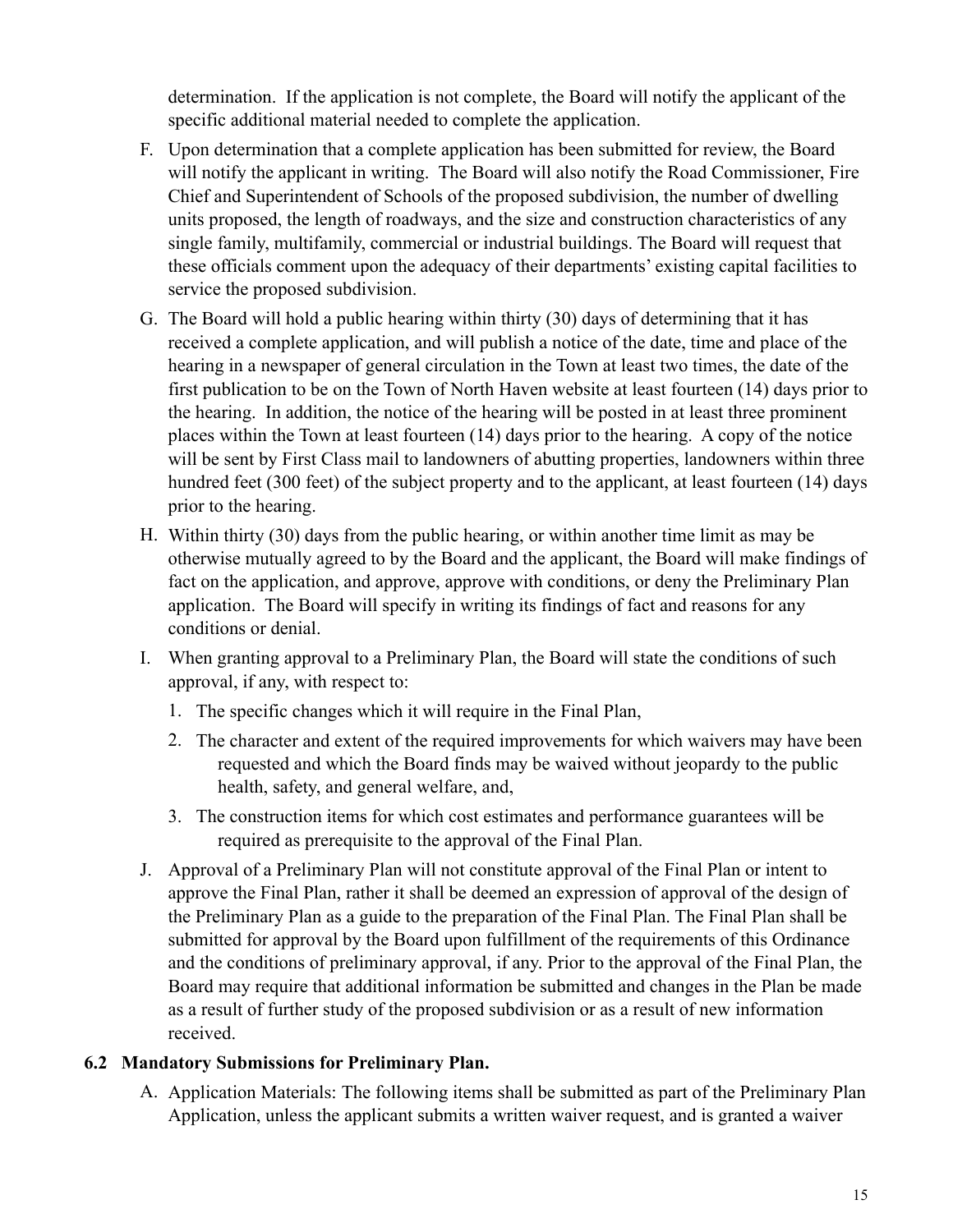from the submission requirement by the Board, pursuant to Article 12. Nine (9) copies of all materials shall be delivered to the Town Office, at least 14 days prior to a regularly scheduled Planning Board meeting, in order for the application to be placed on the Board's agenda. The Board may require additional information to be submitted, as necessary, in order to determine whether the criteria of Title 30-A M.R.S.A., §4404 and local ordinances are met. The application materials for Preliminary Plan approval shall include the following information:

- B. Location Map: The location map shall be drawn at a size adequate to show the relationship of the proposed subdivision to the adjacent properties, and to allow the Board to locate the subdivision within the Town. The location map shall show:
	- 1. Existing subdivisions in the proximity of the proposed subdivision,
	- 2. Locations and names of existing and proposed streets,
	- 3. Boundaries and designations of zoning districts,
	- 4. An outline of the lands included in the proposed subdivision and any remaining lands in the vicinity in which the applicant has a legal interest and which may be considered to be part of a common scheme of development,
	- 5. All subdivision boundary corners and angle points, including all lot boundary corners and angle points, shall be marked.
- C. Preliminary Plan Contents: The Preliminary Plan may be printed or reproduced on paper, with all dimensions shown in feet or decimals of a foot. The Preliminary Plan shall be drawn to a scale of not more than 100 feet to the inch. Plans for subdivisions containing more than 100 acres may be drawn at a scale of not more than 200 feet to the inch, provided all necessary detail can easily be read. The application materials for Preliminary Plan approval shall include the following information:
	- 1. Proposed name of the subdivision and the name of the municipality in which it is located, plus the Assessor's Map and Lot numbers,
	- 2. Verification of right, title or interest in the property by deed, purchase and sales agreement, option to purchase, or some other proof of interest,
	- 3. A standard boundary survey of the parcel, giving complete descriptive data by bearings and distances, made and certified by a professional land surveyor. The corners of the parcel shall be located on the ground and marked by monuments. The entire parcel or tract shall be shown, including all contiguous land in common ownership within the last five years, as required by Title 30-A M.R.S.A. section 4401,
	- 4. A copy of the most recently recorded deed for the parcel. A copy of all deed restrictions, easements, rights-of-way, or other encumbrances currently affecting the property,
	- 5. A copy of any deed restrictions intended to cover all or part of the lots or dwellings in the subdivision,
	- 6. An indication of the type of sewage disposal to be used in the subdivision,
		- a. When sewage disposal is to be accomplished by connection to the public sewer, a letter from the Town sewer department stating the district has the capacity to collect and treat the wastewater shall be provided.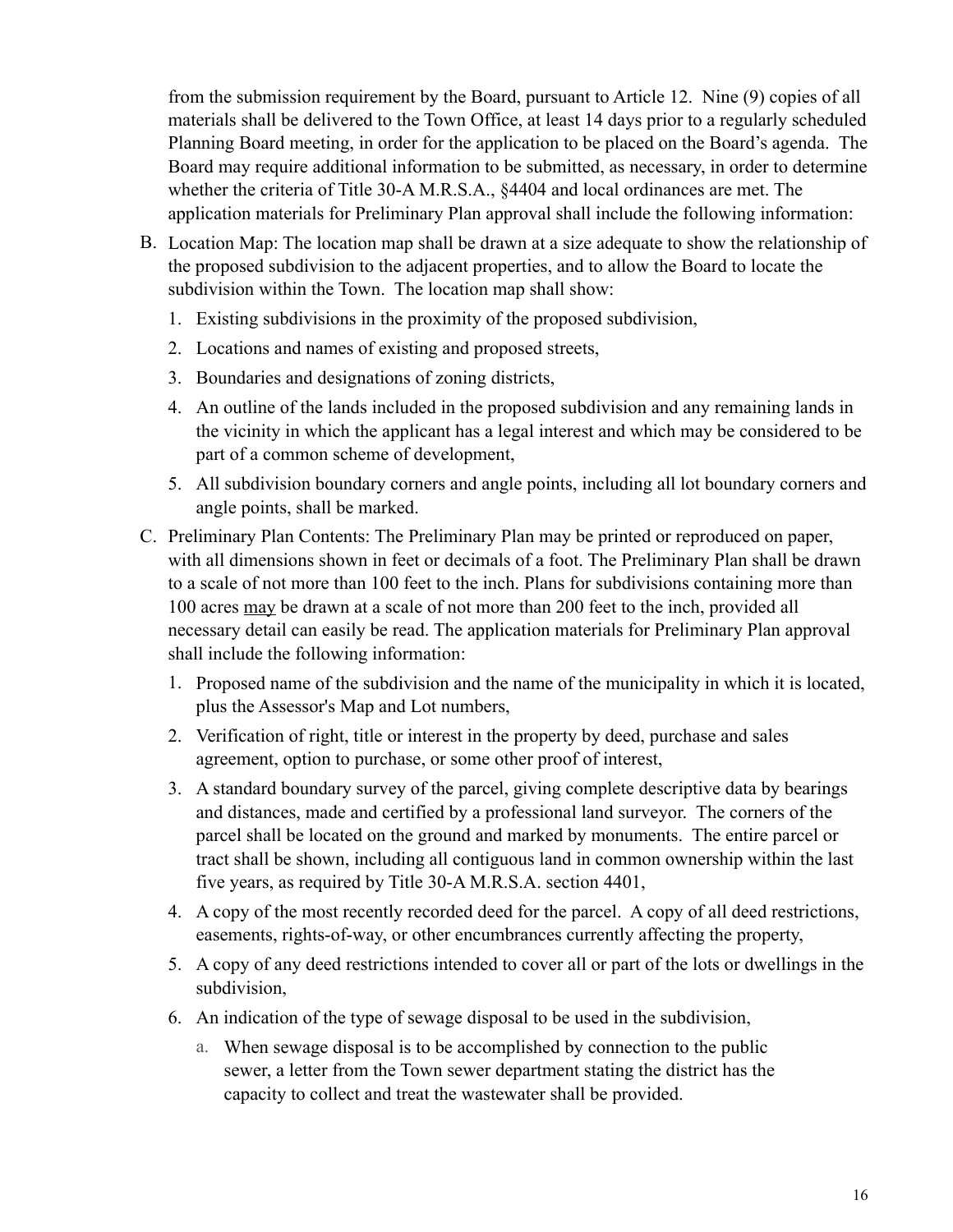- b. When sewage disposal is to be accomplished by subsurface wastewater disposal systems, test pit analyses, prepared by a Licensed Site Evaluator or Certified Soil Scientist shall be provided. A map showing the location of all test pits dug on the site shall be submitted.
- 7. An indication of the type of water supply system(s) to be used in the subdivision,
	- a. When water is to be supplied by public water supply, a written statement from the servicing water district shall be submitted indicating there is adequate supply and pressure for the subdivision.
- 8. The date the plan was prepared, north point, and graphic map scale,
- 9. The names and addresses of the record owner, applicant, and individual or company who prepared the plan and adjoining property owners,
- 10. A delineation of all wetland areas, regardless of size. The number of acres within the proposed subdivision, location of property lines, existing buildings, vegetative cover type, unusually large specimen trees, if present, and other essential existing physical features. The location of all rivers, streams and brooks within or adjacent to the proposed subdivision. The application shall indicate if any area of the subdivision is in the watershed of Fresh Pond,
- 11. The zoning district in which the proposed subdivision is located and the location of any zoning boundaries affecting the subdivision,
- 12. The location and size of existing and proposed sewers, water mains, culverts, and drainage ways on or adjacent to the property to be subdivided,
- 13. The location, names, and present widths of existing streets, highways, easements, building footprints, parks and other open spaces on or adjacent to the subdivision,
- 14. The width and location of any streets, public improvements or open space shown upon the official map and the Comprehensive Plan, if any, within the subdivision,
- 15. The proposed lot lines with approximate dimensions and lot areas,
- 16. All parcels of land proposed to be dedicated to public use and the conditions of such dedication,
- 17. The location of any open space to be preserved or common areas to be created, and a general description of proposed ownership, improvement and management,
- 18. The area on each lot where existing forest cover will be permitted to be removed and converted to lawn, structures or other cover and any proposed restrictions to be placed on clearing existing vegetation,
- 19. If any portion of the subdivision is in a flood-prone area, the boundaries of any flood hazard areas and the 100-year flood elevation, as depicted on the municipality's Flood Insurance Rate Map, shall be delineated on the Plan,
- 20. Areas within or adjacent to the proposed subdivision which have been identified by the Maine Department of Inland Fisheries and Wildlife Beginning with Habitat Project or within the Comprehensive Plan. If any portion of the subdivision is located within an area designated as a unique natural area by the Comprehensive Plan or the Maine Natural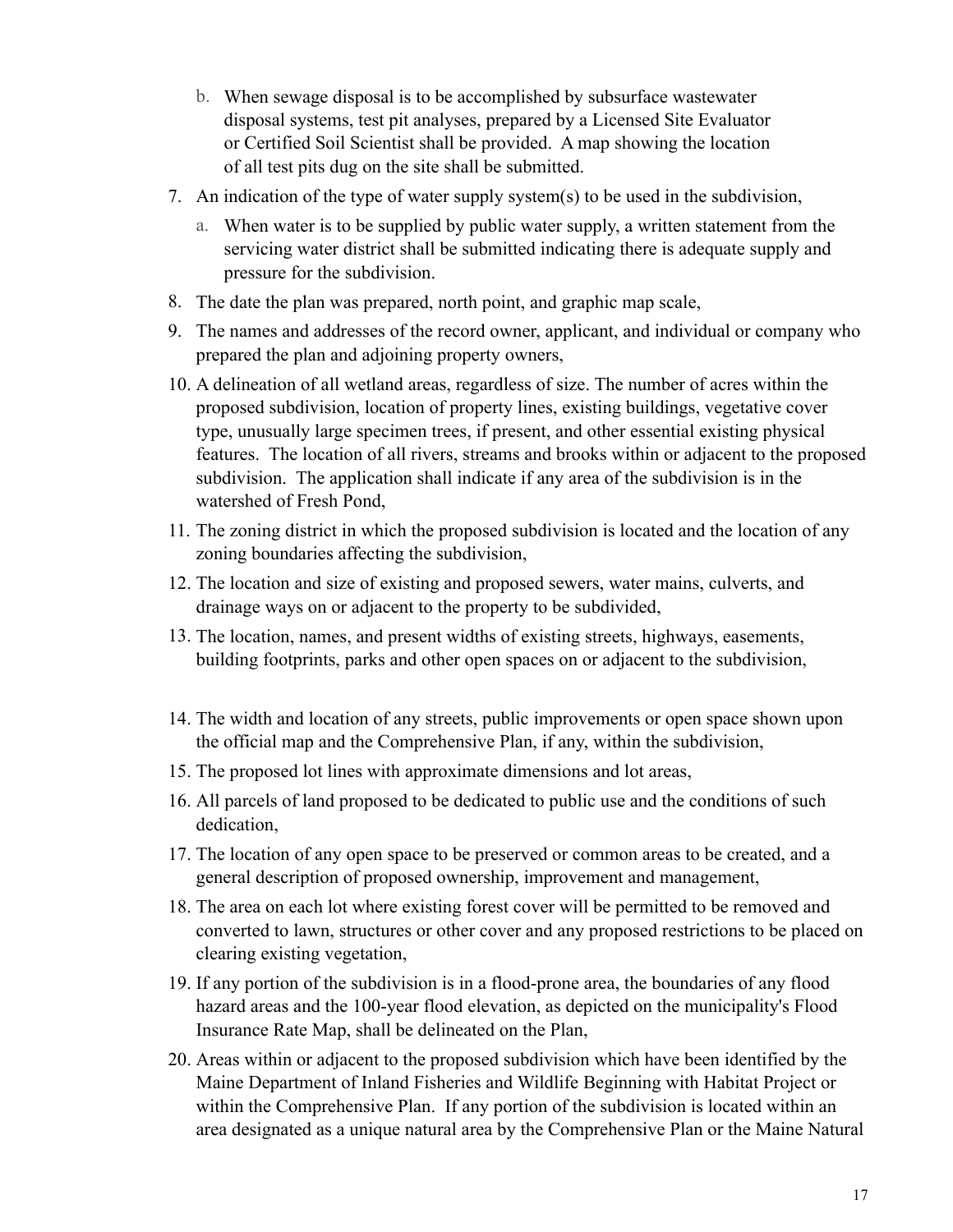Areas Program or Maine Department of Inland Fisheries & Wildlife Beginning With Habitat Project, or by a town-wide natural features survey, the plan shall indicate appropriate measures for the preservation of the values which qualify the site for such designation,

- 21. All areas within or adjacent to the proposed subdivision which are either listed on or eligible to be listed on the National Register of Historic Places, or have been identified in the Comprehensive Plan or by the Maine Historic Preservation Commission, or by a town-wide survey as sensitive or likely to contain such sites.
- D. Required Submissions For Which A Waiver May Be Granted: The following items shall be submitted as part of the Preliminary Plan Application, unless the applicant submits a written waiver request, and is granted a waiver from the submission requirement by the Planning Board, pursuant to Article 12, Waivers. Nine (9) copies of all materials shall be delivered to the Town Office, at least 14 days prior to a regularly scheduled Planning Board meeting, in order for the application to be placed on the Board's agenda. The Board may require additional information to be submitted, as necessary, in order to determine whether the criteria of Title 30-A M.R.S.A., §4404 are met.
	- 1. A high-intensity soil survey by a registered soil scientist.
	- 2. Contour lines at the interval specified by the Planning Board, showing elevations in relation to mean sea level.
	- 3. A Hydrogeologic assessment.
		- a. A hydrogeologic assessment prepared by a certified geologist or registered professional engineer, experienced in hydrogeology, when the subdivision is not served by public sewer and/or any part of the subdivision is located over a sand and gravel aquifer, as shown on a map entitled "Hydrogeologic Data for Significant Sand and Gravel Aquifers," by the Maine Geological Survey, 1998, File No. 98-138, 144 and 147; or the subdivision has an average density of more than one dwelling unit per 100,000 square feet.
		- b. The Board may require a hydrogeologic assessment in other cases where site considerations or development design indicate greater potential of adverse impacts on groundwater quality. These cases include but are not limited to extensive areas of shallow to bedrock soils; or cluster developments in which the average density is less than one dwelling unit per 100,000 square feet but the density of the developed portion is in excess of one dwelling unit per 80,000 square feet; and proposed use of shared or common subsurface wastewater disposal systems. The hydrogeologic assessment shall be conducted in accordance with the provisions of Section 10.9 below.
	- 4. An estimate of the amount and type of vehicular traffic to be generated on a daily basis and at peak hours. Trip generation rates used shall be taken from the most recent available edition of the Trip Generation Manual, published by the Institute of Transportation Engineers. Trip generation rates from other sources may be used if the applicant demonstrates that these sources better reflect local conditions.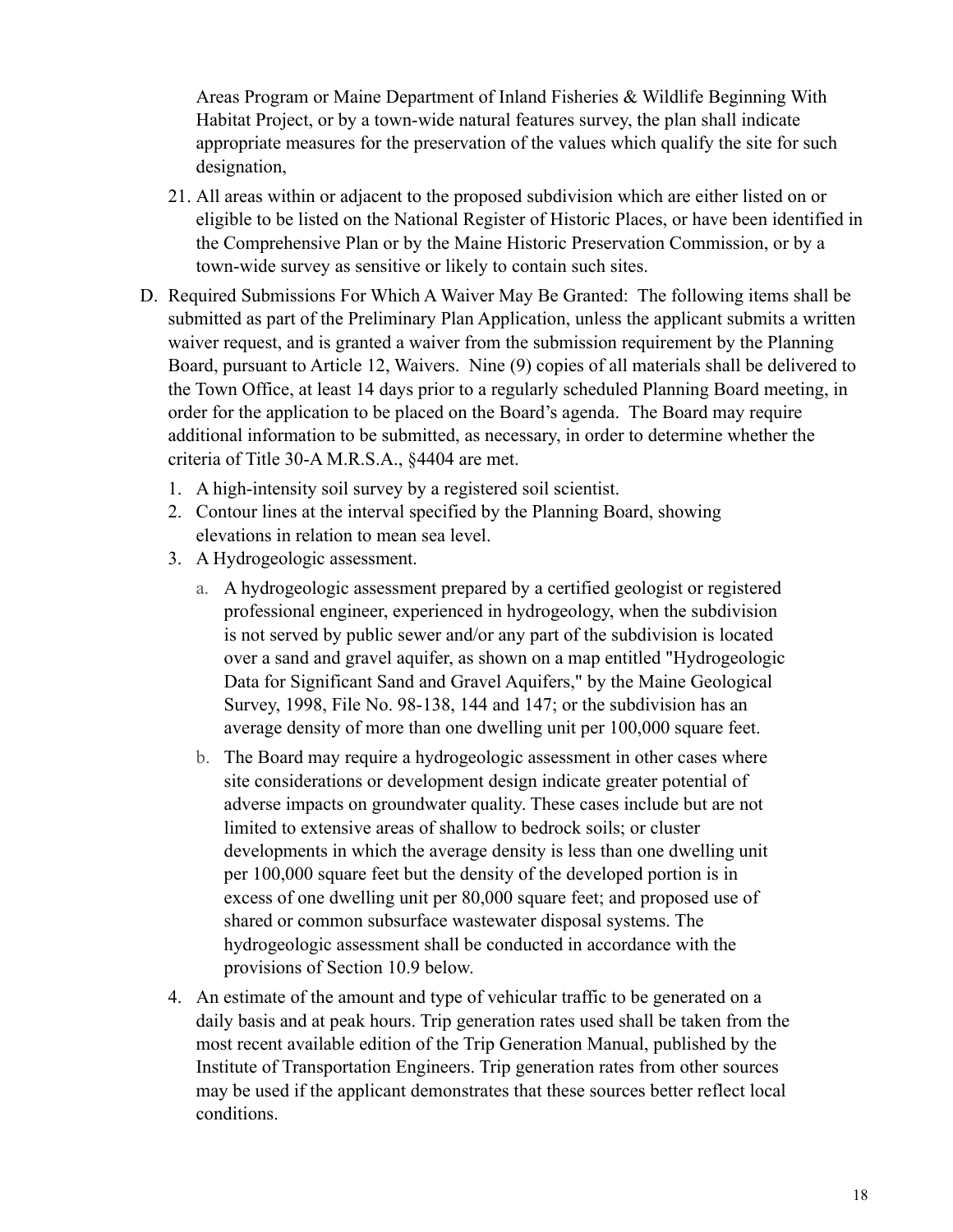- 5. Traffic Impact Analysis. For subdivisions involving 28 or more parking spaces or projected to generate more than 140 vehicle trips per day, a traffic impact analysis, prepared by a Registered Professional Engineer with experience in traffic engineering, shall be submitted. The analysis shall indicate the expected average daily vehicular trips, peak-hour volumes, access conditions at the site, distribution of traffic, types of vehicles expected, effect upon the level of service of the street giving access to the site and neighboring streets which may be affected, and recommended improvements to maintain the desired level of service on the affected streets.
- E. The Planning Board may require any additional information not listed above, when it is determined necessary by the Board to determine whether the statutory review criteria of Title 30-A M.R.S.A. §4404 has been met.

# **ARTICLE 7 - FINAL PLAN APPLICATION**

# **7.1 Procedure.**

- A. Within six months after the approval of the Preliminary Plan, the applicant shall submit nine (9) copies of an application for approval of the Final Plan with all supporting materials, at least 14 days prior to a scheduled meeting of the Board. Applications shall be submitted by mail to the Board in care of the municipal offices or delivered by hand to the municipal offices. If the application for the Final Plan is not submitted within six months after Preliminary Plan approval, the Board shall require resubmission of the Preliminary Plan, except as stipulated below. The Final Plan shall approximate the layout shown on the Preliminary Plan, plus any changes required by the Board.
	- 1. If an applicant cannot submit the Final Plan within six months, due to delays caused by other regulatory bodies or other reasons, the applicant may request an extension. Such a request for an extension to the filing deadline shall be filed, in writing, with the Board prior to the expiration of the filing period. To approve a request for an extension, the Board shall make findings that the applicant has made due progress in preparation of the Final Plan and in pursuing approval(s) by other agencies, and that municipal ordinances or regulations relevant to the proposed development have not been amended.
- B. All applications for Final Plan approval for a major subdivision shall be accompanied by a non-refundable application fee based on a fee schedule established by the Select Board, payable by check to the municipality. The Planning Board may continue to require the replenishment of the escrow account for hiring independent consulting services to review the application for Final Plan approval, along with any supporting materials, pursuant to the procedures of section 6.1 B.
- C. Prior to submittal of the Final Plan application, the following approvals shall be obtained in writing, where applicable:
	- 1. Maine Department of Environmental Protection, under the Site Location of Development Act.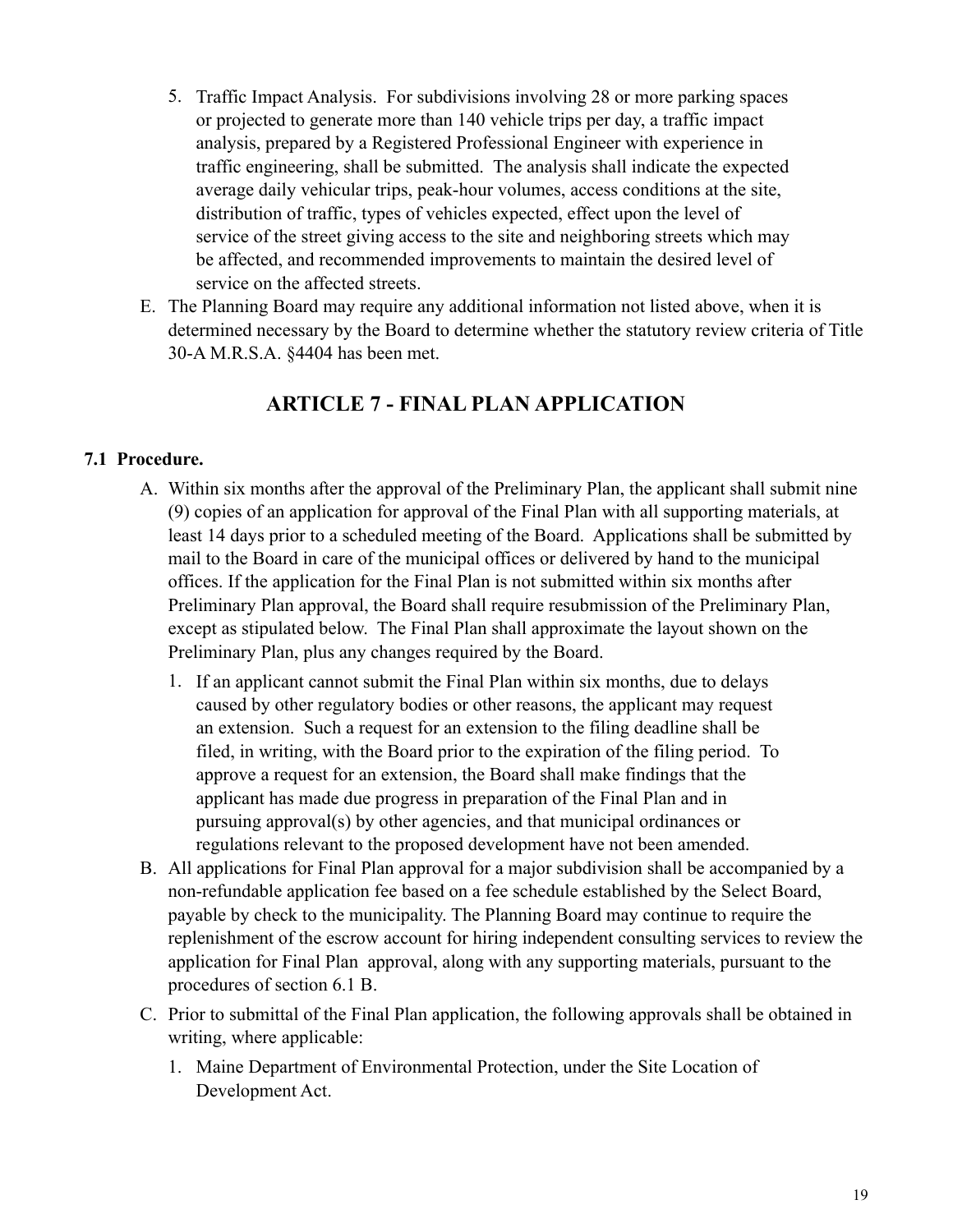- 2. Maine Department of Environmental Protection, under the Natural Resources Protection Act or Stormwater Law, or if an MEPDES wastewater discharge license is needed.
- 3. Maine Department of Human Services, if the applicant proposes to provide a public water system.
- 4. Maine Department of Human Services, if an engineered subsurface wastewater disposal system(s) is to be utilized.
- 5. U.S. Army Corps of Engineers, if a permit under Section 404 of the Clean Water Act is required.
- 6. Maine Department of Transportation Traffic Movement Permit, and/or Highway Entrance/Driveway Access Management Permit.
- 7. If the Board is unsure whether a permit or license from a state or federal agency is necessary, the applicant may be required to obtain a written opinion from the appropriate agency as to the applicability of their regulations.
- D. If the Preliminary Plan identified any areas listed on or eligible to be listed on the National Register of Historic Places, or identified by a town-wide survey, in accordance with Section 6.2.C.21, the applicant shall submit a copy of the Plan and a copy of any proposed mitigation measures to the Maine Historic Preservation commission prior to submitting the Final Plan application.
- E. Written approval of any proposed street names from the Town of North Haven E911 Addressing Officer.
- F. The Board shall not review any Final Plan application unless the applicant or applicant's representative attends the meeting. Should the applicant or the applicant's representative fail to attend, the Board shall reschedule review of the application at its next regular meeting.
- G. Within three days of the receipt of the Final Plan application, the Board, or its designee, shall issue a dated receipt to the applicant.
- H. Within thirty (30) days of the receipt of the Final Plan application, the Board shall determine whether the application is complete and notify the applicant in writing of its determination. If the application is not complete, the Board shall notify the applicant of the specific additional material needed to complete the application.
- I. Upon determination that a complete application has been submitted for review, the Board shall notify the applicant in writing. The Board shall determine whether to hold a public hearing on the Final Plan application.
- J. The Board will hold a public hearing within thirty (30) days of determining that it has received a complete application, and will publish a notice of the date, time and place of the hearing in a newspaper of general circulation in the Town at least two times, the date of the first publication to be on the Town of North Haven website at least fourteen (14) days prior to the hearing. In addition, the notice of the hearing will be posted in at least three prominent places within the Town at least fourteen (14) days prior to the hearing. A copy of the notice will be sent by First Class mail to landowners of abutting properties, landowners within three hundred feet (300 feet) of the subject property and to the applicant, at least fourteen (14) days prior to the hearing.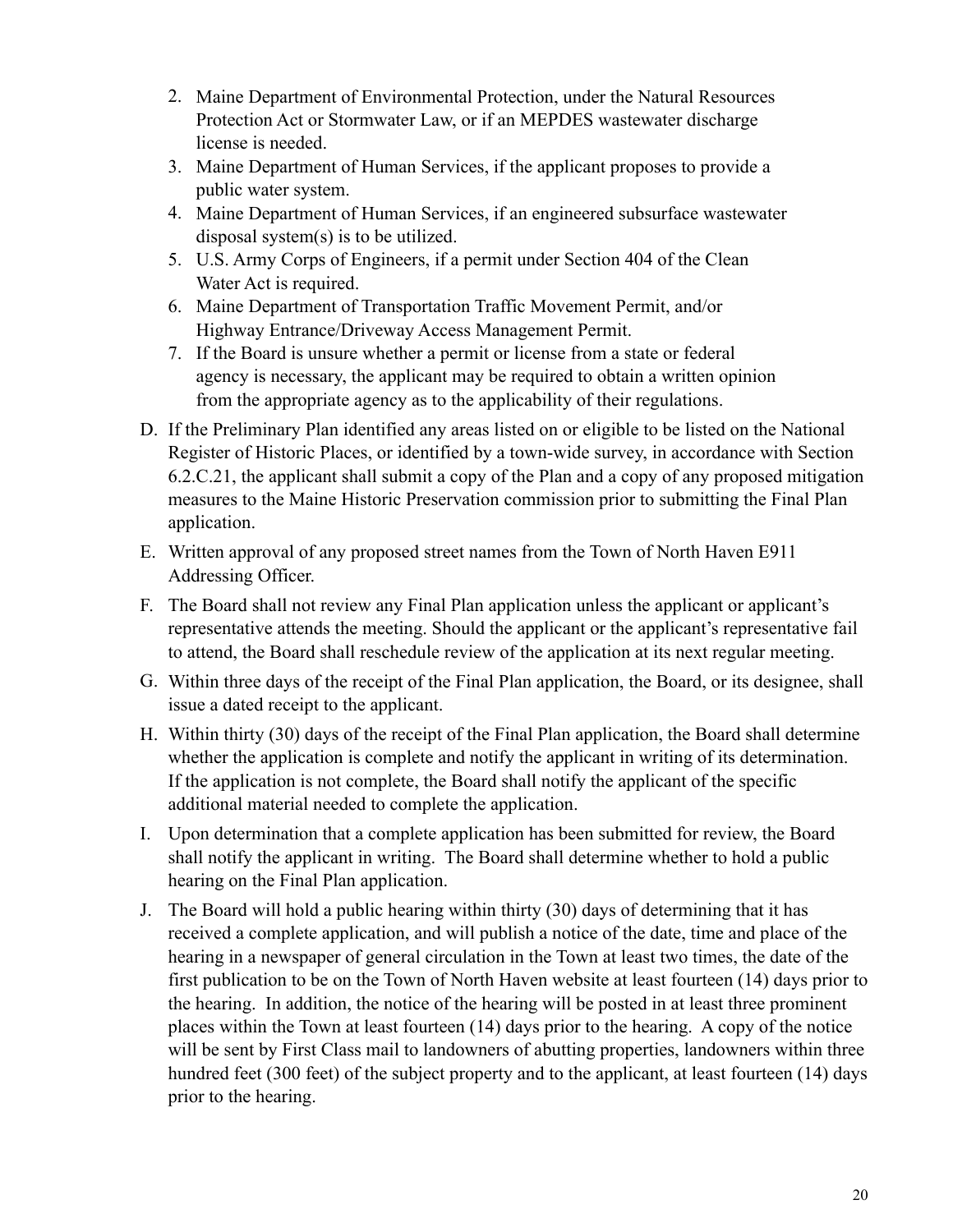- K. Before the Board grants approval of the Final Plan, the applicant shall meet the performance guarantee requirements contained in Article 11.
- L. Within thirty (30) days from the public hearing or within sixty days of receiving a complete application, if no hearing is held, or within another time limit as may be otherwise mutually agreed to by the Board and the applicant, the Board shall make findings of fact, and conclusions relative to the criteria for approval contained in Title 30-A M.R.S.A., §4404 and the standards of this Ordinance. If the Board finds that all the criteria of the statute and the standards of have been met, they shall approve the Final Plan. If the Board finds that any of the criteria of the statute or the standards of this Ordinance have not been met, the Board shall either deny the application or approve the application with conditions to ensure all of the standards will be met by the subdivision. The reasons for any conditions shall be stated in the records of the Board.

### **7.2 Mandatory Submissions.**

The Final Plan shall consist of one or more maps or drawings drawn to a scale of not more than one hundred feet to the inch. Plans for subdivisions containing more than one hundred acres may be drawn at a scale of not more than two hundred feet to the inch provided all necessary detail can easily be read. Plans shall be no larger than 24 by 36 inches in size, and shall have a margin of two inches outside of the border line on the left side for binding and a one inch margin outside the border along the remaining sides. Space shall be reserved on the Plan for endorsement by the Board. One reproducible, stable-based transparency of the Recording Plan to be recorded at the Registry of Deeds, and 9 full sized paper copies of all the Final Plan sheets and any supporting documents shall be submitted, in addition to an electronic copy of the application to the Town of North Haven.

The Final Plan shall include or be accompanied by the following mandatory submissions of information:

- A. Completed Final Plan Application Form and Final Plan Application Submissions Checklist.
- B. Proposed name of the subdivision and the name of the municipality in which it is located, plus the North Haven assessor's map and lot numbers.
- C. The number of acres within the proposed subdivision, location of property lines, existing buildings, watercourses, and other essential existing physical features.
- D. An indication of the type of sewage disposal to be used in the subdivision. When sewage disposal is to be accomplished by connection to the public sewer, a written statement from the sewer district indicating the district has reviewed and approved the sewerage design shall be submitted.
- E. An indication of the type of water supply system(s) to be used in the subdivision.
- F. When water is to be supplied by an existing public water supply, a written statement from the servicing water district shall be submitted indicating the district has reviewed and approved the water system design.
- G. A written statement shall be submitted from the fire chief approving all hydrant locations or other fire protection measures deemed necessary.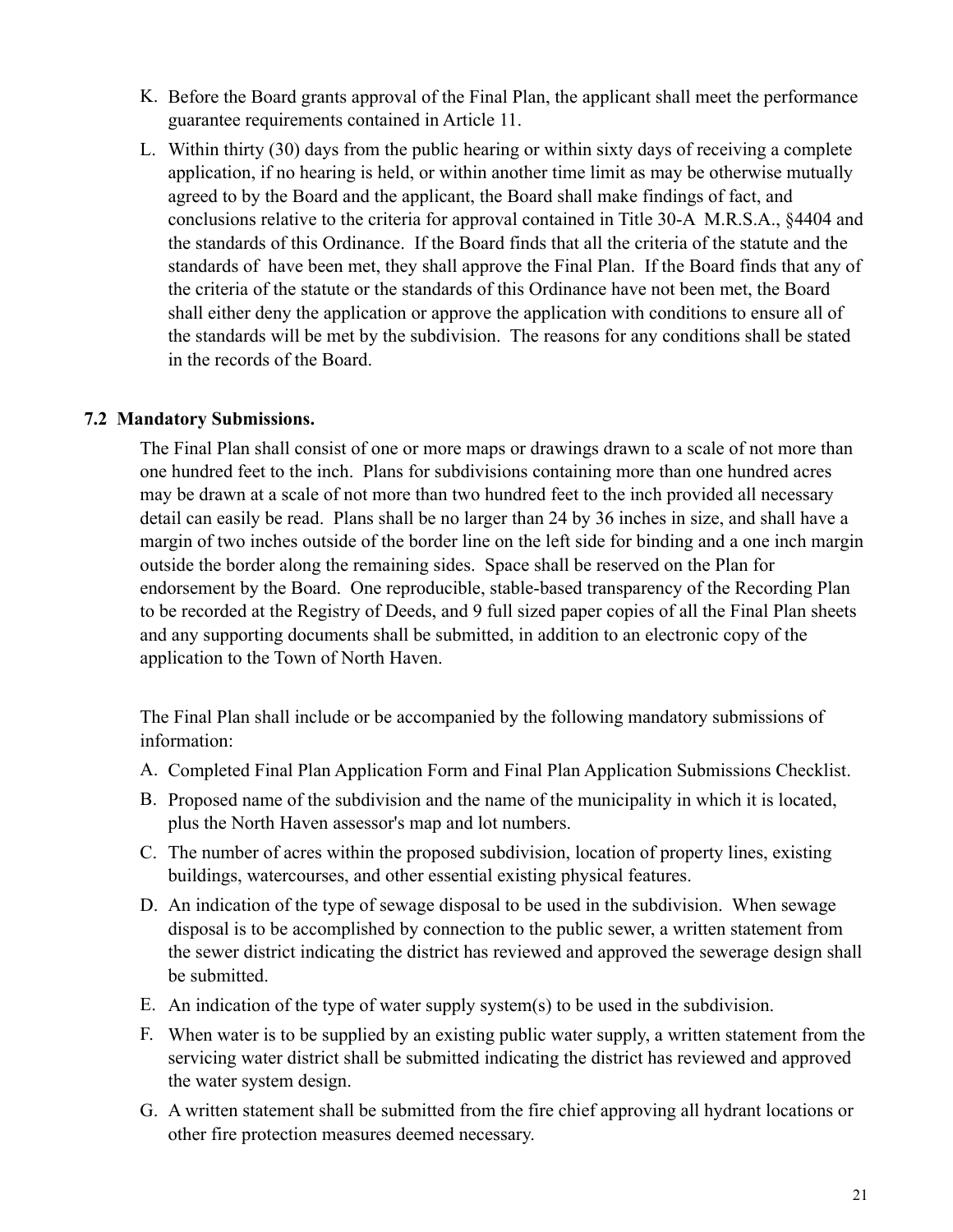- H. When water is to be supplied by private wells, evidence of adequate ground water supply and quality shall be submitted by a well driller or a hydrogeologist familiar with the area.
- I. The date the plan was prepared, north point, graphic map scale.
- J. The names and addresses of the record owner, applicant, and individual or company who prepared the plan.
- K. The location of any zoning boundaries affecting the subdivision.
- L. If different than those submitted with the Preliminary Plan, a copy of any proposed deed restrictions intended to cover all or part of the lots or dwellings in the subdivision.
- M. The location and size of existing and proposed sewers, water mains, culverts, and drainage ways on or adjacent to the property to be subdivided.
- N. The location, names, and present widths of existing and proposed streets, highways, easements, buildings, parks and other open spaces on or adjacent to the subdivision. The plan shall contain sufficient data to allow the location, bearing and length of every street line, lot line, and boundary line to be readily determined and be reproduced upon the ground. These lines shall be tied to reference points previously established. The location, bearing and length of street lines, lot lines and parcel boundary lines shall be certified by a professional land surveyor. The surveyor shall ensure that all lot corners have suitable monumentation. The original reproducible plan shall be embossed with the seal of the professional land surveyor and be signed by that individual.
- O. Street plans, meeting the requirements of Section 10.15.
- P. The width and location of any proposed new streets or public improvements or open space within the subject property that are shown upon the official map, in the Comprehensive Plan, or Capital Improvements Program, if any.
- Q. All parcels of land proposed to be dedicated to public use and the conditions of such dedication. Written offers to convey title to the municipality of all public ways and open spaces shown on the Plan, and copies of agreements or other documents showing the manner in which open spaces to be retained by the developer or lot owners are to be managed and maintained shall be submitted. These may include homeowners' association bylaws and condominium declarations. If proposed streets and/or open spaces or other land is to be offered to the municipality, written evidence that the Municipal Officers are satisfied with the legal sufficiency of the written offer to convey title shall be included.
- R. The boundaries of any flood hazard areas and the 100-year flood elevation as depicted on the municipality's Flood Insurance Rate Map, shall be delineated on the plan.
- S. The location and method of disposal for land clearing and construction debris.

T. The location of any lands in the vicinity in which the applicant has a legal interest and which may be considered to be part of a common scheme of development, but which are proposed to be excluded from the subdivision.

# **7.3 Required Submissions for which a Waiver May be Granted.**

The Final Plan shall also include or be accompanied by the following information, unless a waiver is requested and granted pursuant to Article 12, Waivers.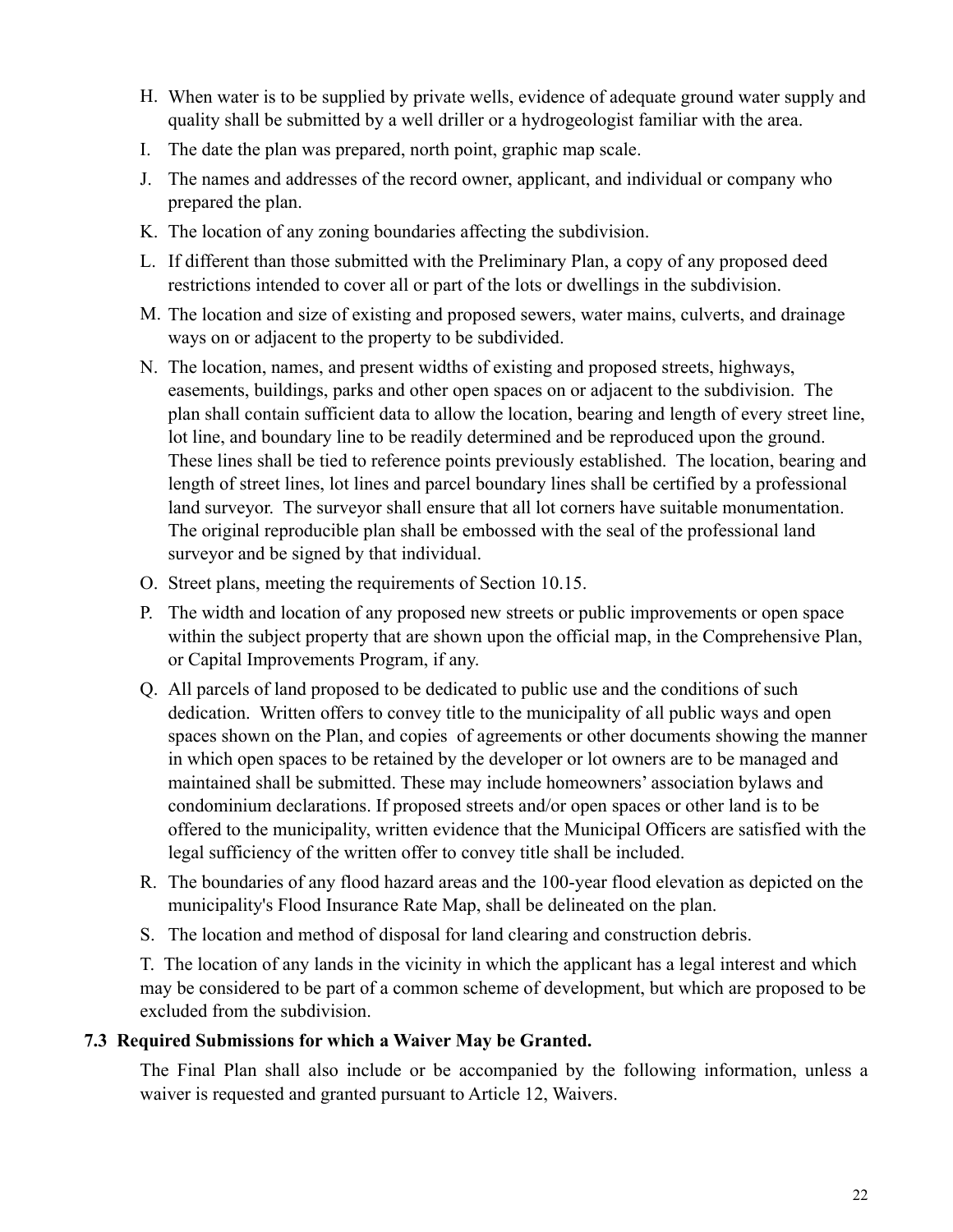- A. An erosion and sedimentation control plan prepared in accordance with the Maine Erosion and Sediment Control Handbook for Construction, Best Management Practices, published by the Maine Department of Environmental Protection and the Cumberland County Soil and Water Conservation District, 1991.
- B. A stormwater management plan, prepared by a registered professional engineer in accordance with the most recent edition of *Stormwater Management for Maine: BMPS Technical Design Manual*, published by the Maine Department of Environmental Protection, 2006. Another methodology may be used if the applicant can demonstrate it is equally applicable to the site.
- C. If any portion of the proposed subdivision is in the direct watershed of Fresh Pond, and meets the criteria of section 10.12.D, the following shall be submitted or indicated on the plan:
	- 1. A phosphorus impact analysis and control plan conducted using the procedures set forth in DEP Phosphorus Design Manual, Volume II of the Maine Stormwater Best Management Practices Manual, 2006. The analysis and control plan shall include all worksheets, engineering calculations, and construction specifications and diagrams for control measures, as required by the Technical Guide.
	- 2. A long-term maintenance plan for all phosphorus control measures.
	- 3. The contour lines shown on the plan shall be at an interval of no less than five (5) feet.
	- 4. Areas with sustained slopes greater than twenty five percent (25%) covering more than one acre shall be delineated.

# **7.4 Final Approval and Filing.**

- A. No Plan shall be approved by the Board as long as the applicant is in violation of the provisions of a previously approved Plan within the municipality.
- B. Upon findings of fact and determination that all standards in Title 30-A M.R.S.A., §4404, and this Ordinance have been met, and upon voting to approve the subdivision, the Board shall sign the Final Plan. The Board shall specify in writing its findings of facts and reasons for any conditions or denial. One copy of the signed Plan shall be retained by the Board as part of its permanent records. One copy of the signed Plan shall be forwarded to the tax assessor. One copy of the signed Plan shall be forwarded to the Code Enforcement Officer. Any subdivision not recorded in the Registry of Deeds within ninety (90) days of the date upon which the Plan is approved and signed by the Board shall become null and void.
- C. At the time the Board grants Final Plan approval, it may permit the Plan to be divided into two or more sections subject to any conditions the Board deems necessary in order to ensure the orderly development of the Plan. If any municipal or quasi-municipal department head notified of the proposed subdivision informs the Board that their department or district does not have adequate capital facilities to service the subdivision, the Board shall require the Plan to be divided into two or more sections subject to any conditions the Board deems necessary in order to allow the orderly planning, financing and provision of public services to the subdivision. If the expansion, addition or purchase of the needed facilities is included in the municipality's capital improvements program, the time period of the phasing shall be no longer than the time period contained in the capital improvements program for the expansion, addition or purchase.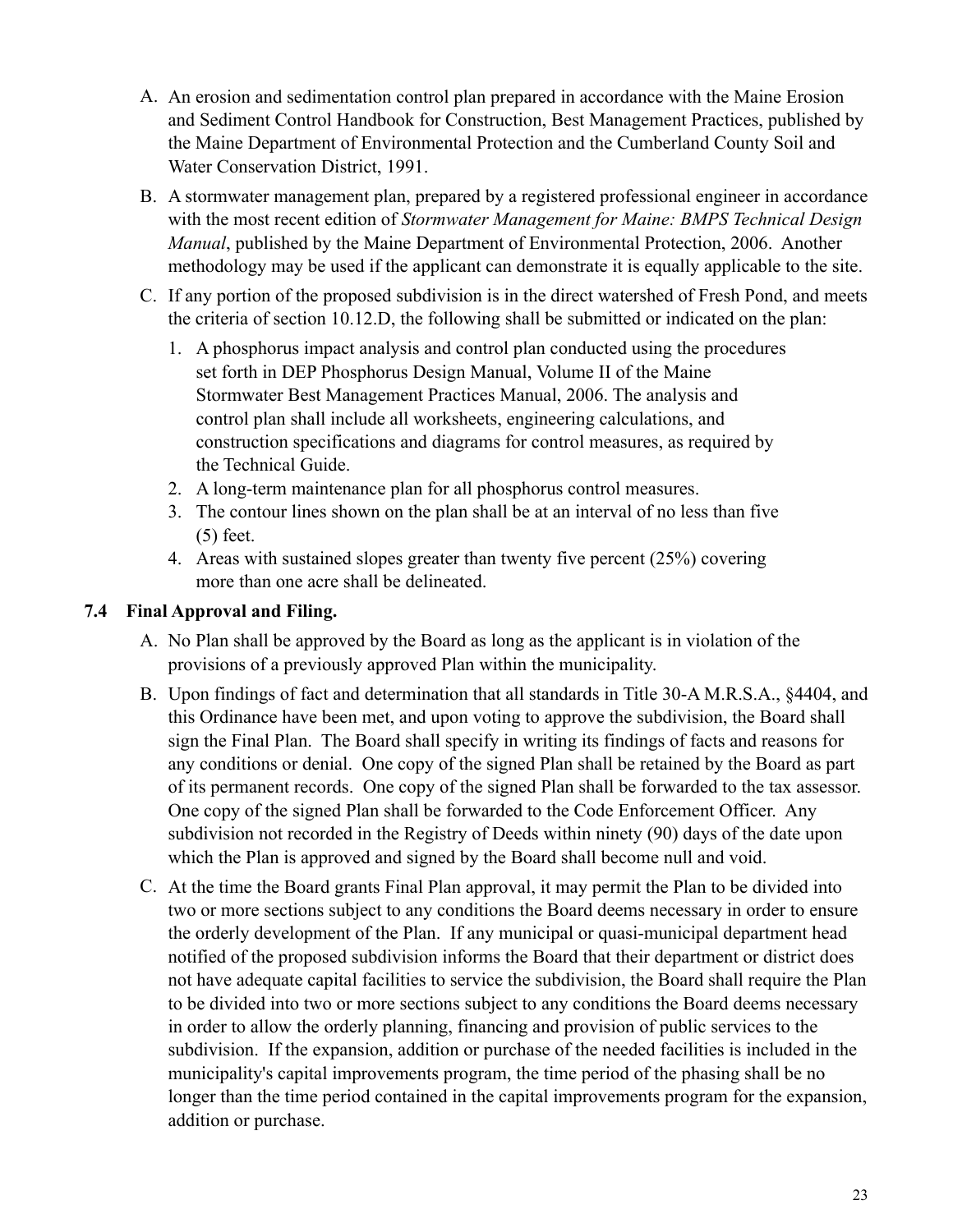- D. No changes, erasures, modifications, or revisions shall be made in any final plan after approval has been given by the Board and endorsed in writing on the plan, unless a revised Final Plan is first submitted and the Board approves any modifications, in accordance with Article 8. The Board shall make findings that the revised plan meets the criteria of Title 30-A M.R.S.A., §4404, and the standards of this Ordinance. In the event that a Plan is recorded without complying with this requirement, it shall be considered null and void, and the Board shall institute proceedings to have the Plan stricken from the records of the Registry of **Deeds**.
- E. The approval by the Board of a Subdivision Plan shall not be deemed to constitute or be evidence of any acceptance by the municipality of any street, easement, or other open space shown on such plan. When a park, playground, or other recreation area shall have been shown on the Plan to be dedicated to the municipality, approval of the Plan shall not constitute an acceptance by the municipality of such areas. The Board shall require the plan to contain appropriate notes to this effect. The Board may also require the filing of a written agreement between the applicant and the municipal officers covering future deed and title dedication, and provision for the cost of grading, development, equipment, and maintenance of any such dedicated area.
- F. Except in the case of a Phased Development Plan, failure to complete substantial construction of the subdivision within five years of the date of approval and signing of the Plan shall render the Plan null and void. Upon determining that a subdivision's approval has expired under this paragraph, the Board shall have a notice placed in the Registry of Deeds to that effect.

# **ARTICLE 8 - REVISIONS TO APPROVED PLANS**

### **8.1 Procedure.**

 An applicant for a revision to a previously approved Plan shall, at least 30 days prior to a scheduled meeting of the Board, request to be placed on the Board's agenda. If the revision involves the creation of additional lots or dwelling units, the procedures for Preliminary Plan approval shall be followed. If the revision involves only modifications of the approved Plan, without the creation of additional lots or dwelling units, the procedures for Final Plan approval shall be followed.

### **8.2 Submissions.**

 The applicant shall submit a copy of the approved Plan as well as nine (9) copies of the proposed revisions. The application shall also include enough supporting information to allow the Board to make a determination that the proposed revisions meet the standards of this Ordinance and the criteria of the statute. The revised plan shall indicate that it is the revision of a previously approved and recorded Plan and shall show the title of the subdivision and the book and page or cabinet and sheet on which the original Plan is recorded at the Registry of Deeds.

#### **8.3 Scope of Review.**

 The Board's scope of review shall be limited to those portions of the Plan which are proposed to be changed.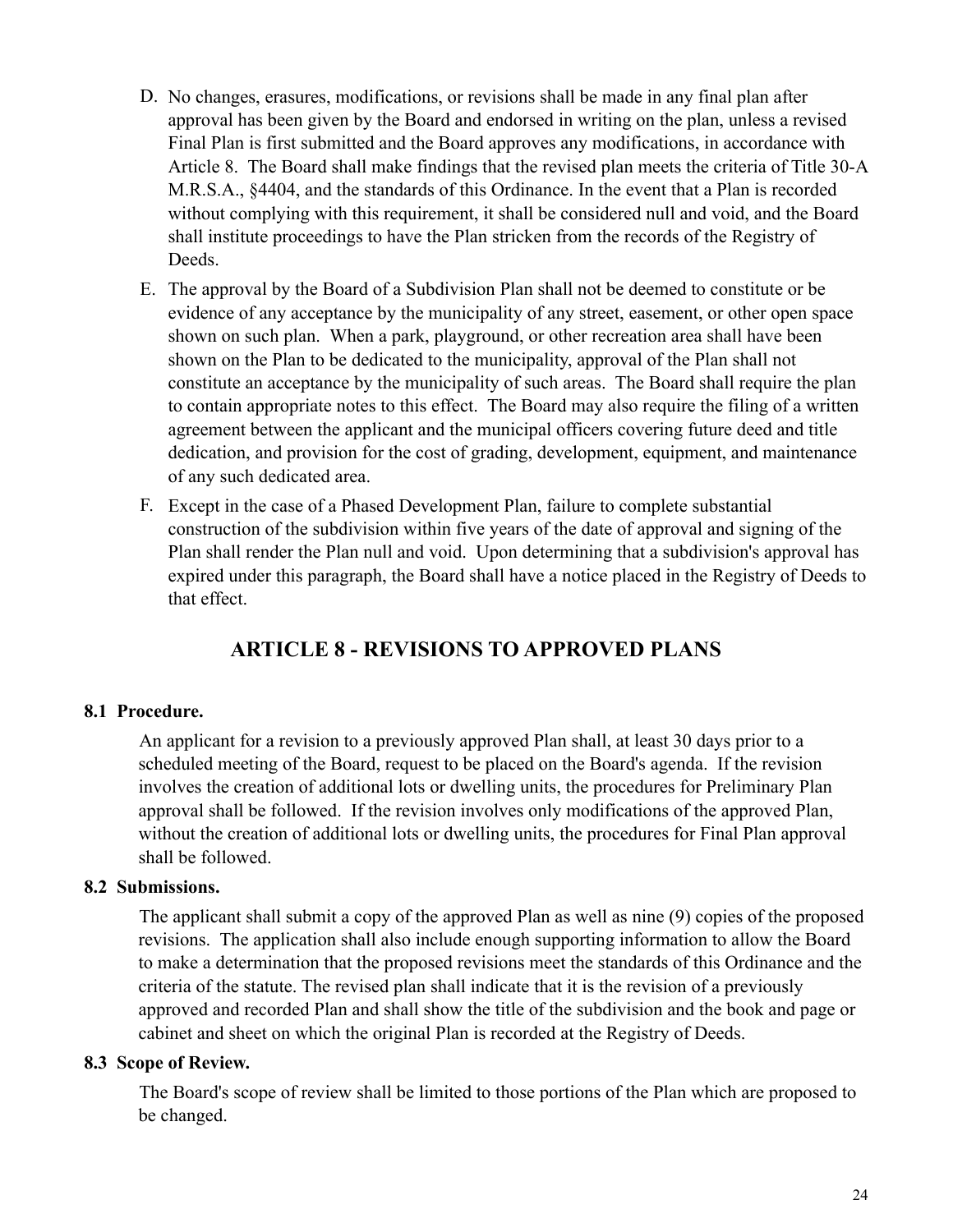# **ARTICLE 9 - INSPECTIONS AND ENFORCEMENT**

## **9.1 Inspection of Required Improvements.**

- A. At least 30 days prior to commencing construction of required improvements, the applicant or builder shall:
	- 1. Notify the Code Enforcement Officer in writing of the time when (s)he proposes to commence construction of such improvements, so that the municipal officers can arrange for inspections to assure that all municipal specifications, requirements, and conditions of approval are met during the construction of required improvements, and to assure the satisfactory completion of improvements and utilities required by the Board.
	- 2. Deposit with the municipal officers a check for the amount of 2% of the estimated costs of the required improvements to pay for the costs of inspection. If upon satisfactory completion of construction and cleanup there are funds remaining, the surplus shall be refunded to the applicant or builder as appropriate. If the inspection account shall be drawn down by 90%, the applicant or builder shall deposit an additional 1% of the estimated costs of the required improvements.
- B. If the inspecting official finds upon inspection of the improvements that any of the required improvements have not been constructed in accordance with the Plans and specifications filed by the applicant, the inspecting official shall so report in writing to the municipal officers, Board, and the applicant and builder. The municipal officers shall take any steps necessary to assure compliance with the approved Plans, beginning with the issuance of a cease and desist and the accrual of fines following.
- C. If at any time it appears necessary or desirable to modify the required improvements before or during the construction of the required improvements, the inspecting official is authorized to approve minor modifications due to unforeseen circumstances such as encountering hidden outcrops of bedrock, natural springs, etc. The inspecting official shall issue any approval under this section in writing and shall transmit a copy of the approval to the Board. Revised plans shall be filed with the Board. For major modifications, such as relocation of rights-of-way, property boundaries, changes of grade by more than 1%, etc., the applicant shall obtain permission from the Board to modify the plans in accordance with Article 8.
- D. At the close of each summer construction season the Town shall, at the expense of the applicant, have the site inspected by a qualified individual. By October 1 of each year during which construction was done on the site, the inspector shall submit a report to the Board based on that inspection, addressing whether stormwater and erosion control measures (both temporary and permanent) are in place, are properly installed, and appear adequate. The report shall also include a discussion and recommendations on any problems which were encountered.
- E. Prior to the sale of any lot, the applicant shall provide the Board with a letter from a professional land surveyor, stating that all monumentation shown on the Plan has been installed.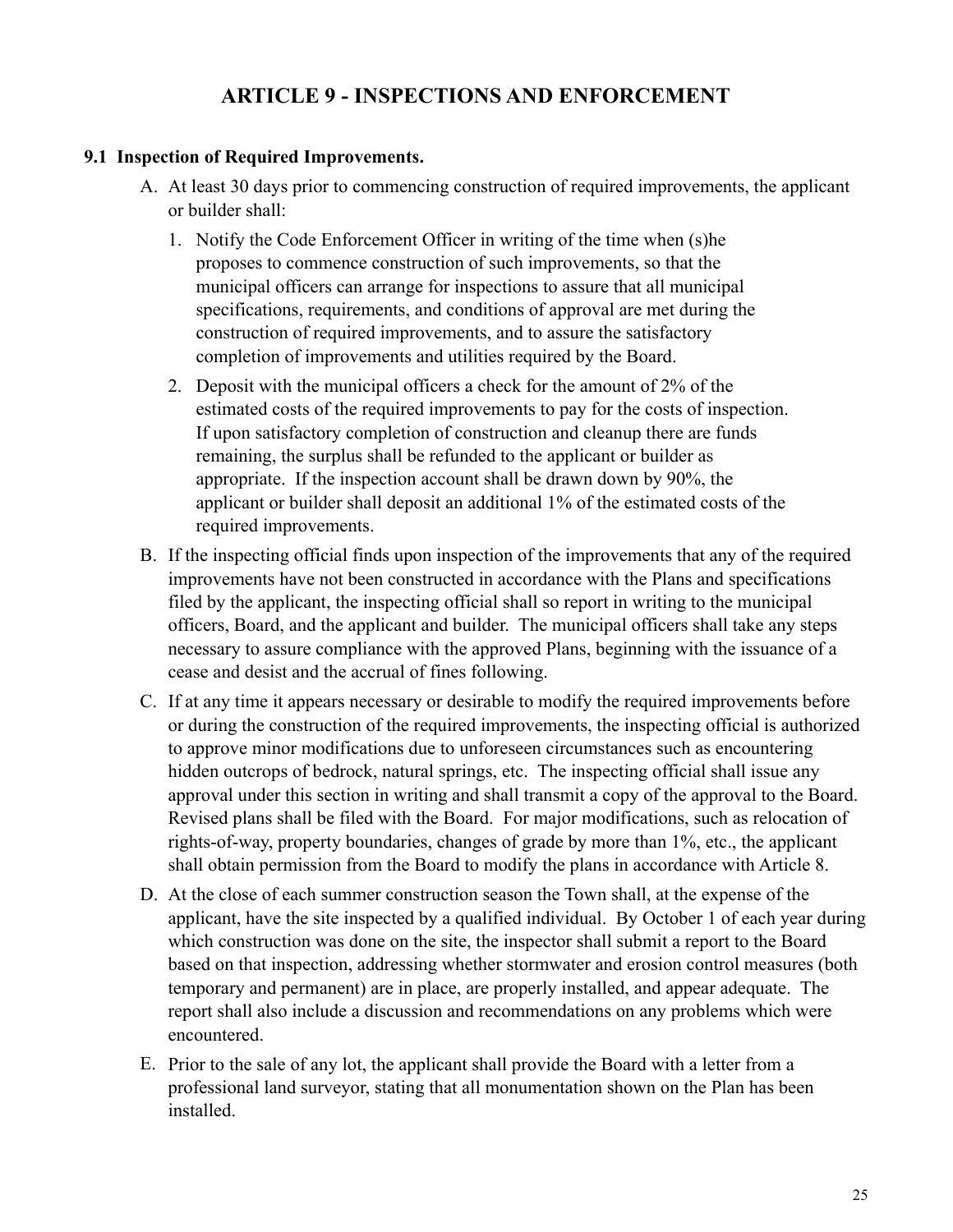- F. Upon completion of street construction and prior to a vote by the municipal officers to submit a proposed public way to a town meeting, a written certification signed by a professional engineer shall be submitted to the municipal officers at the expense of the applicant, certifying that the proposed public way meets or exceeds the design and construction requirements of this Ordinance and is in compliance with the town's road requirements. If there are any underground utilities, the servicing utility shall certify in writing that they have been installed in a manner acceptable to the utility. "As built" plans shall be submitted to the municipal officers.
- G. The applicant shall be required to maintain all improvements and provide for snow removal on streets and sidewalks until acceptance of the improvements by the municipality or control is placed with a lot owners' association.

# **9.2 Violations and Enforcement.**

- A. No plan of a division of land within the municipality which would constitute a subdivision shall be recorded in the Registry of Deeds until a Final Plan has been approved by the Board in accordance with this Ordinance.
- B. A person shall not convey, offer or agree to convey any land in a subdivision which has not been approved by the Board and recorded in the Registry of Deeds.
- C. A person shall not sell, lease or otherwise convey any land in an approved subdivision which is not shown on the plan as a separate lot.
- D. No public utility, water district, sanitary district or any utility company of any kind shall serve any lot in a subdivision for which a Final Plan has not been approved by the Board.
- E. Development of a subdivision without Board approval shall be a violation of law. Development includes grading or construction of roads, grading of land or lots, or construction of buildings which require a Plan approved as provided in this Ordinance and recorded in the Registry of Deeds.
- F. No lot in a subdivision may be sold, leased, or otherwise conveyed before the street upon which the lot fronts is completed in accordance with this Ordinance up to and including the entire frontage of the lot. No unit in a multifamily development shall be occupied before the street upon which the unit is accessed is completed in accordance with this Ordinance.
- G. Violations of the above provisions of this section are a nuisance and shall be punished in accordance with the provisions of Title 30-A M.R.S.A., §4452.

# **ARTICLE 10 - PERFORMANCE & DESIGN STANDARDS**

The performance and design standards in this article are intended to clarify and expand upon the statutory review criteria found in Article 1, section 2. In reviewing a proposed subdivision, the Board shall review the application for conformance with the following performance and design standards and make findings that each has been met prior to the approval of a Final Plan. In all instances, the burden of proof shall be upon the applicant to present adequate information to indicate all performance and design standards and statutory criteria for approval have been or will be met.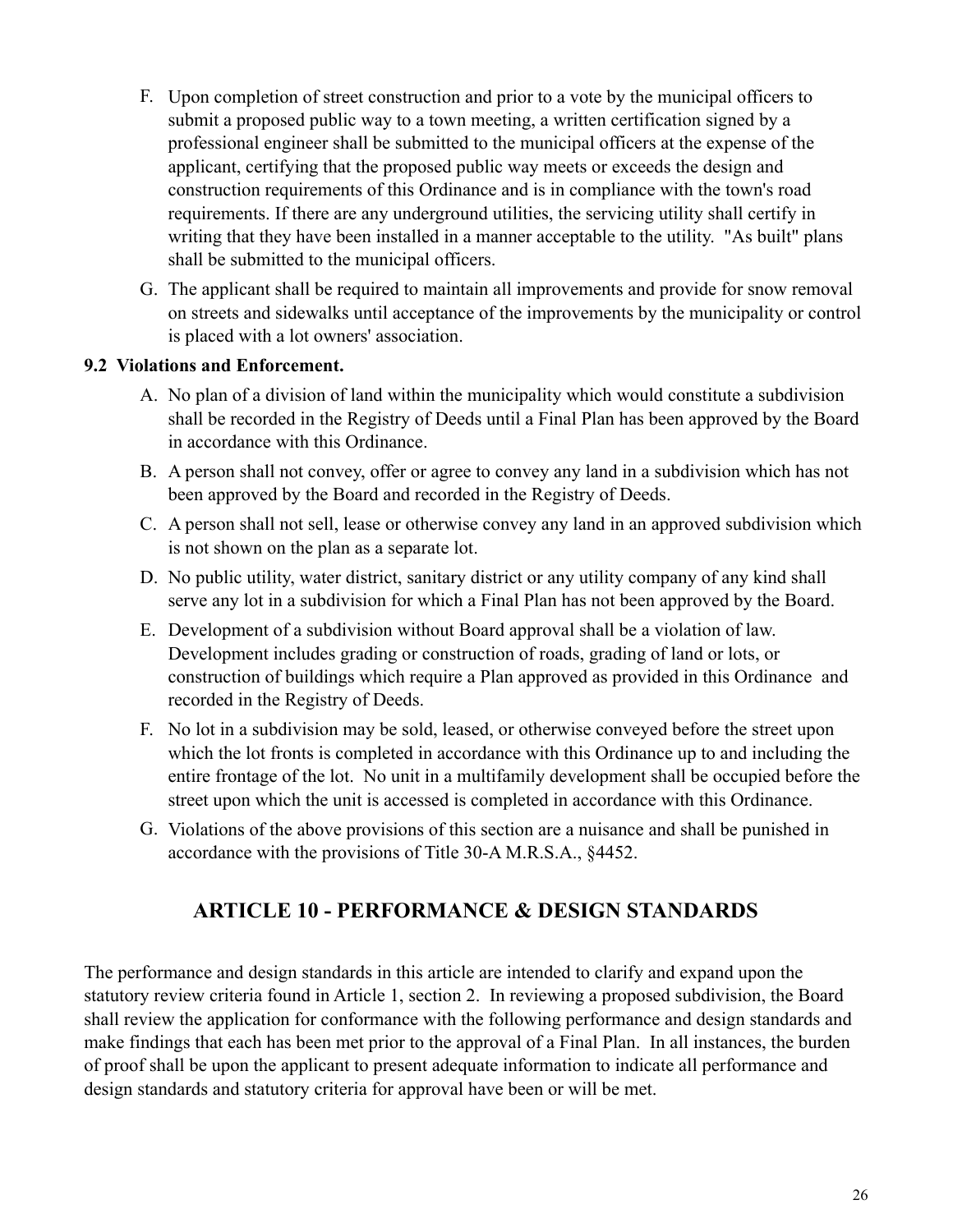# **10.1 Basic Subdivision Layout.**

A. Utility/Pedestrian Easements

Where street lengths exceed 1,000 feet between intersections with other streets, the Board may require a utility/pedestrian easement, at least 20 feet in width, to provide for underground utility crossings and/or a pedestrian pathway of at least five feet in width constructed in accordance with design standards for pathways below. Maintenance obligations of the easement shall be included in the written description of the easement.

- B. Lots
	- 1. Wherever possible, side lot lines shall be perpendicular to the street.
	- 2. The subdivision of tracts into parcels with more than twice the required minimum lot size shall be laid out in such a manner as either to provide for or preclude future division. Deed restrictions and notes on the plan shall either prohibit future divisions of the lots or specify that any future division shall constitute a revision to the plan and shall require approval from the Board, subject to the criteria of the subdivision statute, the standards of this Ordinance and conditions placed on the original approval.
	- 3. If a lot on one side of a stream (as defined in the DEP Minimum Shoreland Zoning Guidelines), tidal water, or road fails to meet the minimum requirements for lot size, it may not be combined with a lot on the other side of the stream, tidal water, or road to meet the minimum lot size.
	- 4. The ratio of lot length to width, outside of the Shoreland Zone, shall not be more than three to one (3:1). Flag lots and other odd shaped lots in which narrow strips are joined to other parcels in order to meet minimum lot size requirements are prohibited. If any lots in the proposed subdivision have shore frontage on a river, stream, brook, great pond or coastal wetland as these features are defined in Title 38, section 480-B, none of the lots created within the subdivision have a lot depth to shore frontage ratio greater than 5 to 1 (5:1).
	- 5. In areas served by a postal carrier, lots shall be numbered in such a manner as to facilitate mail delivery. Even numbers shall be assigned to lots on one side of the street, and odd numbers on the opposite side. Where the proposed subdivision contains the extension of an existing street or street approved by the Board, but not yet constructed, the lot numbers shall correspond with the existing lot numbers. The lot numbering shall be reviewed by the E-911 Addressing Officer and the comments shall be considered by the Board.
- C. Utilities -The Board may require underground utilities.
- D. Survey Monuments -All subdivision boundary corners and angle points, as well as all lot boundary corners and angle points shall be marked by suitable (stone or precast cement) monumentation, as required by the Maine Board of Registration of Land Surveyors.

# **10.2 Sufficient Water.**

- A. Water Supply
	- 1. Any subdivision within the area designated in the Comprehensive Plan for future public water supply service shall make provisions for connection to the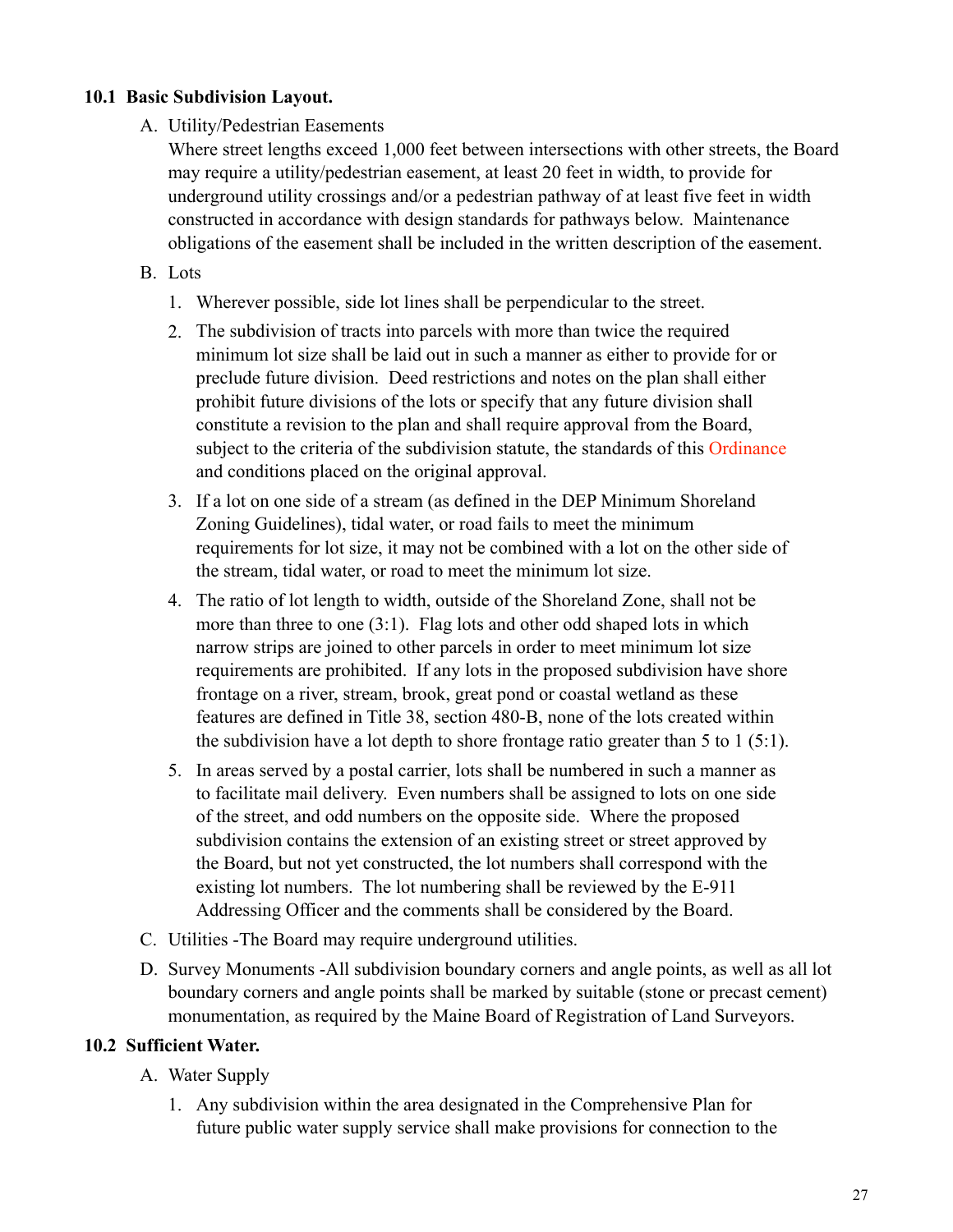public system. A proposed subdivision shall not generate a demand on the source, treatment facilities or distribution system of the servicing water company or district beyond the capacity of those system components, considering improvements that are planned to be in place prior to occupancy of the subdivision. The applicant shall be responsible for paying the costs of system improvements to the district's or company's system as necessary in order to facilitate connection.

- 2. When a subdivision is to be served by a public water system, the complete supply system within the subdivision including fire hydrants, shall be installed at the expense of the applicant. The size and location of mains, gate valves, hydrants, and service connections shall be reviewed and approved in writing by the servicing water company or district and the fire chief. Fire hydrants connected to a public water supply system shall be located no further than 500 feet from any building.
- 3. When a proposed subdivision is not within the area designated for public water supply service in the Comprehensive Plan, water supply shall be from individual wells or a private community water system.
	- a. Individual wells shall be sited and constructed to prevent infiltration of surface water, and contamination from subsurface wastewater disposal systems and other sources of potential contamination.
		- i. The Board shall require a hydrology study to be conducted at the cost of the applicant.
		- ii. Wells shall not be constructed within 50 feet of the traveled way of any street, if located downhill from the street, or within 25 feet of the traveled way of any street, if located uphill of the street. This restriction shall be included as a note on the plan and deed restriction to the affected lots.
	- b. Lot design shall permit placement of wells, subsurface wastewater disposal areas, and reserve sites for subsurface wastewater disposal areas 200 feet removed from water wells for dwellings.
	- c. If a central water supply system is provided by the applicant, the location and protection of the source, the design, construction and operation of the system shall conform to the standards of the Maine Rules Relating to Drinking Water (10-144A C.M.R. 231).
	- d. In areas where the Planning Board has identified the need for additional water storage capacity for firefighting purposes, the applicant shall provide adequate water storage facilities.
		- i. Facilities may be ponds with dry hydrants, underground storage reservoirs or other methods acceptable to the fire chief.
		- ii. A minimum storage capacity of 10,000 gallons shall be provided for a subdivision not served by a public water supply. Additional storage of 2,000 gallons per lot or principal building shall be provided. The Board may require additional storage capacity upon a recommendation from the Fire Chief.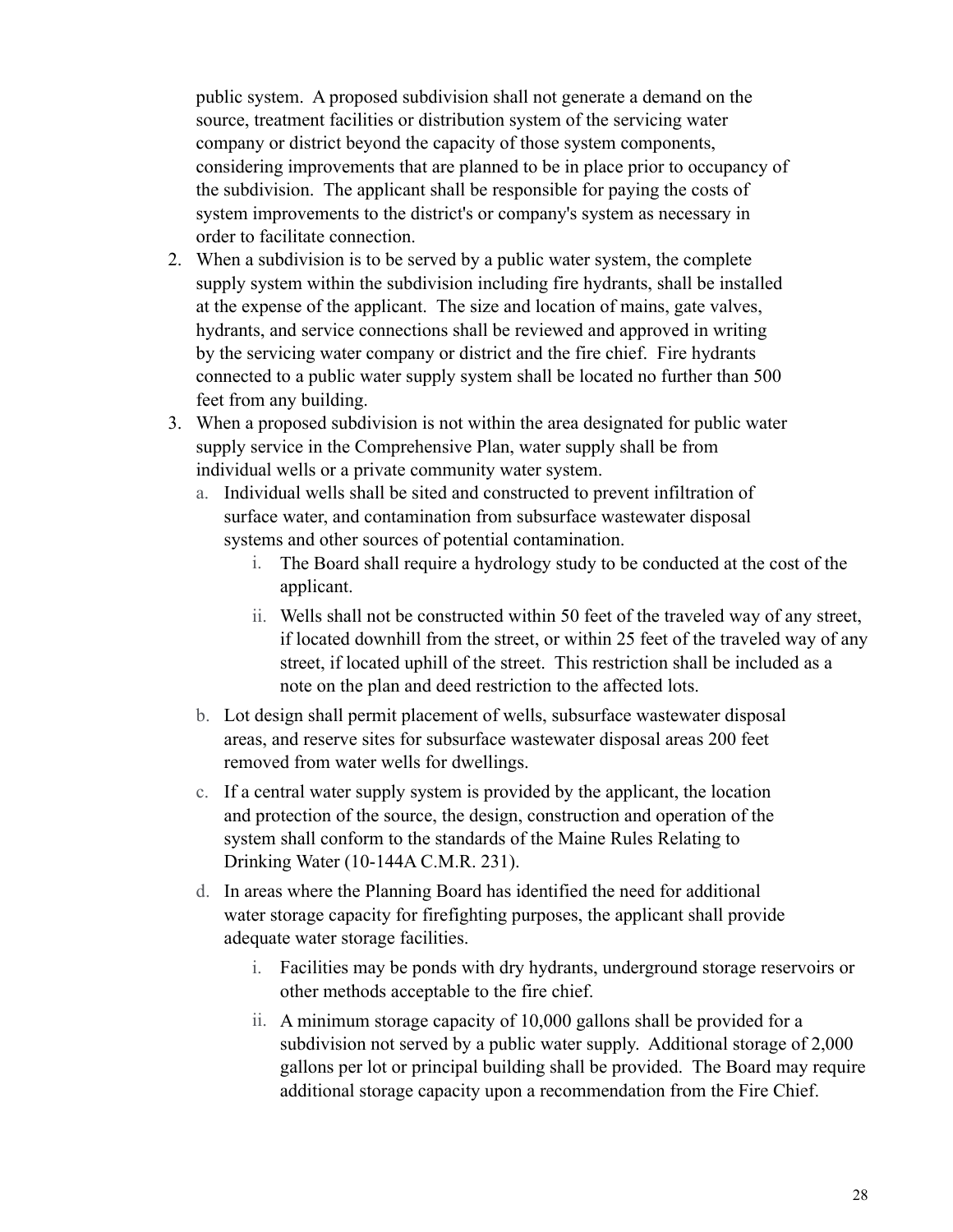- iii. Where ponds are proposed for water storage, the capacity of the pond shall be calculated based on the lowest water level less an equivalent of three feet of ice. An easement shall be granted to the municipality granting access to and maintenance of dry hydrants or reservoirs where necessary.
- iv. Hydrants or other provisions for drafting water shall be provided to the specifications of the fire department. Minimum pipe size connecting dry hydrants to ponds or storage vaults shall be six inches. A suitable accessway to the hydrant or other water source shall be constructed.
- v. The Board may waive the requirement for water storage only upon submittal of evidence that the soil types in the subdivision will not permit their construction or installation and that the Fire Chief has indicated in writing that alternate methods of fire protection are available.
- B. Water Quality
	- 1. Water supplies shall meet the primary drinking water standards contained in the Maine Rules Relating to Drinking Water. If existing water quality contains contaminants in excess of the secondary drinking water standards in the Maine Rules Relating to Drinking Water, that fact shall be disclosed in a note on the plan to be recorded in the Registry of Deeds.

# **10.3 Erosion and Sedimentation and Impact on Water Bodies.**

- A. The proposed subdivision shall prevent soil erosion and sedimentation from entering water bodies, wetlands, and adjacent properties.
- B. The procedures outlined in the erosion and sedimentation control plan shall be implemented during the site preparation, construction, and clean-up stages.
- C. Cutting or removal of vegetation along water bodies shall not increase water temperature or result in shoreline erosion or sedimentation.
- D. Topsoil shall be considered part of the subdivision and shall not be removed from the site except for surplus topsoil from roads, parking areas, and building excavations.

# **10.4 Sewage Disposal.**

- A. Public System
	- 1. Any subdivision within the area designated in the Comprehensive Plan for future public sewage disposal service shall be connected to the public system.
	- 2. When a subdivision is proposed to be served by the public sewage system, the complete collection system within the subdivision, including manholes and pump stations, shall be installed at the expense of the applicant.
	- 3. The sewer district shall certify that providing service to the proposed subdivision is within the capacity of the system's existing collection and treatment system or improvements planned to be complete prior to the construction of the subdivision.
	- 4. The sewer district shall review and approve the construction drawings for the sewerage system. The size and location of laterals, collectors, manholes, and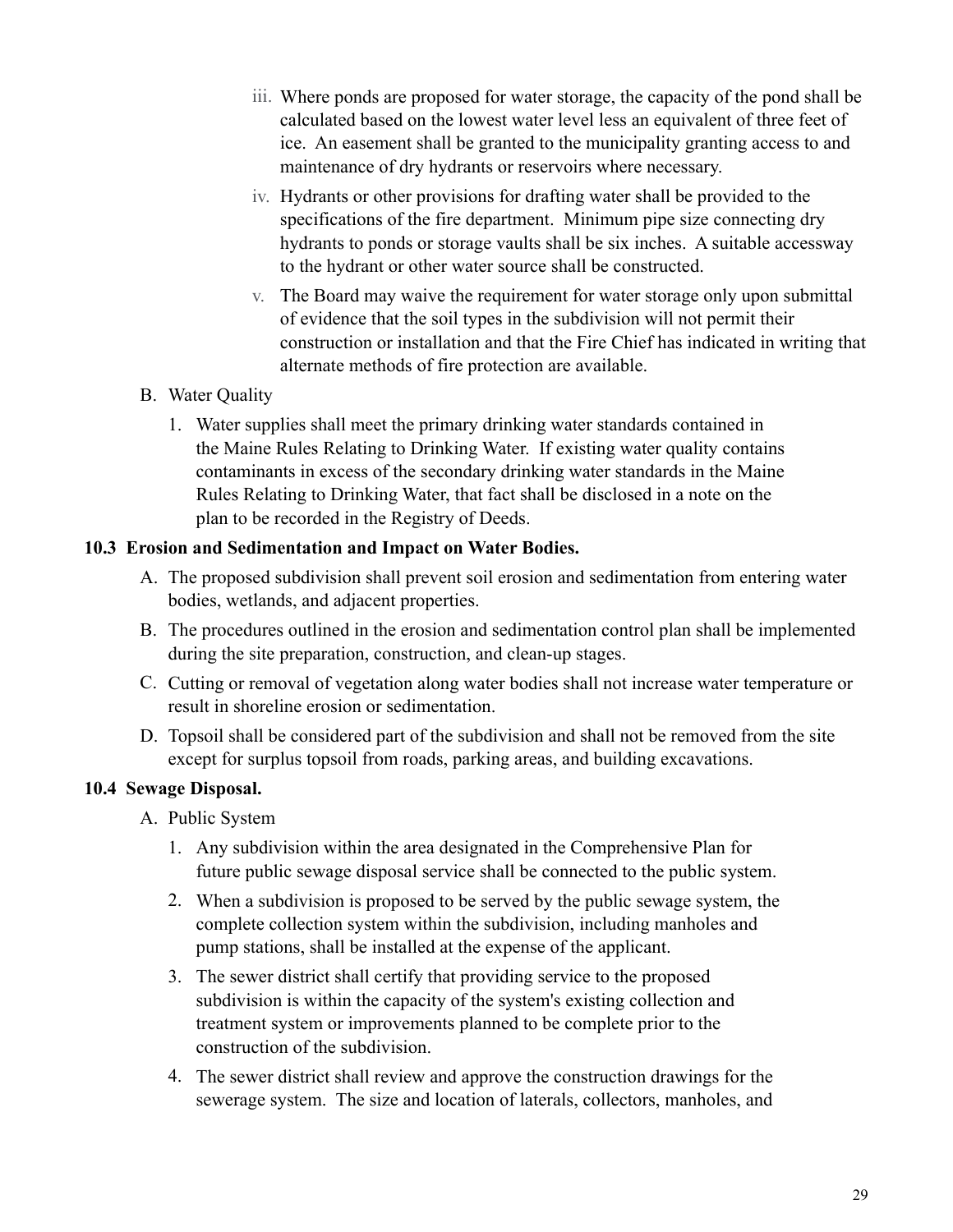pump stations shall be reviewed and approved in writing by the servicing sewer district or department.

- B. Private Systems
	- 1. When a proposed subdivision is not within the area designated for public sewage disposal service in the Comprehensive Plan, connection to the public system shall not be permitted. Sewage disposal shall be private subsurface wastewater disposal systems or a private treatment facility with surface discharge, licensed by the Department of Environmental Protection.
	- 2. The applicant shall submit evidence of site suitability for subsurface sewage disposal prepared by a Maine Licensed Site Evaluator in full compliance with the requirements of the State of Maine Subsurface Wastewater Disposal Rules.
		- a. The site evaluator shall certify in writing that all test pits which meet the requirements for a new system represent an area large enough to a disposal area on soils which meet the Disposal Rules.
		- b. On lots in which the limiting factor has been identified as being within 24 inches of the surface, a second site with suitable soils shall be shown as a reserve area for future replacement of the disposal area. The reserve area shall be shown on the plan and restricted in the deed so as not to be built upon.
		- c. In no instance shall a disposal area be on a site which requires a New System Variance from the Subsurface Wastewater Disposal Rules.

# **10.5 Solid Waste.**

If the additional solid waste from the proposed subdivision exceeds the capacity of the municipal solid waste facility, causes the municipal facility to no longer be in compliance with its license from the Department of Environmental Protection, or causes the municipality to exceed its contract with a non-municipal facility, the applicant shall make alternate arrangements for the disposal of solid waste. The alternate arrangements shall be at a disposal facility which is in compliance with its license. The Board may not require the alternate arrangement to exceed a period of five years.

# **10.6 Impact on Natural Beauty, Aesthetics, Historic Sites, Wildlife Habitat, Rare Natural Areas or Public Access to the Shoreline.**

- A. Preservation of Natural Beauty and Aesthetics
	- 1. The plan shall, by notes on the Final Plan and deed restrictions, limit the clearing of trees to those areas designated on the Comprehensive Plan.
	- 2. Except in areas of the municipality designated by the Comprehensive Plan as growth areas, the subdivision shall be designed to minimize the visibility of buildings from existing public roads. Outside of designated growth areas, a subdivision in which the land cover type at the time of application is forested, shall maintain a wooded buffer strip no less than fifty feet in width along all existing public roads. The buffer may be broken only for driveways and streets.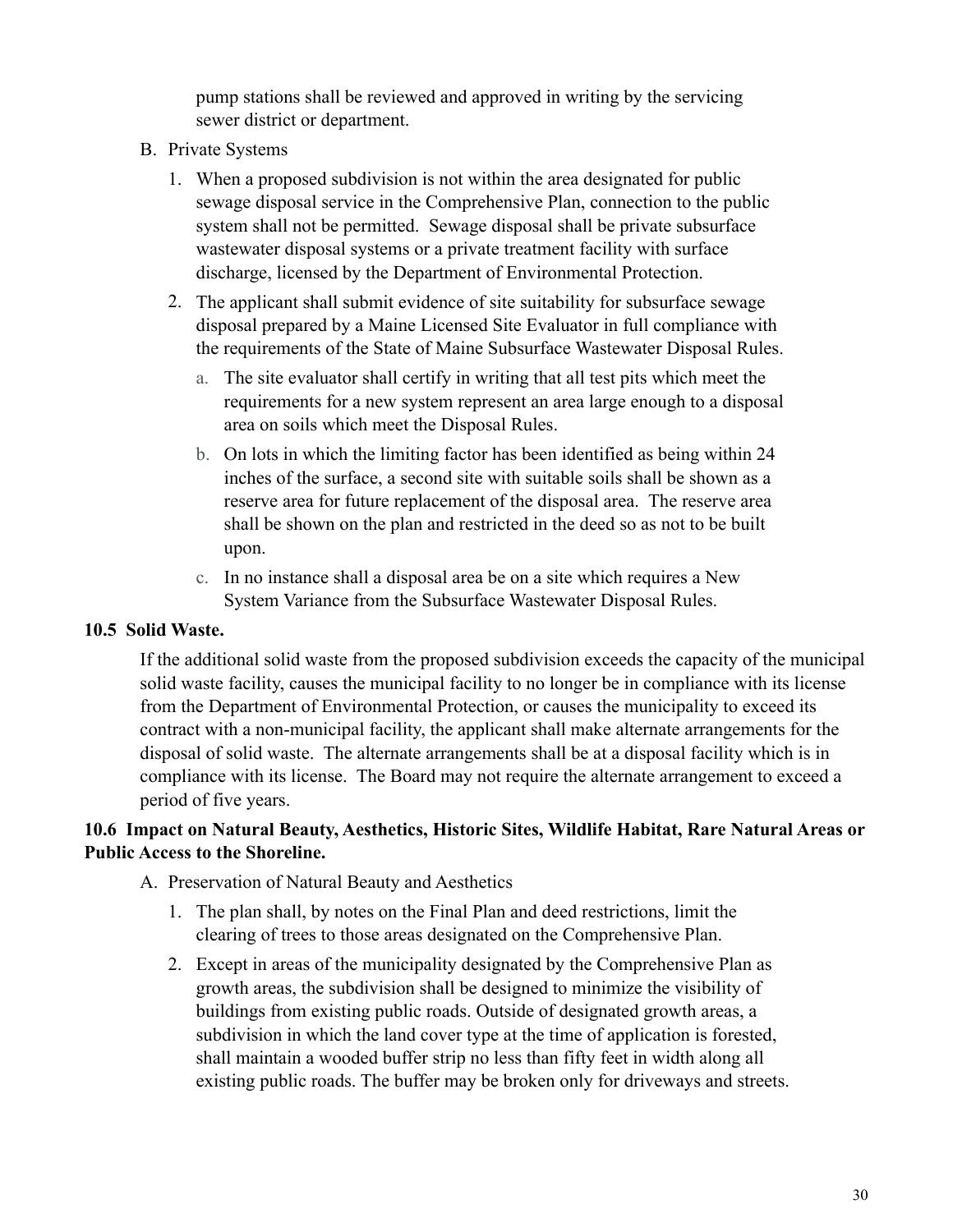- 3. The Board may require the application to include a landscape plan that will show the preservation of any existing large specimen trees, the replacement of trees and vegetation, and graded contours.
- 4. Unless located in areas designated as a growth area in the Comprehensive Plan, building location shall be restricted from open fields, and shall be located within forested portions of the subdivision. When the subdivision contains no forest or insufficient forested portions to include all buildings, the subdivision shall be designed to minimize the appearance of buildings when viewed from existing public streets. Earth berms may be used unless they would block a scenic view from a public right-of-way. When a proposed subdivision street traverses open fields, the plan shall include the planting of street trees. Street trees shall include a mix of tall shade trees and medium height flowering species. Trees shall be planted no more than fifty feet apart.
- 5. When a proposed subdivision contains a ridge line identified by the Planning Board as a visual resource to be protected, the plan shall restrict tree removal and prohibit building placement within fifty (50) feet vertical distance of the ridge top. These restrictions shall appear as notes on the plan and as covenants in the deed.
- B. Retention of Open Spaces and Natural or Historic Features
	- 1. If any portion of the subdivision is located within an area designated by the Comprehensive Plan as open space or greenbelt, that portion shall be reserved for open space preservation.
	- 2. If any portion of the subdivision is located within an area designated as a unique natural area by the Comprehensive Plan or the Maine Natural Areas Program the plan shall indicate appropriate measures for the preservation of the values which qualify the site for such designation.
	- 3. If any portion of the subdivision is designated a site of historic or prehistoric importance by the Comprehensive Plan, National Register of Historic Places, or the Maine Historic Preservation Commission, appropriate measures for the protection of the historic or prehistoric resources shall be included in the plan. When the historic features to be protected include buildings, the placement and the architectural design of new structures in the subdivision shall be similar to the historic structures. The Board shall seek the advice of the Maine Historic Preservation Commission in reviewing such plans.
	- 4. The subdivision shall reserve sufficient undeveloped land to provide for the recreational needs of the occupants. The percentage of open space to be reserved shall depend on the identified needs for outdoor recreation in the portion of the municipality in which the subdivision is located according to the Comprehensive Plan, the proposed lot sizes within the subdivision, the expected demographic makeup of the occupants of the subdivision, and the site characteristics, but shall constitute no less than 5% of the area of the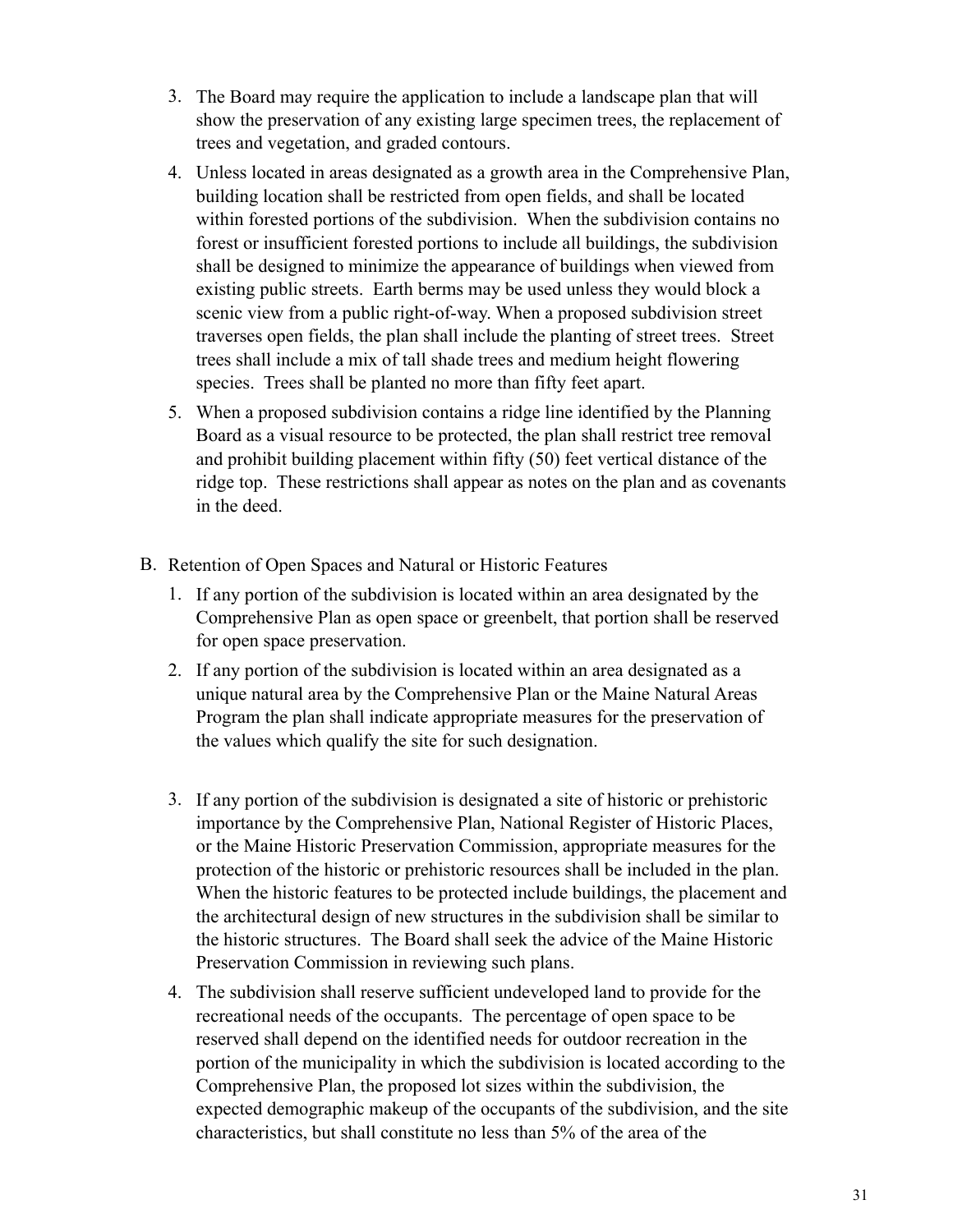subdivision. In determining the need for recreational open space the Board shall also consider the proximity of the subdivision to neighboring dedicated open space or recreation facilities; and the type of development. Sites selected primarily for scenic or passive recreation purposes shall have such access as the Board may deem suitable and no less than 25 feet of road frontage.

- 5. Land reserved for open space purposes shall be of a character, configuration and location suitable for the particular use intended.
- 6. Reserved open space land may be dedicated to the municipality.
- 7. Where land within the subdivision is not suitable or is insufficient in amount, and when suggested by the Comprehensive Plan, a payment in lieu of dedication may be substituted for the reservation of some or part of the open space requirement. Payments in lieu of dedication shall be calculated based on the percentage of reserved open space that otherwise would be required and that percentage of the projected market value of the developed land at the time of the subdivision, as determined by the municipal tax assessor. The payment in lieu of dedication shall be deposited into a municipal land open space or outdoor recreation facility acquisition or improvement fund.
- C. Protection of Significant Wildlife Habitat

If any portion of a proposed subdivision lies within:

- 1. 250 feet of the following areas identified and mapped by the Department of Inland Fisheries and Wildlife Beginning with Habitat Project or the Comprehensive Plan as:
	- a. Habitat for species appearing on the official state or federal lists of endangered or threatened species;
	- b. High and moderate value waterfowl and wading bird habitats, including nesting and feeding areas;
	- c. Shorebird nesting, feeding and staging areas and seabird nesting islands;
	- d. Critical spawning and nursery areas for Atlantic sea run salmon or other anadromous fish as defined by the Maine Department of Inland Fisheries and Wildlife;
- 2. 1,320 feet of an area identified and mapped by the Department of Inland Fisheries and Wildlife as a high or moderate value deer wintering area or travel corridor;
- 3. Or other important habitat areas identified in the Comprehensive Plan or in the Department of Inland Fisheries and Wildlife Beginning with Habitat Project; or any such area identified by the town.

The applicant shall demonstrate that there shall be no adverse impacts on the habitat and species it supports. There shall be no cutting of vegetation within such areas, or within the strip of land extending at least 75 feet from the edge or normal high-water mark of such habitat areas. The applicant must consult with the Maine Department of Inland Fisheries and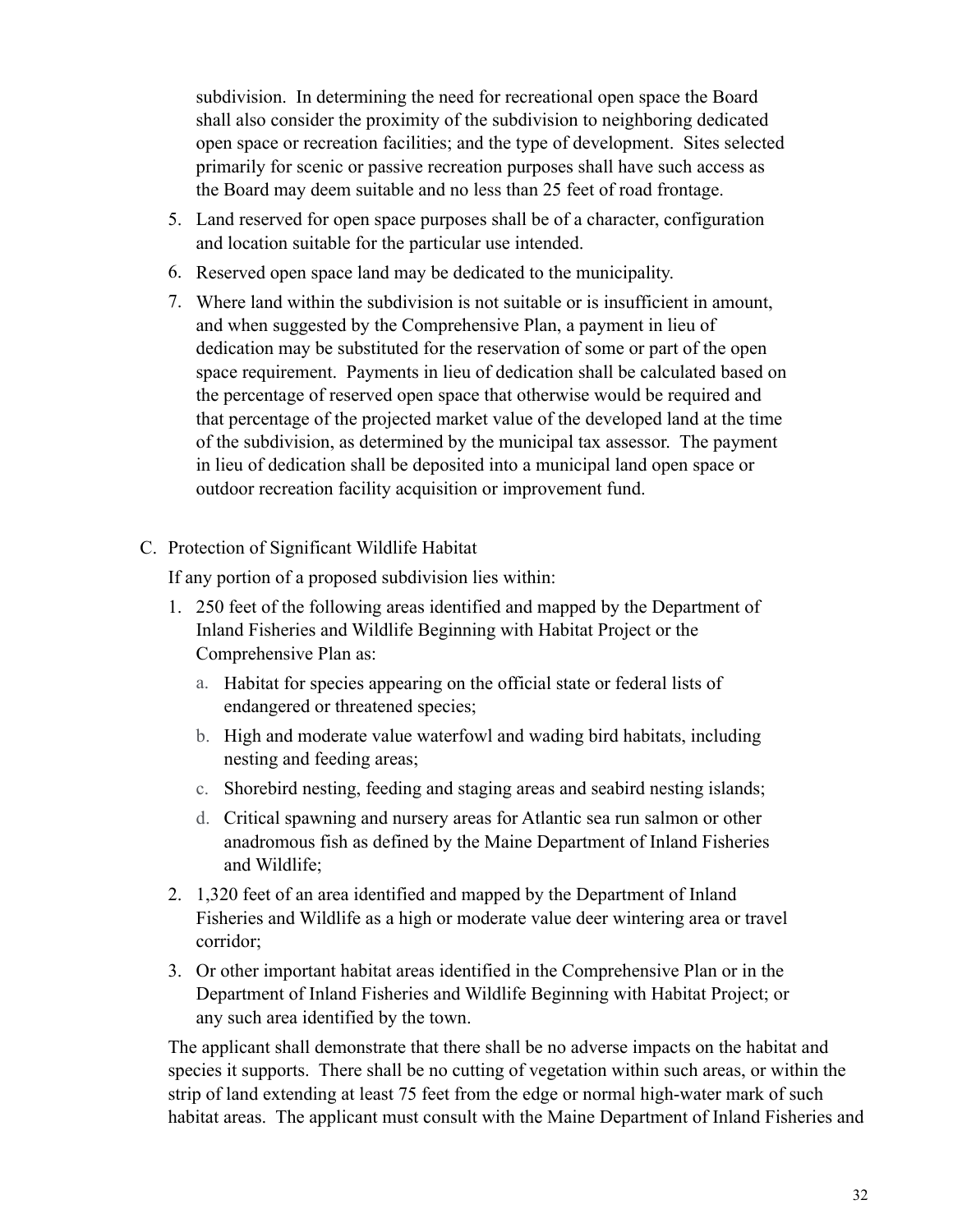Wildlife, and provide their written comments to the Board. The Board may require a report to be submitted, prepared by a wildlife biologist, selected or approved by the Board, with demonstrated experience with the wildlife resource being impacted. This report shall assess the potential impact of the subdivision on the significant habitat and adjacent areas that are important to the maintenance of the affected species and shall describe any additional appropriate mitigation measures to ensure that the subdivision will have no adverse impacts on the habitat and the species it supports.

- D. Protection of Important Shoreland Areas
	- 1. Any existing public rights of access to the shoreline of a water body shall be maintained by means of easements or rights-of-way, or should be included as open space with provisions made for continued public access.
	- 2. Within areas subject to the state mandated Shoreland Zone, within a strip of land extending 250 feet inland from the normal high-water line of Fresh Pond or any tributary to Fresh Pond, and 75 feet from any other water body or the upland edge of a wetland, a buffer strip of vegetation shall be preserved. The plan notes, and deeds to any lots which include any such land, shall contain the following restrictions:
		- a. Tree removal shall be limited to no more than 40% of the volume of trees 4 inches or more in diameter measured at 4 1/2 feet above the ground level on any lot in any ten year period.
		- b. There shall be no cleared opening greater than 250 square feet in the forest canopy as measured from the outer limits of the tree crown.
		- c. However, a footpath not to exceed ten feet in width as measured between tree trunks is permitted provided that a cleared line of sight to the water through the buffer strip is not created. Adjacent to Fresh Pond, or a tributary to Fresh Pond, the width of the foot path shall be limited to six feet.
		- d. In order to protect water quality and wildlife habitat adjacent to Fresh Pond, and tributaries to Fresh Pond, existing vegetation under three feet in height and other ground cover shall not be removed, except to provide for a footpath or other permitted uses as described above.
		- e. Pruning of tree branches, on the bottom third of the tree is permitted.
	- 3. Within areas subject to the state mandated Shoreland Zone, beyond the buffer strip designated above, and out to 250 feet from the normal high water line of a water body or upland edge of a wetland, cleared openings for development, including but not limited to, principal and accessory structures, driveways and sewage disposal areas, shall not exceed in the aggregate, 25% of the lot area or 10,000 square feet, whichever is greater, including land previously developed.
- E. Reservation or Dedication and Maintenance of Open Space and Common Land, Facilities and Services
	- 1. All open space common land, facilities and property shall be owned by: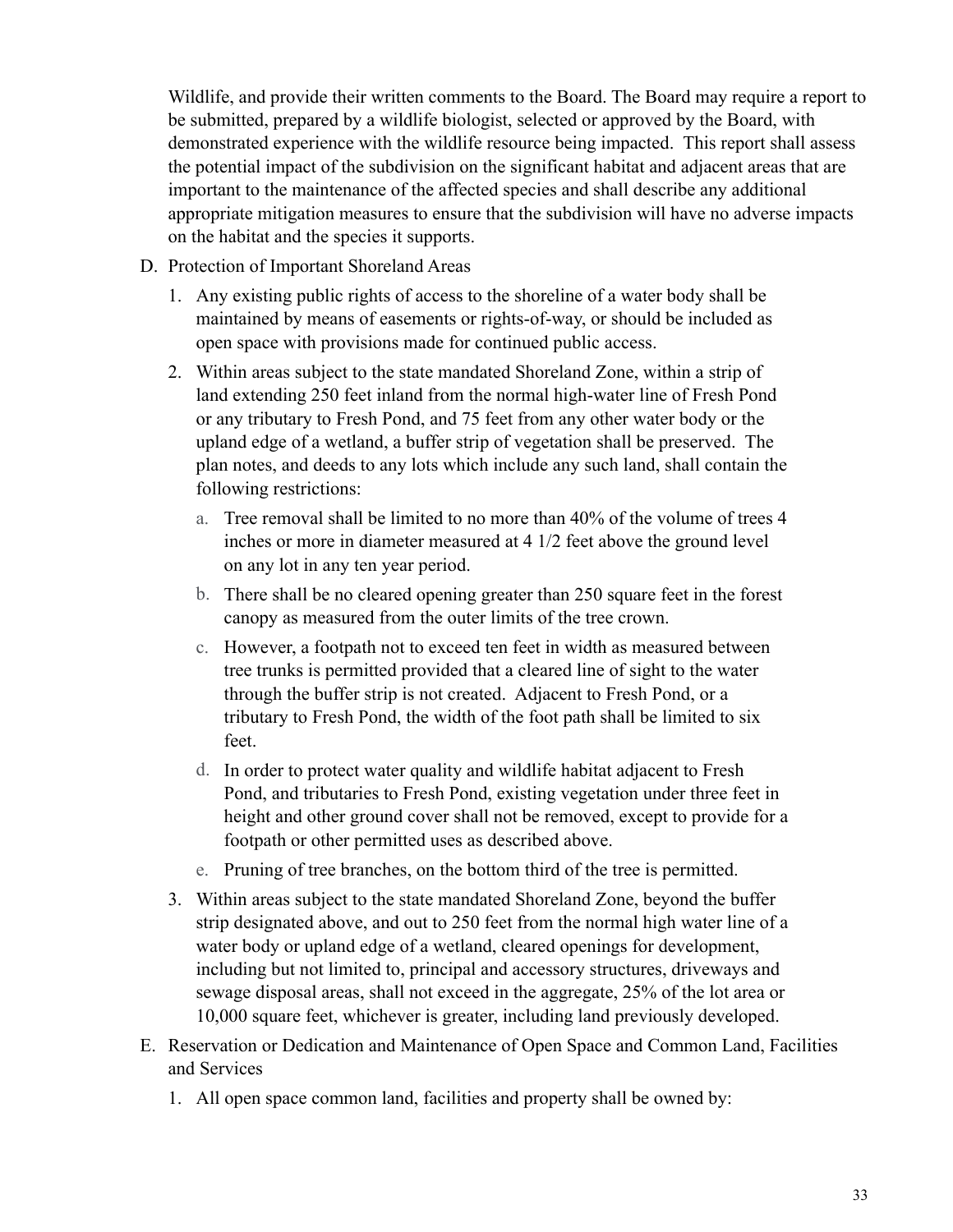- a. The owners of the lots or dwelling units by means of a lot owners' association; or
- b. An association which has as its principal purpose the conservation or preservation of land in essentially its natural condition; or
- c. The Town of North Haven.
- 2. Further subdivision of the common land or open space and its use for other than non-commercial recreation, agriculture, or conservation purposes, except for easements for underground utilities, shall be prohibited. Structures and buildings accessory to non-commercial recreation, agriculture or conservation uses may be erected on the common land. When open space is to be owned by an entity other than the subdivision, there shall be a conservation easement deeded a land trust or other conservation organization.
- 3. The common land or open space shall be shown on the Final Plan with appropriate notations on the plan to indicate:
	- a. It shall not be used for future building lots; and
	- b. Which portions of the open space, if any, may be dedicated for acceptance by a land trust or similar conservation organization.
- 4. The Final Plan application shall include the following:
	- a. Covenants for mandatory membership in the lot owners' association setting forth the owners' rights, interests, and privileges in the association and the common property and facilities, to be included in the deed for each lot or dwelling;
	- b. Draft articles of incorporation of the proposed lot owners' association as a not-for-profit corporation; and
	- c. Draft by-laws of the proposed lot owners' association specifying the responsibilities and authority of the association, the operating procedures of the association and providing for proper capitalization of the association to cover the costs of major repairs, maintenance and replacement of common facilities.
- 5. In combination, the documents referenced in paragraph E4, above shall provide for the following.
	- a. The homeowners' association shall have the responsibility of maintaining the common property or facilities.
	- b. The association shall levy annual charges against all owners of lots or dwelling units to defray the expenses connected with the maintenance, repair and replacement of common property and facilities and tax assessments.
	- c. The association shall have the power to place a lien on the property of members who fail to pay dues or assessments.
	- d. The applicant shall maintain control of the common property, and be responsible for its maintenance until development sufficient to support the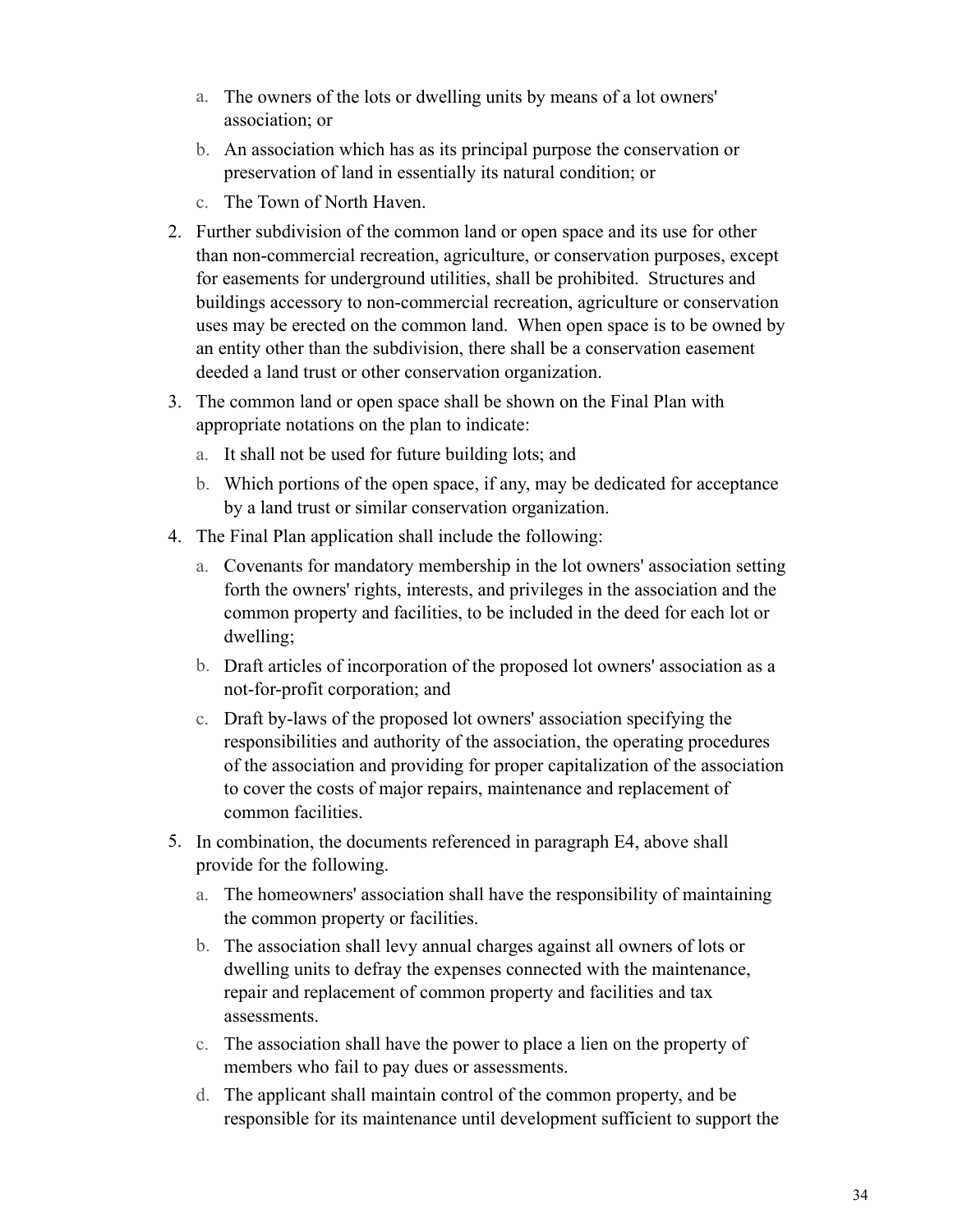association has taken place. Such determination shall be made by the Board upon request of the lot owners' association or the developer.

# **10.7 Conformance with Zoning Ordinance and Other Land Use Ordinances.**

All lots, other than those found within cluster developments approved pursuant to section 10.13, shall meet the minimum dimensional requirements of the zoning ordinance for the zoning district in which they are located. The proposed subdivision shall meet all applicable performance standards or design criteria from the zoning ordinance and other land use ordinances.

# **10.8 Financial and Technical Capacity.**

A. Financial Capacity

The applicant shall have adequate financial resources to construct the proposed improvements and meet the criteria of the statute and the standards of this Ordinance. When the applicant proposes to construct the buildings as well as the subdivision improvements, the applicant shall have adequate financial resources to construct the total development. In making the above determinations the Board shall consider the proposed time frame for construction and the effects of inflation.

# B. Technical Ability

- 1. The applicant shall retain qualified contractors and consultants to supervise, construct and inspect the required improvements in the proposed subdivision.
- 2. In determining the applicant's technical ability the Board shall consider the applicant's previous experience, the experience and training of the applicant's consultants and contractors, and the existence of violations of previous approvals granted to the applicant.
- 3. The applicant shall provide a *curriculum vitae* with references to the Board for all contractors and consultants.

# **10.9 Impact on Ground Water Quality or Quantity.**

- A. Ground Water Quality
	- 1. When a hydrogeologic assessment is submitted, the assessment shall contain at least the following information:
		- a. A map showing the basic soils types,
		- b. The depth to the water table at representative points throughout the subdivision,
		- c. Drainage conditions throughout the subdivision,
		- d. Data on the existing ground water quality, either from test wells in the subdivision or from existing wells on neighboring properties,
		- e. An analysis and evaluation of the effect of the subdivision on ground water resources. In the case of residential developments, the evaluation shall, at a minimum, include a projection of post development nitrate-nitrogen and salinization concentrations at any wells within the subdivision, or at the subdivision boundaries; or at a distance of 1,000 feet from potential contamination sources, whichever is a shortest distance,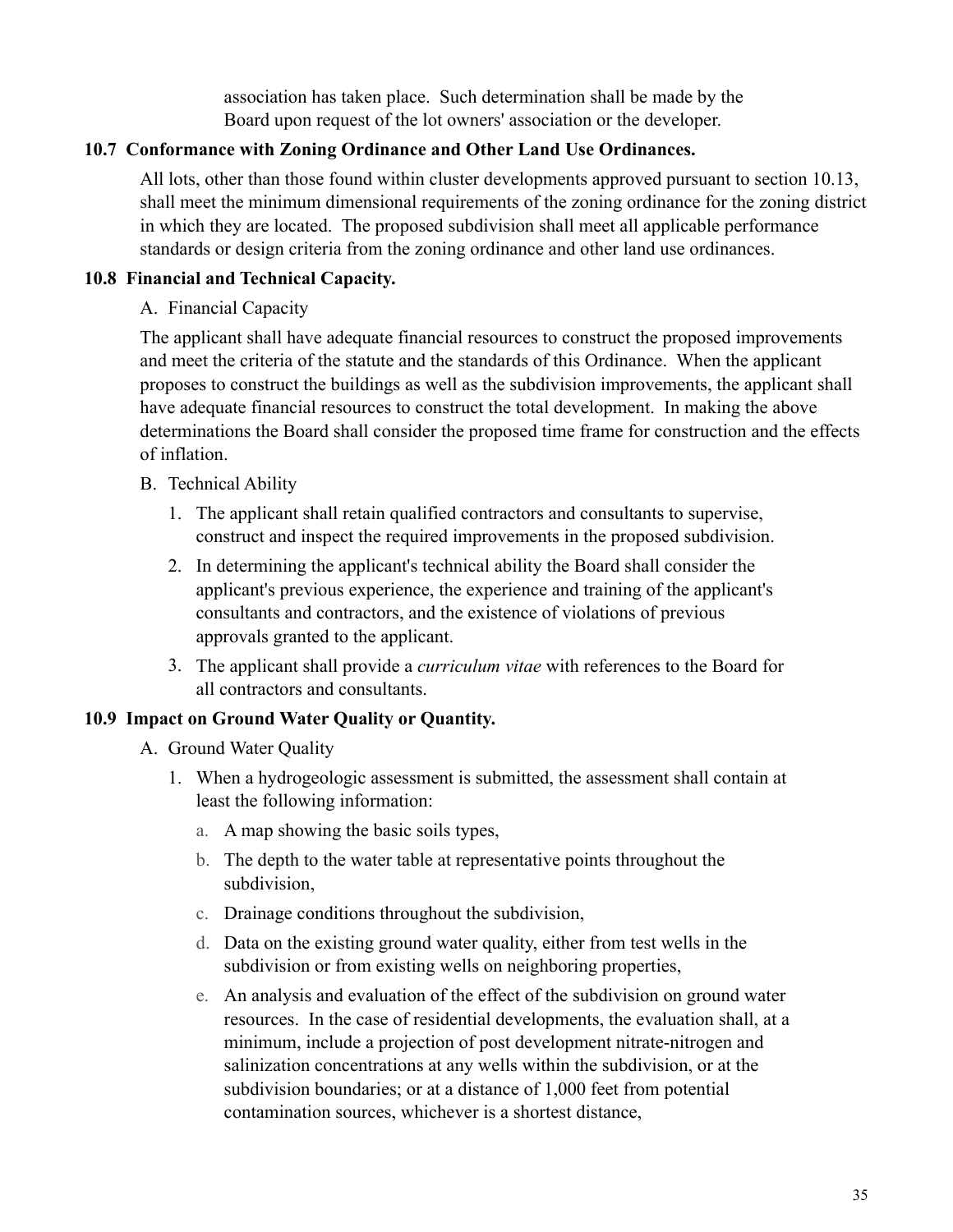- f. A map showing the location of any subsurface wastewater disposal systems and drinking water wells within the subdivision and within 200 feet of the subdivision boundaries.
- 2. Projections of ground water quality shall be based on the assumption of drought conditions (assuming 60% of annual average precipitation).
- 3. No subdivision shall increase any contaminant concentration in the ground water to more than one half of the Primary Drinking Water Standards. No subdivision shall increase any contaminant concentration in the ground water to more than the Secondary Drinking Water Standards.
- 4. If pre-development ground water contains contaminants in excess of the primary standards, and the subdivision is to be served by on-site groundwater supplies, the applicant shall demonstrate how water quality will be improved or treated.
- 5. If pre-development ground water contains contaminants in excess of the secondary standards, the subdivision shall not cause the concentration of the parameters in question to exceed 150% of the ambient concentration.
- 6. Subsurface wastewater disposal systems and drinking water wells shall be constructed as shown on the map submitted with the assessment. If construction standards for drinking water wells or other measures to reduce groundwater contamination and protect drinking water supplies are recommended in the assessment, those standards shall be included as a note on the Final Plan, and as restrictions in the deeds to the affected lots.
- B. Groundwater Quantity
	- 1. Ground water withdrawals by a proposed subdivision shall not lower the water table beyond the boundaries of the subdivision.
	- 2. A proposed subdivision shall not result in a lowering of the water table at the subdivision boundary by increasing runoff with a corresponding decrease in infiltration of precipitation.

# **10.10 Floodplain Management.**

When any part of a subdivision is located in a special flood hazard area as identified by the Federal Emergency Management Agency:

- A. All public utilities and facilities, such as sewer, gas, electrical and water systems shall be located and constructed to minimize or eliminate flood damages.
- B. Adequate drainage shall be provided so as to reduce exposure to flood hazards.
- C. The plan shall include a statement that structures in the subdivision shall be constructed with their lowest floor, including the basement, at least one foot above the 100-year flood elevation. Such a restriction shall be included in any deed, lease, purchase and sale agreement, or document transferring or expressing an intent to transfer any interest in real estate or structure, including but not limited to a time-share interest. The statement shall clearly articulate that the municipality may enforce any violation of the construction requirement and that fact shall also be included in the deed or any other document previously described. The construction requirement shall also be clearly stated on the plan.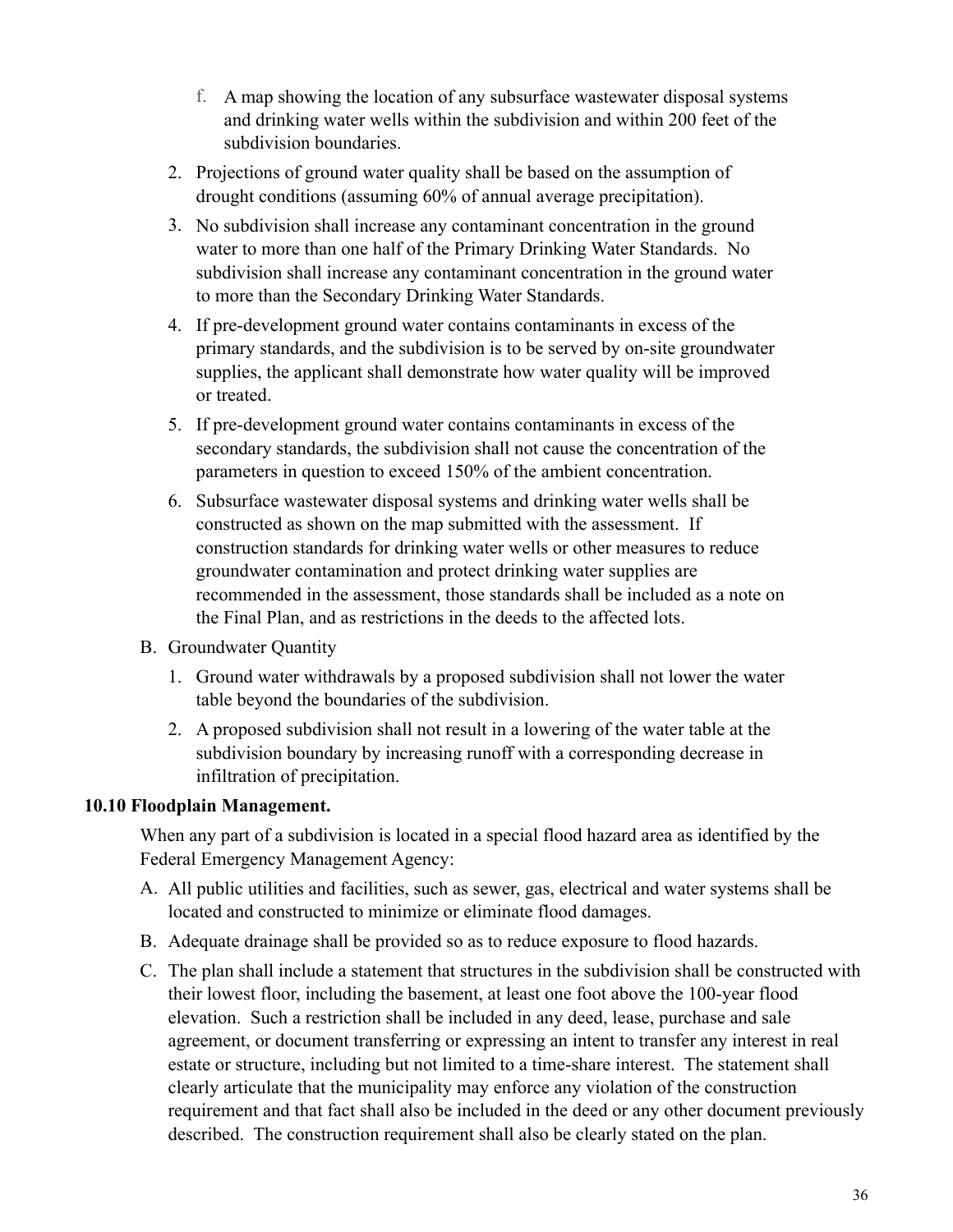# **10.11 Identification of Freshwater Wetlands, Rivers, Streams or Brooks.**

Freshwater wetlands within the proposed subdivision shall be identified in accordance with the 2009 *Interim Regional Supplement to the Corps of Engineers Wetland Delineation Manual: Northcentral and Northeast Region* published by the United States Army Corps of Engineers, or any subsequent Delineation Manual. Any rivers, streams, or brooks within or abutting the proposed subdivision shall be identified.

## **10.12 Stormwater Management.**

- A. For subdivisions that require a DEP review under the Site Location of Development Act (SLDA), a stormwater management plan shall be submitted which complies with the SLDA permit and the requirements of DEP Chapter 500 Stormwater Regulations.
- B. For subdivisions that do not require a SLDA permit, but require a DEP permit under the Stormwater Law, a stormwater management plan shall be submitted which complies with the requirements of DEP Chapter 500 Stormwater Regulations.
- C. For subdivisions outside of the watershed of Fresh Pond, that neither require a SLDA permit, nor a DEP permit under the Stormwater Law, a stormwater management plan shall be submitted which incorporates Low Impact Development techniques on each individual lot, as described in the Maine Low Impact Development Ordinance (midcoastplanning.org).
- D. For subdivisions within the watershed of Fresh Pond, the Resource Protection Ordinance applies.
- E. The Planning Board shall require a hydrologic analysis for any site in areas with a history of flooding or in areas with a potential for future flooding, associated with cumulative impacts of development. This hydrologic analysis would be in the form of a "Downstream Analysis" under conditions of the 10-year, 24-hour storm and the 25-year, 24-hour storm, and the 100 year, 24-hour storm, as described below:

Downstream Analysis Methodology

The criteria used for the downstream analysis is referred to as the "10% rule." Under the 10% rule, a hydrologic and hydraulic analysis for the 10-year, 24 hour storm and the 25-year, 24-hour storm, and the 100-year, 24-hour storm is extended downstream to the point where the site represents 10% of the total drainage area. For example, a 10-acre site would be analyzed to the point downstream with a drainage area of 100 acres. This analysis should compute flow rates and velocities downstream to the location of the 10% rule for present conditions and proposed conditions. If the flow rates and velocities increase by more than 5% and/or if any existing downstream structures are impacted, the designer should redesign and incorporate detention facilities.

### **10.13 Cluster Developments.**

- A. Purpose, Mandate for Clustering
	- 1. The purpose of these provisions is to allow for flexibility in the design of housing developments to allow for the creation of open space which provides recreational opportunities or protects important natural features from the adverse impacts of development, provided that the net residential density shall be no greater than is permitted in the district in which the development is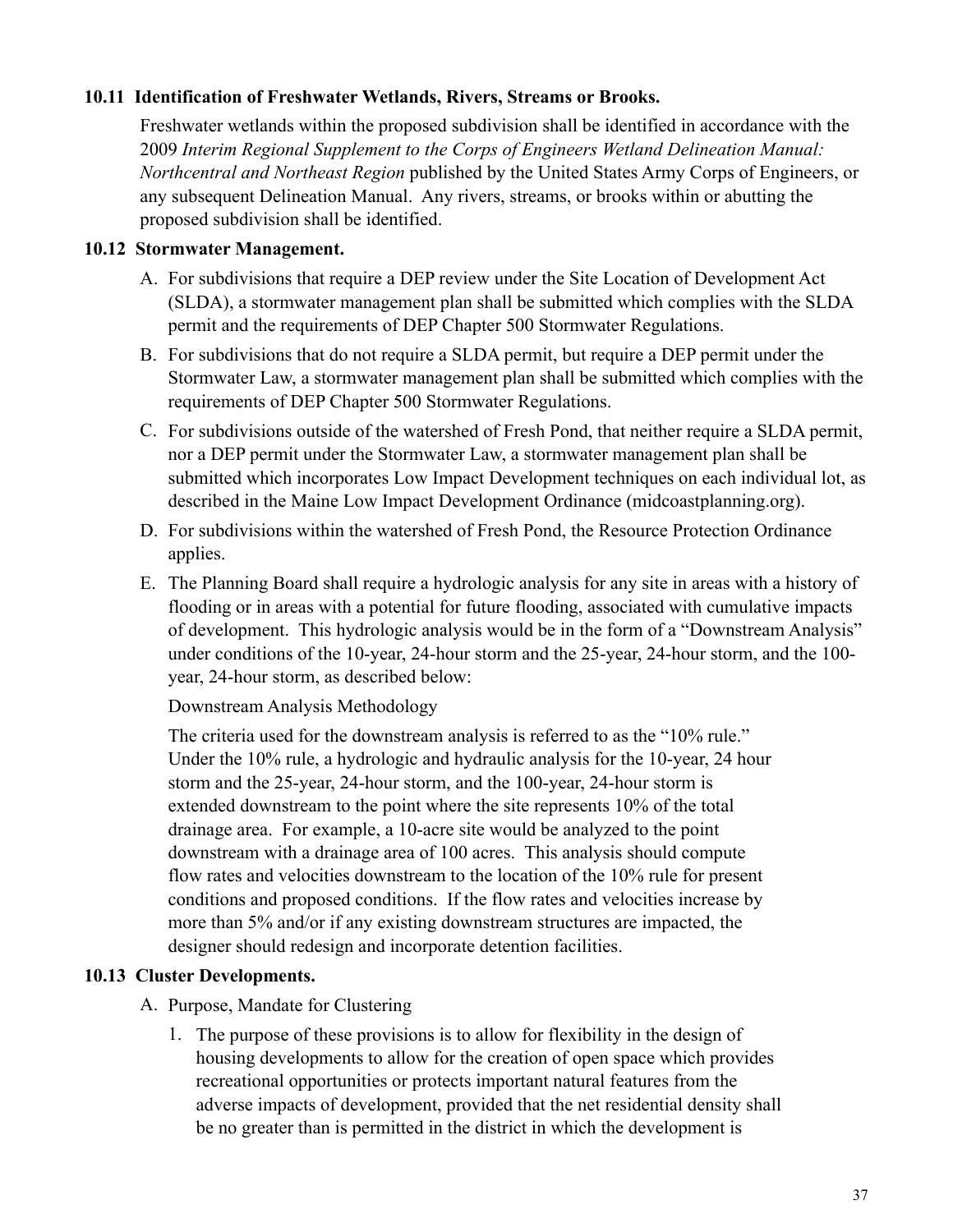proposed. Notwithstanding provisions of the zoning ordinance relating to dimensional requirements, the Board, in reviewing and approving proposed residential subdivisions, may modify the provisions related to dimensional requirements to permit flexibility in approaches to housing and environmental design in accordance with the following guidelines. This shall not be construed as granting variances to relieve hardship, and action of the Zoning Board of Appeals shall not be required.

- 2. Subdivisions proposed in the Village district, containing five (5) lots or units or more, may include a cluster and a traditional development plan. Subdivisions proposed in the rural or Shoreland Zoning districts, containing five (5) lots or units or more, shall include both a cluster and a traditional development plan. The Planning Board shall review both plans and determine which is the more appropriate for the site.
- B. Basic Standards for Cluster Developments
	- 1. Cluster developments shall meet all requirements of this Ordinance.
	- 2. Each building shall be an element of an overall plan for site development. Only developments having a total site plan for all structures will be considered. The application shall illustrate the placement of buildings and the treatment of spaces, paths, roads, service and parking and in so doing shall take into consideration all requirements of this section and of other relevant sections of this Ordinance.
	- 3. The Planning Board shall allow lots within cluster developments to be reduced in lot area, street frontage and lot width below the minimum normally required by this Ordinance in return for provision of common open space, as long as the maximum number of dwelling units is not exceeded, according to the calculations in section 4 below.
	- 4. In order to determine the maximum number of dwelling units permitted on a tract of land, the net residential acreage as determined in section 5 shall be divided by the minimum lot size in the district, as required by the zoning ordinance. No building in the cluster development shall be sited on slopes steeper than 25%, within 100 feet of any water body or wetland, or on soil classified as being very poorly drained.
	- 5. The net residential acreage shall be calculated by taking the total area of the lot and subtracting, in order, the following:
		- a. 15% of the area of the lot to account for roads and parking.
		- b. Portions of the lot shown to be in a floodway or a coastal high hazard zone as designated in the Flood Boundary and Floodway Map prepared by the Federal Insurance Administration.
		- c. Portions of the lot which are unsuitable for development in their natural state due to topographical, drainage or subsoil conditions such as, but not limited to:
			- i. slopes greater than 20%;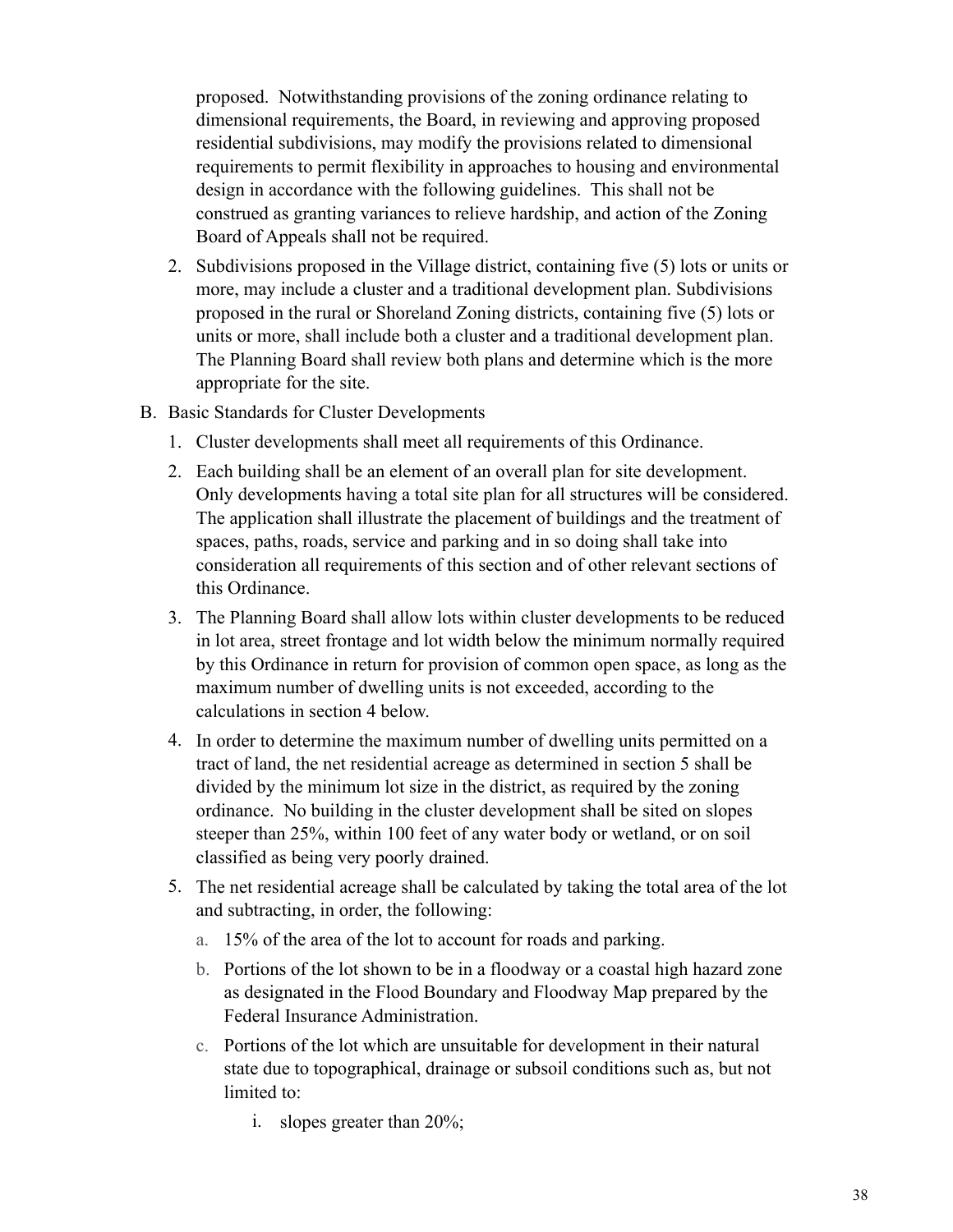- ii. wetland soils;
- iii. portions of the lot subject to rights of way;
- iv. portions of the lot located in the resource protection zone;
- v. portions of the lot covered by surface waters; and
- vi. portions of the lot utilized for stormwater management facilities.
- 6. Unless a community sewage collection and treatment system is provided, no lot or area of occupation, in the case of a condominium, shall be smaller in area than 20,000 square feet.
- 7. The total area of reserved open space within the development shall equal or exceed the sum of the areas by which any building lots are reduced below the minimum lot area normally required by the zoning ordinance. However, at least fifty percent (50%) of the area of the entire parcel or tract shall be included as common open space. Common open space shall not include road rights of way, streets, drives, or parking. No more than fifty percent (50%) of the common open space shall consist of forested or open wetlands of any size.
- 8. Every building lot that is reduced in area below the amount normally required shall be within 1,000 feet of the common land.
- 9. The distance between buildings shall not be less than 20 feet.
- 10. No individual lot or dwelling unit shall have direct vehicular access onto a public road existing at the time of development.
- 11. Shore frontage for each lot or area of occupation, in the case of a condominium, shall not be reduced below the minimum normally required by the zoning ordinance.
- 12. Where a cluster development abuts a body of water, a usable portion of the shoreline, as well as reasonable access to it, shall be a part of the common land.
- 13. The common open space shall owned and managed according to the standards of 10.6.E.
- 14. The applicant shall be responsible for the maintenance of the common open space and the other common facilities, until 4/5ths of the lots or units are sold. The transfer of responsibility shall occur only after review and approval by the Planning Board, upon request by the neighborhood association or the developer or applicant.

# **10.14 Year-Round Housing Qualifications For Waivers And Density Bonus.**

# A. Purpose

The purpose of this section is to implement certain housing strategies of the Town's Comprehensive Plan, with the goal of ensuring at least 10% of the total housing stock in North Haven is affordable to year-round residents earning 250% of the Knox County median income or less. To that end, the standards and criteria below are provided to increase development potential for year-round housing on the island.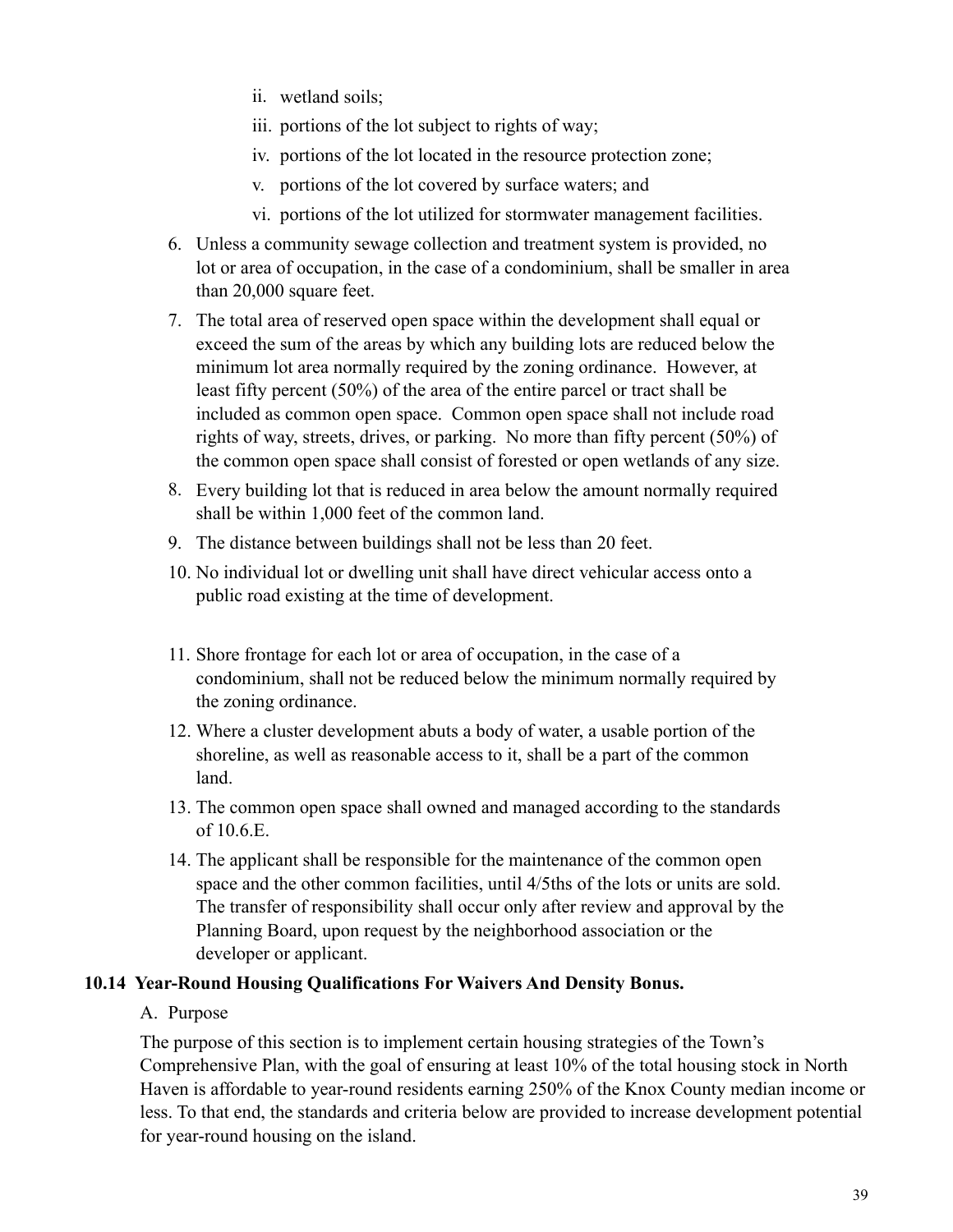## B. Land Use Requirements

 The increased density and other relaxed standards provided below may be granted by the Planning Board in the form of waivers from the relevant standards of the current Land Use Ordinance and are permissible only for subdivision proposals intended to create qualified Yearround Housing Unit, as defined, in at least a 3/4 proportion of the total number of dwelling units proposed in the same subdivision plan.

- 1. Resource Protection
	- a. No more than 50% of the property proposed to be subdivided shall be within the Shoreland Zone.
	- b. No more than 50% of the property proposed to be subdivided shall contain sustained slopes of 10% or greater.
	- c. No more than 50% of the property proposed to be subdivided shall contain wetlands, as defined.
- 2. Subdivision Design

The configuration of structures and open spaces shall reflect the purpose of this section and meet all other relevant requirements of this Ordinance and the Land Use Ordinance, unless appropriate waivers are granted by the Planning Board. The plan shall show the location and size of all building envelopes, roads, utility easements, common areas, common structures, parking areas, footpaths, and private yard space related to individual residential units.

- a. Multiple Structures: When the construction of multiple buildings is proposed on a single lot, the plan shall indicate the purpose and show the general location of each building. Accessory structures shall not contain dwelling units.
- b. Multiple Dwellings: When the construction of multiple dwelling units is proposed on a single lot, they shall be contained within a single building. There can be no more than two dwelling units per lot.
- 3. Dimensional Standards
	- a. Density: A decrease in the minimum lot size of up to 50% of the requirement in effect in the underlying zoning district may be granted by the Planning Board.
	- b. Lot Coverage: An increase in the maximum lot coverage requirement may be granted by the Planning Board as follows:
		- i. up to 75% in the Village District
		- ii. up to 50% in all other zoning districts
	- c. Road Frontage: A decrease in the minimum road frontage requirement may be granted by the Planning Board, if the Board finds that safe and convenient access to dwelling units can be provided, except that the lot over which the main access road lies shall meet the required road frontage for the underlying zoning district.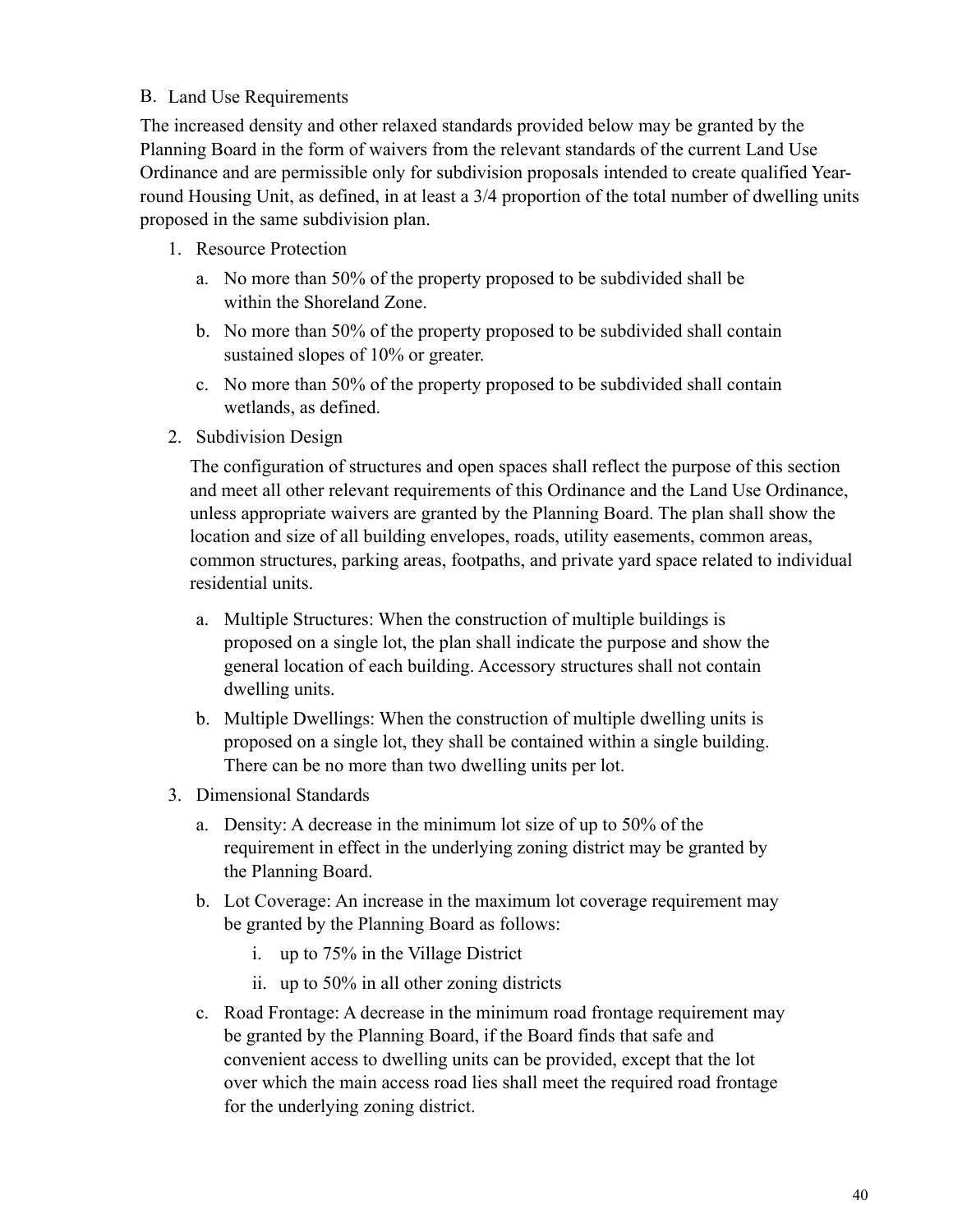- d. Roadways: Reduction of required minimum street widths as determined by the Planning Board to provide safe and convenient access to dwellings.
- e. Setbacks: A decrease in the minimum side and rear setback requirements for the internal lot lines may be granted by the Planning Board. However, with respect to external lot lines, adjacent to parcels not included in the subdivision, the Planning Board may not provide relief from the minimum setback requirements for the underlying zoning district.
- f. Height: The Planning Board may not provide relief from the maximum height requirements of the zoning district where a proposed structure is located.
- 4. Common Land and Facilities

The Planning Board must approve any provisions for the maintenance and upkeep of common land and facilities within the proposed subdivision. All shared passive or active recreation areas, wastewater facilities, wells and solid waste removal provisions must be provided for in a homeowner's association document, which shall be recorded with the subdivision plan, and provide for adequate financing to ensure proper maintenance and repair.

C. Requirements for Marketability

 The Year-round Housing requirements of this Section are mandatory and shall be noted on the final subdivision plan prior to recording in the Knox County Registry of Deeds.

1. Year-round Housing Lots/Units shall be rented or sold to income qualified renters or buyers. The applicant and income qualified buyers who later wish to resell shall initially attempt to sell the property to income qualified buyers by marketing the lot/unit in a manner calculated to attract such buyers. If no income qualified buyer purchases

the lot/unit within one hundred eighty (180) days after such marketing commences, the seller or seller's representative may:

- a. Rent the Year-round Housing Lot/Unit to income qualified tenants;
- b. Rent the Year-round Housing Lot/Unit to non-income qualified tenants, provided that an option to purchase is offered either to:
	- i. The Town, for consideration at the next available Town Meeting;
	- ii. A non-profit third party dedicated to the creation or management of Yearround housing;
- c. Sell the Year-round Housing Lot/Unit to non-income qualified buyers, provided that marketing the property for sale to income qualified buyers has been attempted for at least 12 months, in a manner calculated to attract such buyers.
- 2. At a minimum, the applicant/seller shall advertise the Year-round Housing Lots/Units for sale widely online, on local bulletin boards, and in a newspaper of general circulation in the Town.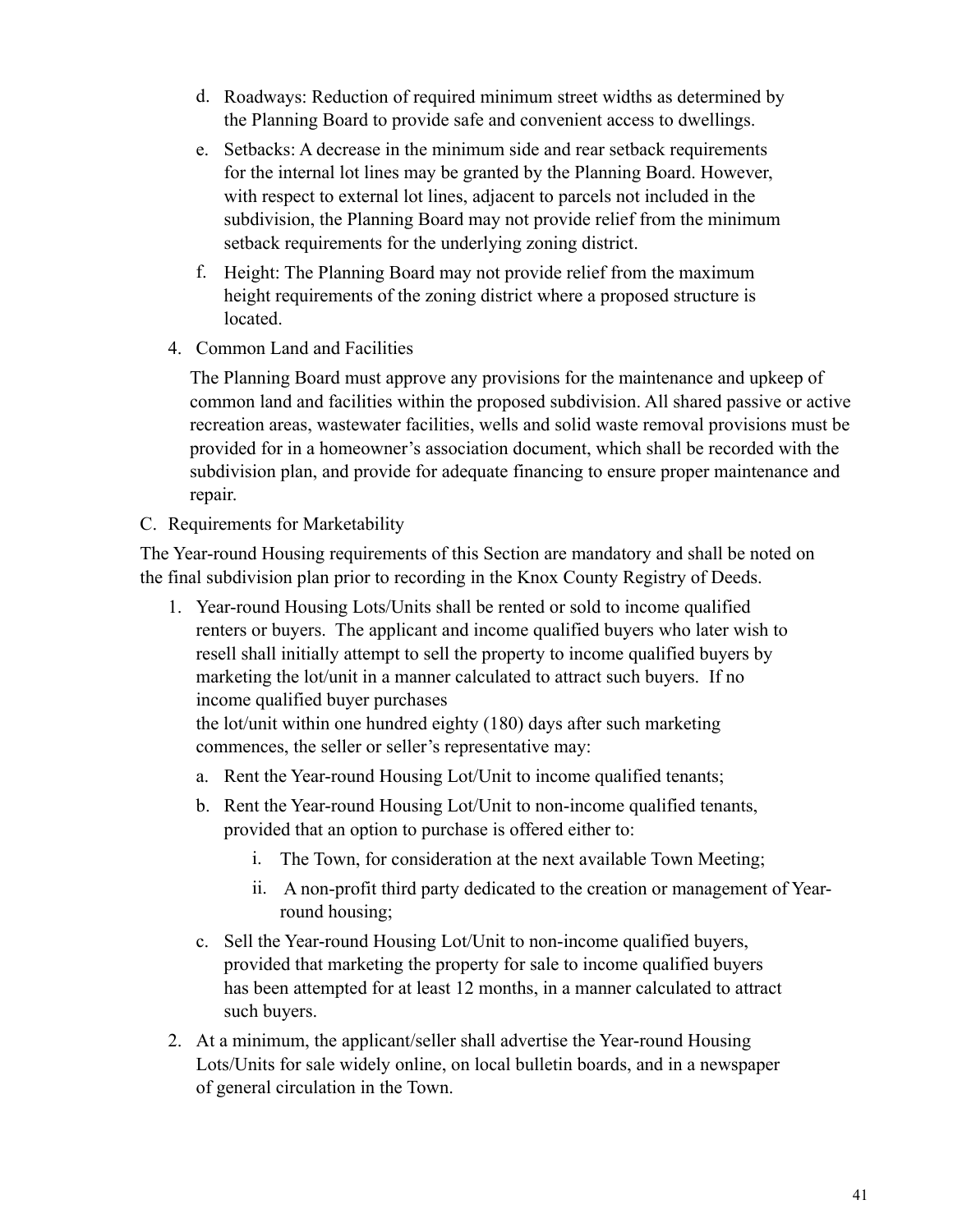- 3. Year-round Housing Lots/Units shall be proportionately dispersed throughout the subdivision, where feasible, if market-rate housing is also present or proposed.
- 4. Year-round Housing Lots/Units shall be compatible (in size and appearance) with any market-rate house in the subdivision.
- 5. The applicant shall present an agreement with a non-profit organization for Town Attorney review and comment the proposed language of covenants which preserve the long-term affordability of the Year-round Housing Lot/ Units. The covenant shall be either a second mortgage, deed restriction or a combination of the two. The Planning Board shall require such covenants to include all of the following:
	- a. A method to preserve long-term (99 years) affordability to income qualified buyers;
	- b. A formula for accruing limited equity to the buyer which includes some but not all of the value of physical improvements made to the property by the buyer or future owners;
	- c. The supervision of the agreement by a non-profit organization dedicated, in whole or in part, to providing housing to income qualified persons, and provisions for succession.
- 6. Year-round Housing Lots/Units shall be constructed and completed at least concurrently with the remainder of the project. In a subdivision approved under this Section, no Land Use permit shall be issued for market rate units in excess of the approved proportion as stated in Article 10.14 B.
- 7. The Year-round Housing provisions of this Ordinance are mandatory, shall be excerpted on the recorded plan in a manner that is satisfactory to the Planning Board, and shall run with the land.

# **10.15 Compliance with Timber Harvesting Rules.**

The Board shall require the applicant to provide certification by a licensed forester to demonstrate that they are in compliance with rules adopted pursuant to Title 12, M.R.S.A section 8869, subsection 14. If a violation of rules adopted by the Maine Forest Service to substantially eliminate liquidation harvesting has occurred, the Planning Board must determine prior to granting approval for the subdivision that 5 years have elapsed from the date the landowner under whose ownership the harvest occurred acquired the parcel. The Planning Board may request technical assistance from the Department of Conservation, Bureau of Forestry to determine whether a rule violation has occurred, or the Board may accept a determination certified by a forester licensed pursuant to Title 32, chapter 76. If the Bureau agrees to provide assistance, it shall make a finding and determination as to whether a rule violation has occurred. If the Bureau notifies the Planning Board that it will not provide assistance, the Board may require a subdivision applicant to provide a determination certified by a licensed forester. For the purposes of this subsection, "liquidation harvesting" has the same meaning as in Title 12, M.R.S.A section 8868, subsection 6 and "parcel" means a contiguous area within one municipality, township or plantation owned by one person or a group of persons in common or joint ownership.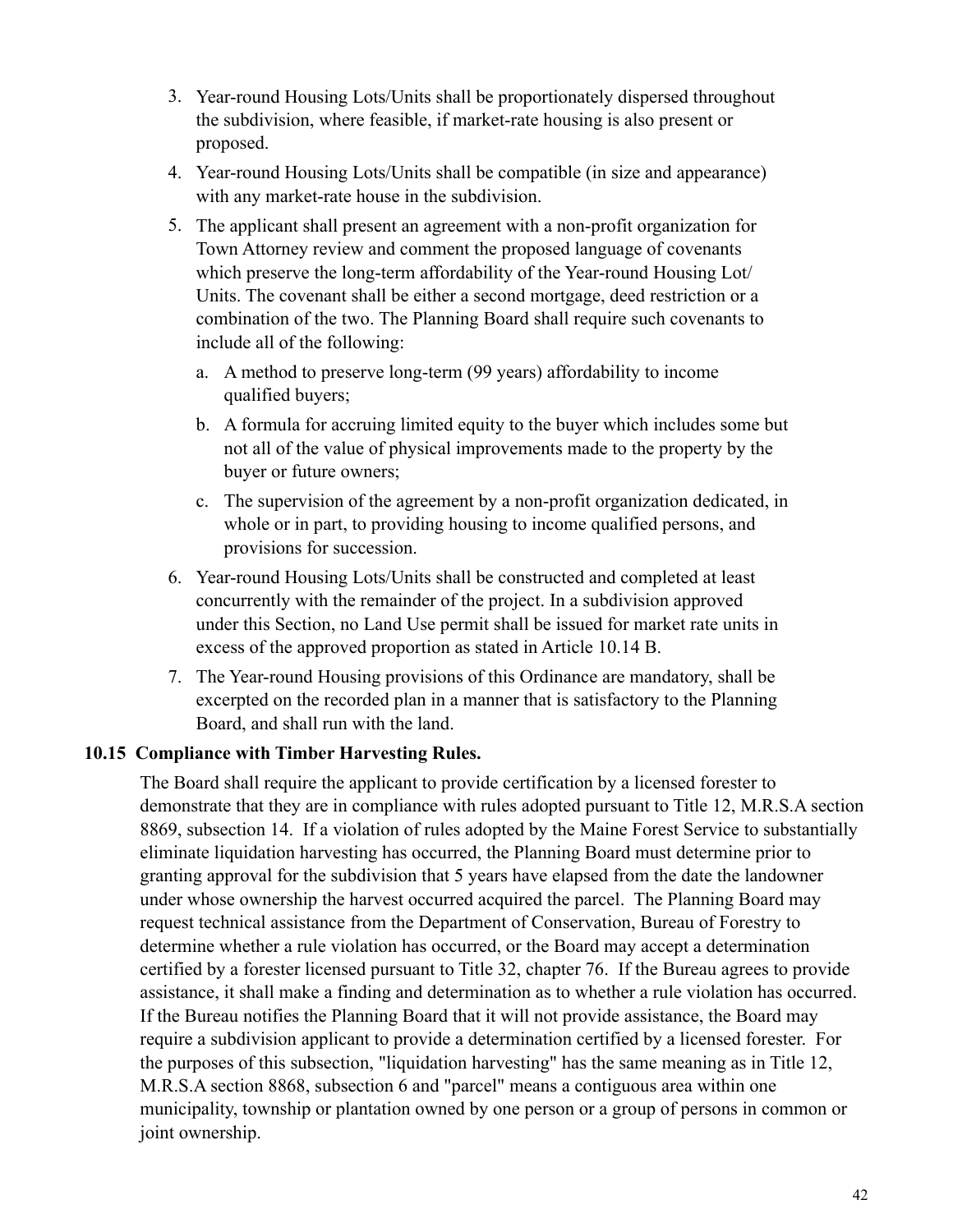## **10.16 Traffic Conditions and Streets.**

### A. General Standards

The proposed subdivision shall meet the following general transportation performance standards:

- 1. The subdivision transportation system shall provide safeguards against hazards to vehicles, bicyclists and pedestrians in interior subdivision streets and access connections to external streets;
- 2. The subdivision transportation system shall have design standards that avoid traffic congestion on any street;
- 3. The subdivision transportation system shall provide safe and convenient circulation for vehicles, bicyclists and pedestrians on interior subdivision streets and access connections to external streets;
- 4. The subdivision transportation system shall have design standards that are compatible with the estimated Average Annual Daily Traffic of the street, the land uses accommodated by the street, and the lot density of the street; and
- 5. The subdivision transportation system shall have a positive relationship to the natural setting of the proposed subdivision site.

### B. General Access Standards

All subdivision accesses connecting with external streets shall meet the following standards:

- 1. Accesses connecting to any state or state-aid road shall meet the minimum access permitting requirements of the Maine Department of Transportation "Highway Driveway and Entrance Rules". The street giving access to the subdivision and neighboring streets and intersections which can be expected to carry traffic generated by the subdivision shall have the capacity or be suitably improved to accommodate that traffic and avoid unreasonable congestion. The current roads of North Haven are at Level of Service A.
- 2. As all the intersections on North Haven are unsignalized, the municipal reviewing authority may reduce the mitigation requirement for those measures so long as the resulting traffic conditions provide for safe traffic movement.
- C. General Internal Subdivision Street Standards
	- 1. All internal subdivision streets shall meet the following minimum standards. In cases where the internal subdivision street standards conflict with the street ordinance of the municipality, the more stringent rule shall apply.
	- 2. The street or street system of the proposed subdivision shall be designed to coordinate with existing, proposed, and planned streets. Wherever a proposed development abuts unplatted land or a future development phase of the same development, street stubs shall be provided as deemed necessary by the municipality to provide access to abutting properties or to logically extend the street system. All street stubs shall be provided with temporary turn around or cul-de-sacs unless specifically exempted by the Road Commissioner, and the restoration and expansion of the street shall be the responsibility of any future developer of the abutting land. Minor collector and local streets shall connect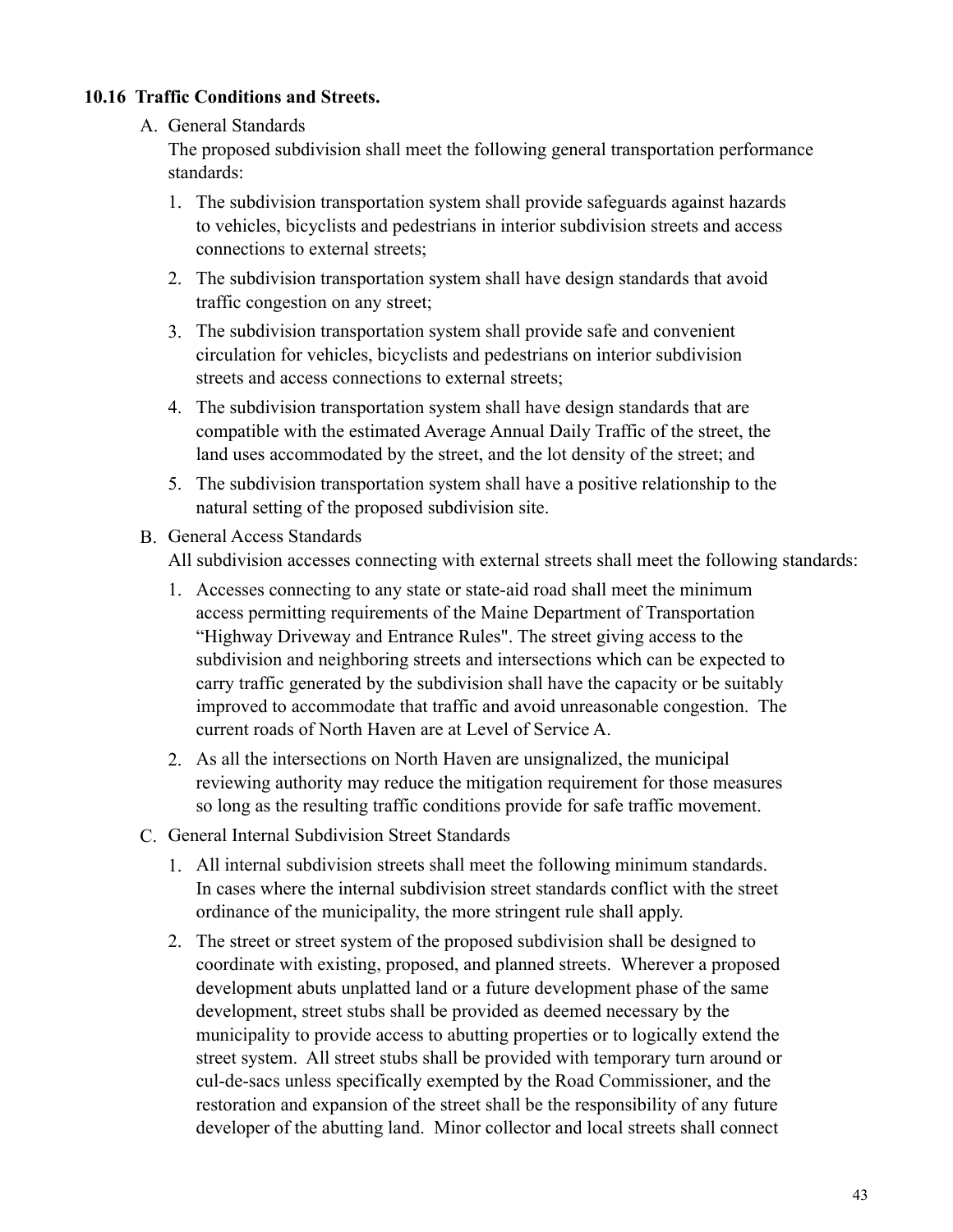with surrounding streets to permit convenient movement of traffic between residential neighborhoods or facilitate emergency access and evacuation, but such connections shall not be permitted where the effect would be to encourage the use of such streets by substantial through traffic. Where necessary to safeguard against hazards to vehicle drivers, bicyclists and pedestrians and/or to avoid traffic congestion, provision shall be made for turning lanes, traffic directional islands, frontage roads, sidewalks, cycleways, transportation demand management techniques, and traffic controls within existing public streets.

- 3. Street Names, Signs and Lighting: Streets which join and are in alignment with streets of abutting or neighboring properties shall bear the same name. Names of new streets shall not duplicate, nor bear phonetic resemblance to the names of existing streets within the municipality, and shall be subject to the approval of the Board. No street name shall be the common given name of a person. The developer shall either install street name, traffic safety and control signs meeting municipal specifications or reimburse the municipality for the costs of their installation. Street lighting shall be installed as approved by the Board.
- 4. During street construction, the entire right of way shall not be cleared unless clearing is necessary for utilities, drainage or other infrastructure necessities beyond the clear zone. Following street construction, the developer or contractor shall conduct a thorough clean-up of stumps and other debris from the entire right of way created during the street construction process. If on-site disposal of the stumps and debris is proposed, the site shall be indicated on the plan, and be suitably covered with fill and topsoil, limed and seeded.

### **10.17 Specific Access and Street Design Standards.**

- A. Access Control
	- 1. To the maximum extent practical, all subdivision accesses shall be constructed perpendicular to the external street providing access to the subdivision. No subdivision accesses shall intersect the external street at an angle of less than 60 degrees.
	- 2. Where a subdivision abuts or contains an existing or proposed arterial street, no lot may have vehicular access directly to the arterial street. This requirement shall be noted on the plan and in the deed of any lot with frontage on the arterial street.
	- 3. Where a lot has frontage on two or more streets, the access to the lot shall be provided to the lot across the frontage and to the street where there is lesser potential for traffic congestion and for hazards to traffic and pedestrians. This restriction shall appear as a note on the plan and as a deed restriction to the affected lots. In cases where creating an access to a lesser traveled way is problematic, the Board may allow an access on the higher volume street if the access does not significantly detract from public safety. For accesses on higher volume streets, the Board shall consider the functional classification of the external street, the length of frontage on the external street, the intensity of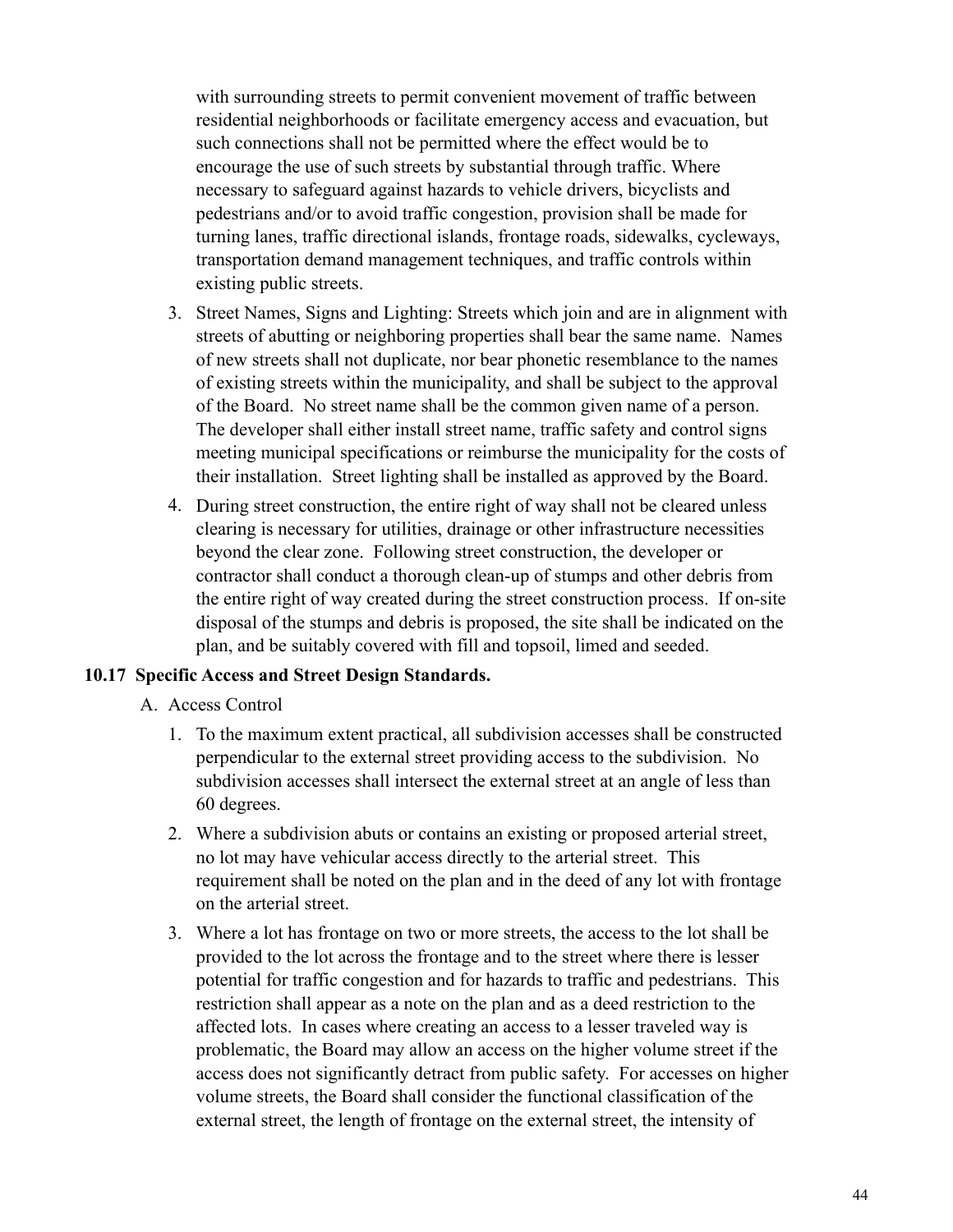traffic generated by the proposed subdivision, the geography along the frontage of the public way with lesser potential for traffic, and the distance to the public way with lesser potential for traffic.

- 4. Lots in subdivisions with frontage on a state or state aid highway shall have shared access points to and from the highway. Normally a maximum of two accesses shall be allowed regardless of the number of lots or businesses served.
- 5. The subdivision access including all radii must be paved from the edge of pavement of the external street to the street right of way or the length of the design vehicle using the subdivision, whichever is greater, unless:
	- a. the external street is not paved; or
	- b. the internal subdivision street is an unpaved private street that is expected to carry an Average Daily Traffic capacity of 50 trips or less.
- 6. Minimum Sight Distance Standards: Minimum sight distance requirements for all subdivision accesses connecting to external streets shall be contingent on the posted speed of the external street connecting to the subdivision access. For accesses that are expected to carry primarily passenger vehicles, the standards in the second column in Table 10.17-1 shall apply.

| Posted Speed | <b>Sight Distance</b><br><b>Standard Vehicles</b> | <b>Sight Distance</b><br>Large Vehicles | Mobility<br><b>Sight Distance</b> |
|--------------|---------------------------------------------------|-----------------------------------------|-----------------------------------|
| (MPH)        | (Feet)                                            | (Feet)                                  | (Feet)                            |
| 20           | 155                                               | 230                                     | Not applicable                    |
| 25           | 200                                               | 300                                     | Not applicable                    |
| 30           | 250                                               | 375                                     | Not applicable                    |
| 35           | 305                                               | 455                                     | Not applicable                    |
| 40           | 360                                               | 540                                     | 580                               |

#### **TABLE 10.17-1**

Minimum Sight Distance Standards for Subdivision Accesses

 On roads that are designated by the Maine Department of Transportation as Mobility or Retrograde Arterials, the third column in Table 10.17-1 shall apply.

- 7. Access design shall be based on the traffic volume estimates anticipated to be carried by the internal subdivision street. Traffic volume estimates shall be defined by the latest edition of the *Trip Generation Manual* published by the Institute of Transportation Engineers. The following traffic volume standards shall apply to the design of subdivision accesses connecting to external streets:
	- a. Low Volume Access: An access with 50 or less passenger car equivalent trips per day.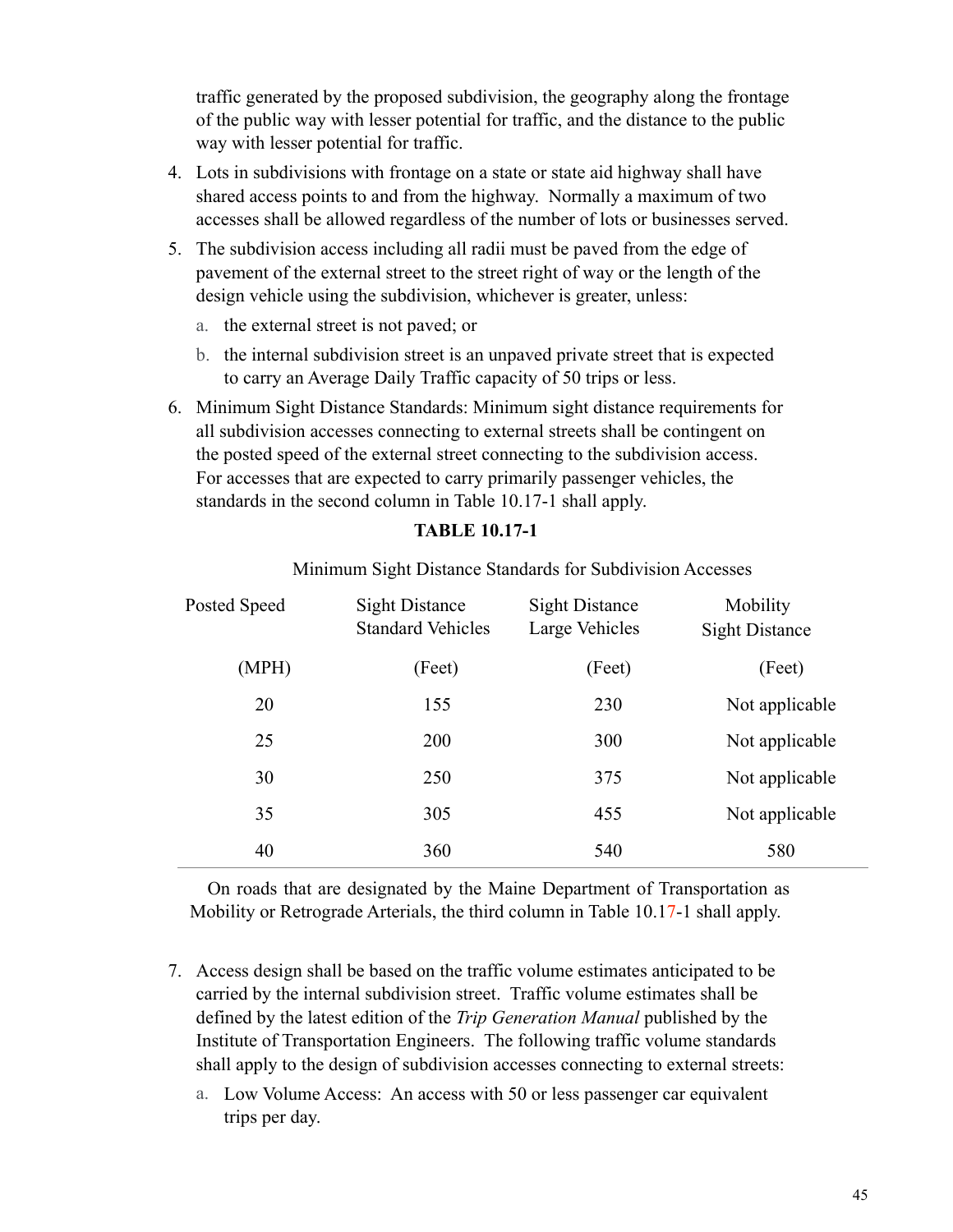- b. Medium Volume Access: Any access with more than 50 passenger car equivalent trips per day but less than 100 passenger car equivalent trips during the peak hour.
- c. High Volume Access: Any access with 100 or more passenger car equivalent trips during the peak hour.
- 8. Basic Access Design Standards for Low and Medium Volume Accesses: the following minimum access design standards shall apply to all low and medium volume accesses connecting to external streets:

## **TABLE 10.17-2**

Access Design Standards for Low and Medium Volume Accesses

| <b>Basic Standards</b>             |                                       | Low Volume     | <b>Medium Volume</b> |
|------------------------------------|---------------------------------------|----------------|----------------------|
|                                    |                                       | (feet)         | (feet)               |
| Minimum Access<br>Width:*          |                                       |                |                      |
|                                    | <b>Majority Passenger</b><br>Vehicles | 14             | 22                   |
|                                    | $>30\%$ Large<br>Vehicles             | 30             | 30                   |
| Minimum Curb<br>Radius:            |                                       |                |                      |
|                                    | <b>Majority Passenger</b><br>Vehicles | 10             | 15                   |
|                                    | $>30\%$ Large<br>Vehicles             | 15             | 15                   |
| Minimum Corner<br>Clearance to: ** |                                       |                |                      |
|                                    | Unsignalized<br>Intersection          | 75             | 100                  |
| Minimum Access<br>Spacing***       | MPH of External<br>Road               |                |                      |
|                                    | 35 or less                            | No requirement | No Requirement       |
|                                    | 40                                    | 175            | 175                  |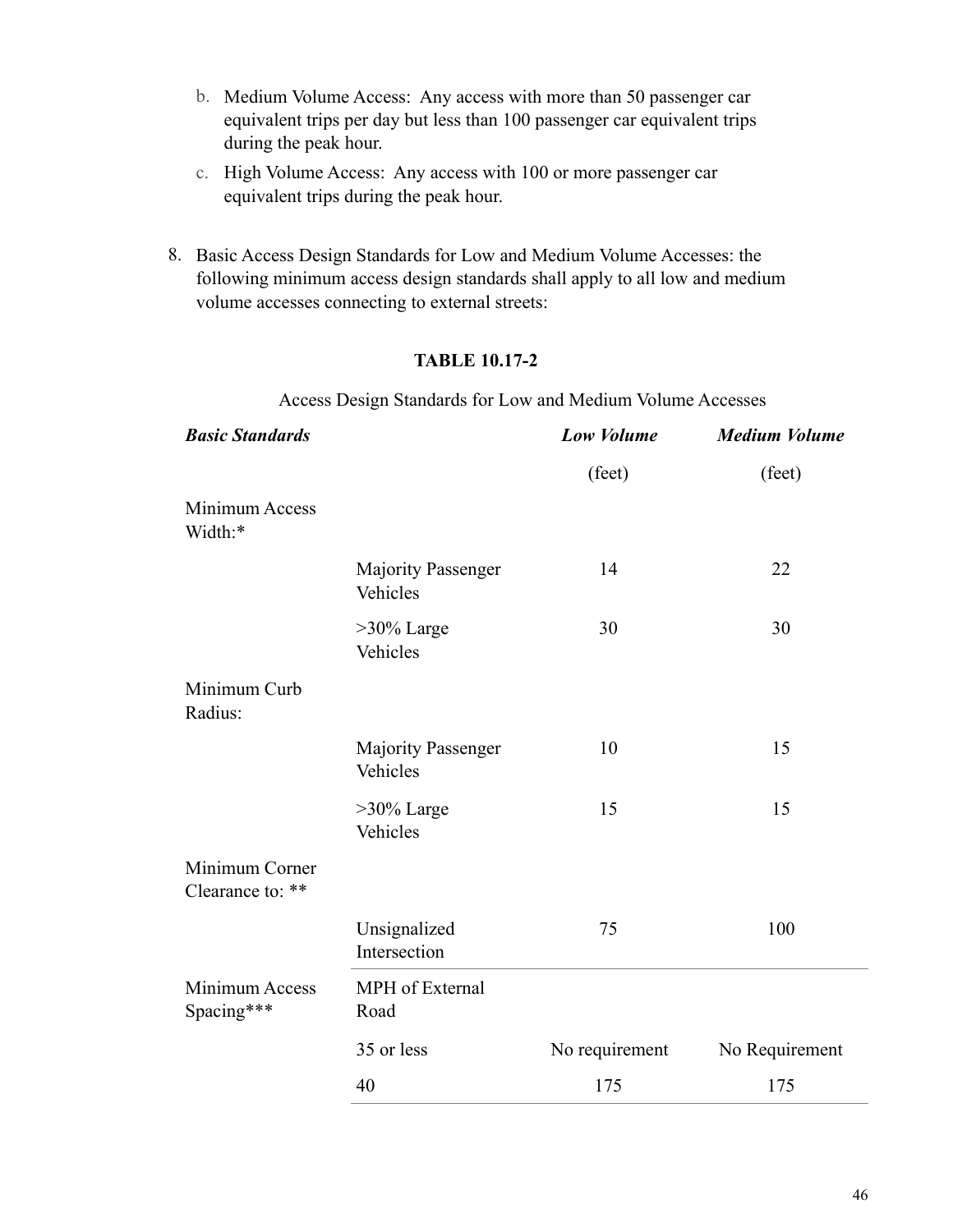\*Minimum widths for low or medium volume accesses shall be either the minimum cross section width of the internal subdivision street

\*\* Minimum corner clearance shall be the distance measured from the edge of an internal subdivision access excluding radii to the edge of an external street excluding radii.

\*\*\*Minimum access spacing shall be the distance measured from the edge of an internal subdivision access excluding radii to the edge of a neighboring access excluding radii.

- 9. Additional Access Requirements for Medium Volume Accesses: In addition to the basic access standards outlined in 10.17-2, medium volume accesses on state or state-aid highways designated as Major Collectors or Arterials shall also comply with the following standards:
	- a. The minimum curb radius on the edge of the access shall exceed the minimum curb radius standard in 10.17-2 if a larger design radius is needed to accommodate a larger design vehicle.
	- b. A throat shall be constructed around the access in order to store vehicles waiting to exit the access. The throat shall be of sufficient length to prevent incoming vehicles from queuing back into the highway. Access from the throat to parking or other areas shall be prohibited.
	- c. A separator strip or strip of land that separates the roadway from the throat or parking area shall be constructed. The access separator strips shall be installed between the parking area and the roadway and along the throat. The Board shall determine if the separator strip shall include curbing, walkways, ditching, and/or vegetation. The separator strip shall extend away from the highway at a minimum of 9 feet from the traveled way of the external road.
	- d. The Board shall determine if one two-way or two one-way access(es) will be required for the proposed subdivision. If a one-way system is required and the predominant traffic volume is truck traffic, the entrance will be configured on the minimum angle that permits the truck to enter or leave the highway safely and conveniently. Otherwise all one way accesses will be configured perpendicular to the highway for at least the length of the design vehicle. For one-way access systems, the Board shall determine if a physical separation of curbing, ditching, grass or other landscaping must be used between the two one-way accesses. Both portions of a one-way access must be separated from another one-way access by at least 12 feet.
- B. Street Design and Construction Standards
	- 1. General Requirements
		- a. The Board shall not approve any subdivision plan unless any proposed streets are designed in accordance with local ordinances. Approval of the Final Plan by the Board shall not be deemed to constitute or be evidence of acceptance by the municipality of any street or easement. Such approval shall be made separately from the planning and permitting processes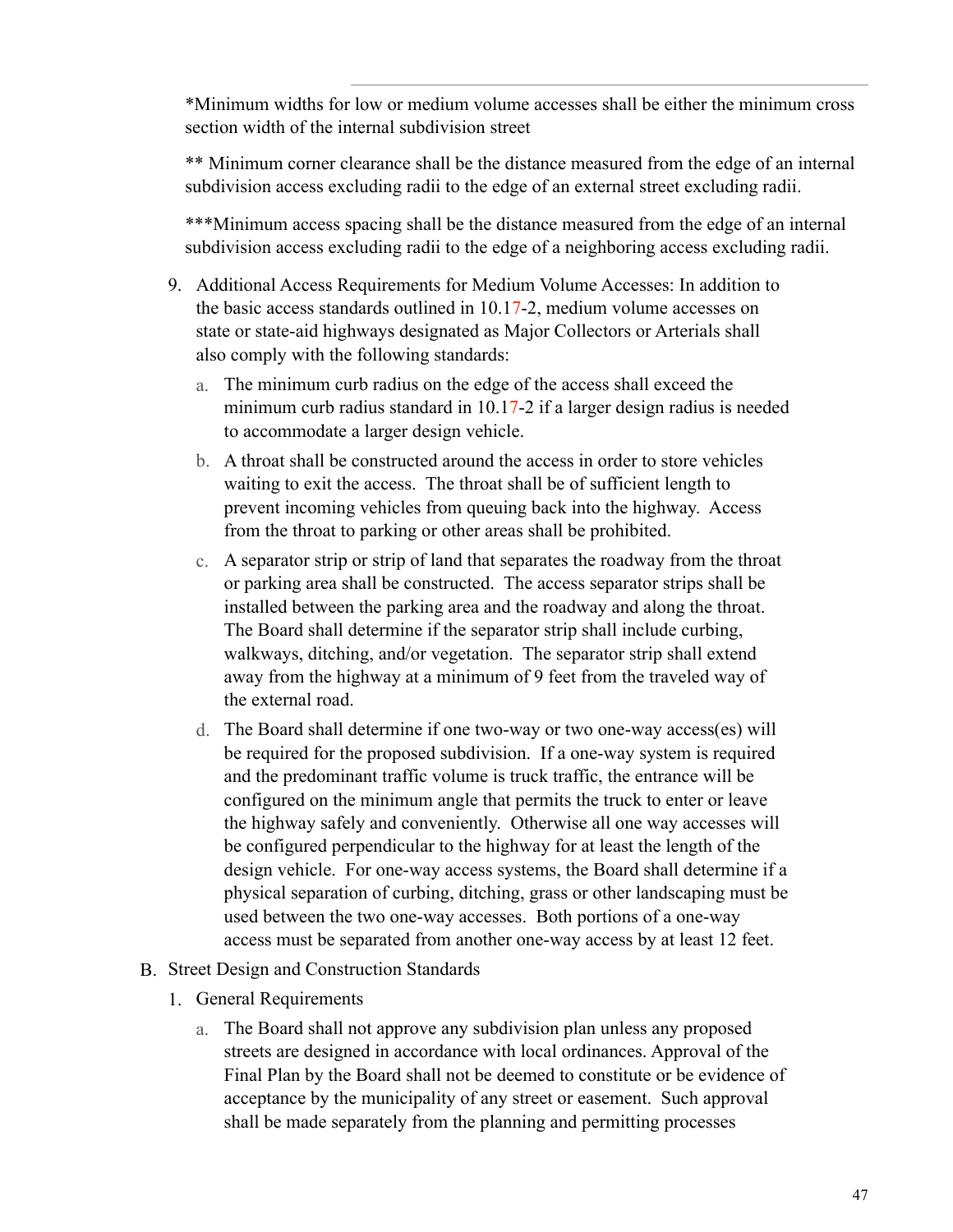contained in this Ordinance and shall occur prior to occupancy of any of the housing units permitted under this Ordinance.

- b. Applicants shall submit to the Board, as part of the Final Plan, detailed construction drawings showing a plan view, profile, and typical crosssection of the proposed streets and existing streets within three hundred (300) feet of any proposed intersections. The plan view shall be at a scale of one inch equals no more than fifty (50) feet. The vertical scale of the profile shall be one (1) inch equals no more than five (5) feet. The plans shall include the following information:
	- i. Date, scale, and north point, indicating magnetic or true.
	- ii. Intersections of the proposed street with existing streets.
	- iii. Roadway and right-of-way limits including edge of pavement or aggregate base, edge of shoulder, and clear zone.
	- iv. Kind, size, location, material, profile and cross-section of all existing and proposed drainage structures and their location with respect to the existing natural waterways and proposed drainage ways.
	- v. Complete curve data shall be indicated for all horizontal and vertical curves.
	- vi. Turning radii at all intersections.
	- vii. Centerline gradients.
	- viii.Size, type, vertical clearance and locations of all existing and proposed overhead and underground utilities, to include but not be limited to water, sewer, electricity, telephone, lighting, and cable television.
- c. Plans for streets shall be sent to the consulting project engineer for review and comment.
- d. Where the applicant proposes improvements within existing public streets, the proposed design and construction details shall be approved in writing by the road commissioner or the Maine Department of Transportation, as appropriate.
- e. Private Roads:

The following standards shall apply to all proposed private roads:

- i. All private roads shall be designated as such and will be required to have adequate signage indicating the road is a private road and not publicly maintained.
- ii. Except for sidewalk, bicycle provisions and minimum grade requirements stipulated in this Section, all private roads shall adhere to the road design standards of this Section.
- iii. The Board may approve a reduction of the right of way easement for private roads to a minimum of thirty (30) feet in land use density areas designated as "Rural."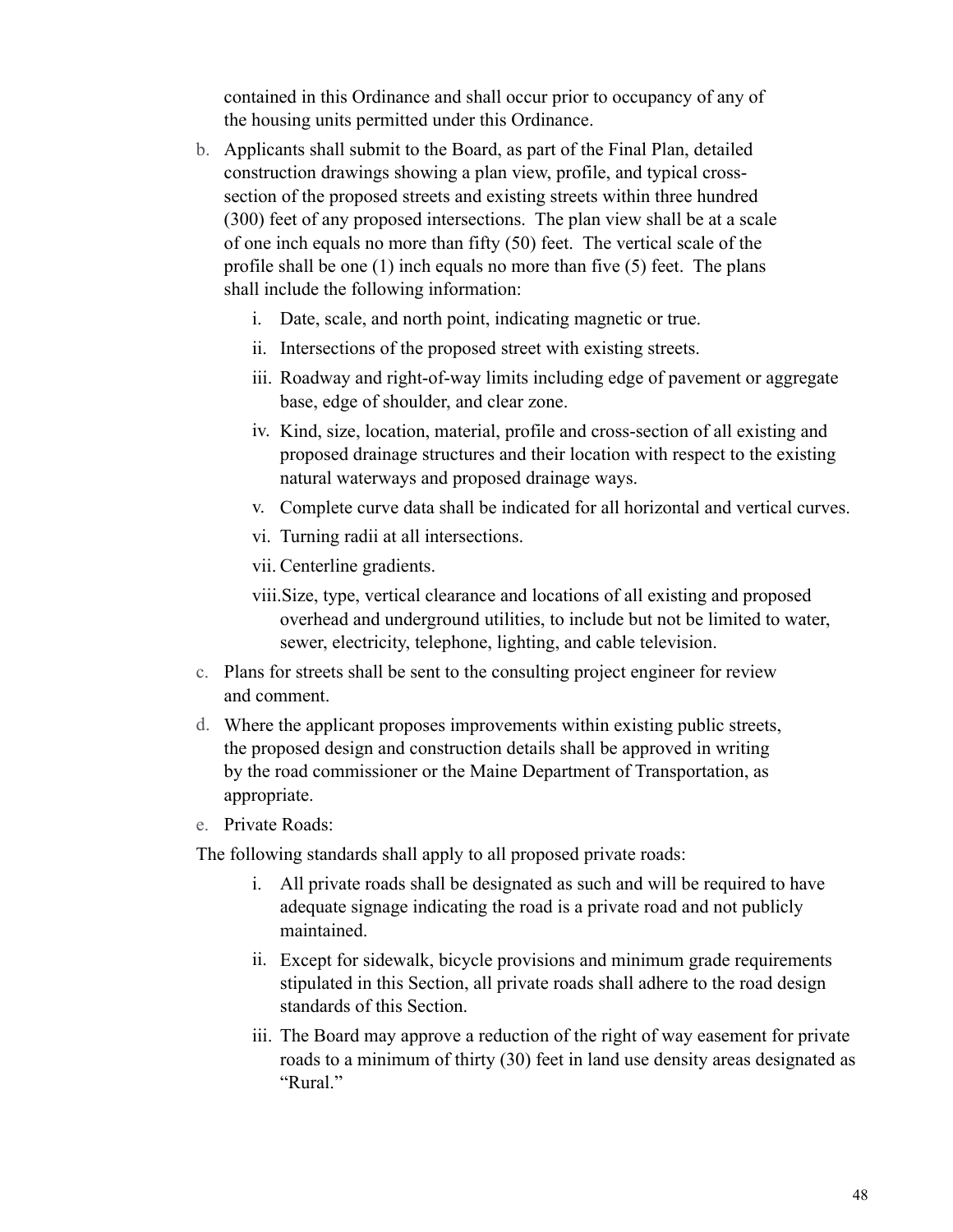- iv. All properties served by the private road shall provide adequate access for emergency vehicles and shall conform to the approved local street numbering system.
- v. All private roads shall have adequate provisions for drainage and stormwater runoff as provided in Section 10.12.
- vi. The following words shall appear on the recorded plan: "All roads in this subdivision shall remain private roads to be maintained by the developer or the lot owners and shall not be accepted or maintained by the Town, unless they meet all municipal street design and construction standards as verified by a certified road construction engineer."
- vii. After review by the Town Attorney, a road maintenance agreement shall be recorded with the deed of each property to be served by a common private road. The agreement shall provide for a method to initiate and finance a private road and maintain that road in condition, and a method of apportioning maintenance costs to current and future users.
- 2. Street Design Standards
	- a. These design guidelines shall control the roadway, shoulders, clear zones, curbs, sidewalks, drainage systems, culverts, and other appurtenances associated with the street, and shall be met by all streets within a subdivision, unless the applicant can provide clear and convincing evidence that an alternate design will meet good engineering practice and will meet the performance standards of this Article.
	- b. Reserve strips controlling access to streets shall be prohibited except where their control is definitely placed with the municipality.
	- c. In areas zoned and designed for commercial use, or where a change of zoning to a zone which permits commercial uses is contemplated by the municipality, the street right-of-way and/or pavement width shall be increased on each side by half of the amount necessary to bring the road into conformance with the standards for commercial streets in this Ordinances.
	- d. Where a subdivision borders an existing narrow street (not meeting the width requirements of the standards for streets in this Ordinance), or when the Comprehensive Plan indicates plans for realignment or widening of a road that would require use of some of the land in the subdivision, the plan shall indicate reserved areas for widening or realigning the road marked "Reserved for Road Realignment (Widening) Purposes." Land reserved for such purposes may not be included in computing lot area or setback requirements of the zoning ordinance. When such widening or realignment is included in the municipality's capital investment plan, the reserve area shall not be included in any lot, but shall be reserved to be deeded to the municipality or State.
	- e. The design standards of Table 10.17-3 shall be compatible with the traffic volume access thresholds referenced in Section 10.17.A.7. In addition, the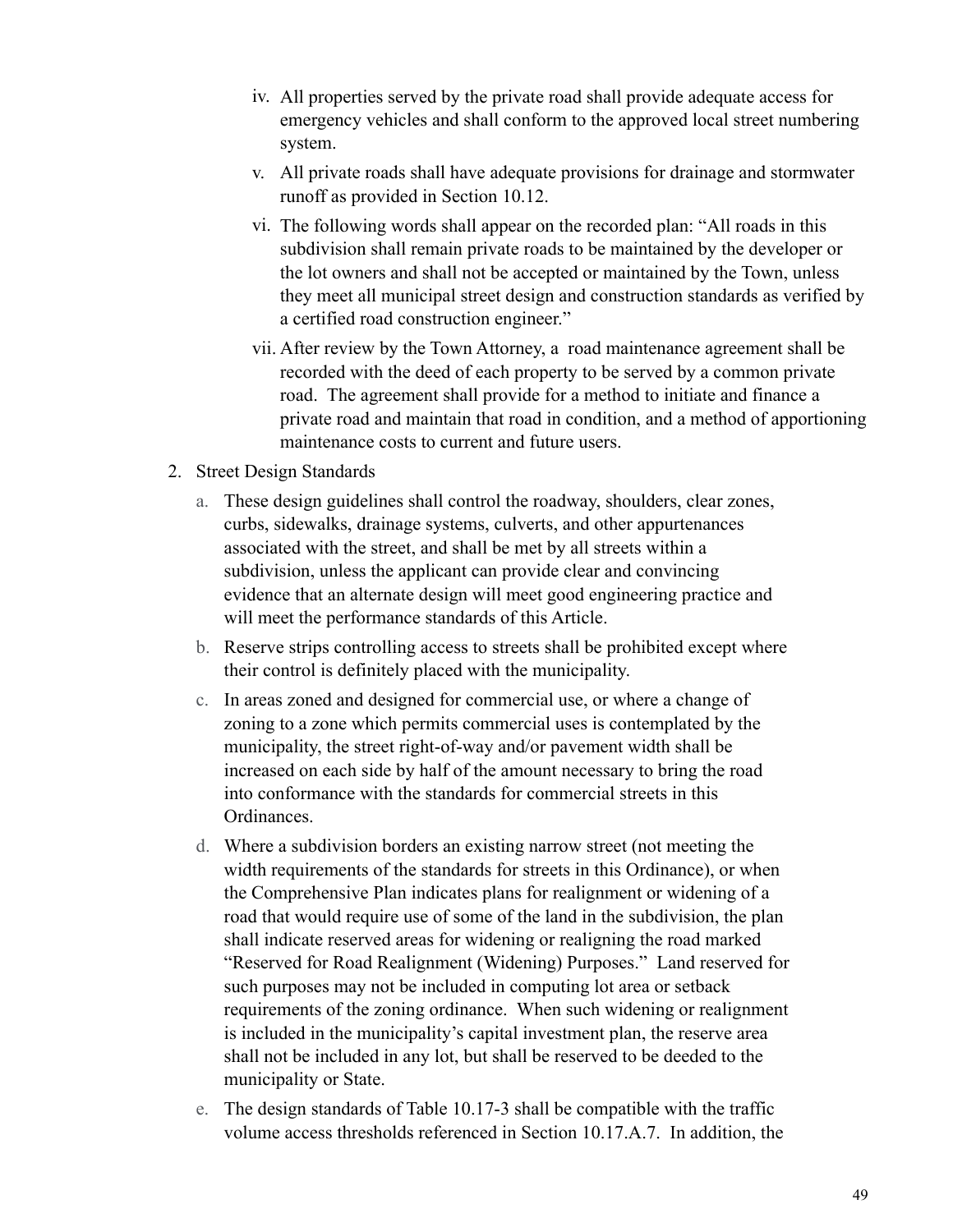street design standards shall be compatible with the estimated Average Daily Traffic expected to occur on the internal subdivision street, and the land use type and lot density allowed in the land use zone. The following land use density pattern requirements shall be required for the following land use zones.

- i. Land use density patterns that are Rural (R) shall apply to the Rural district.
- ii. Land use density patterns that are Village (V) shall apply to the village district.
- iii. Land use density patterns that are Commercial (C) shall apply to the Commercial District if the proposed development will contain commercial or industrial uses.
- f. The Board shall have authority to increase the minimum standards in Table 10.17-3, if the Board approves a road design that will accommodate travel speeds greater than 30 mph.

| Traffic Volume Level                                        |                  | $1-50$ ADT  |                 |              | 50-100 ADT     |                |
|-------------------------------------------------------------|------------------|-------------|-----------------|--------------|----------------|----------------|
| Density Pattern                                             | R                | V/U         | $\rm{I}/C$      | $\mathsf{R}$ | V/U            | $\overline{C}$ |
| Minimum Right of Way                                        | $40^{\circ}$     | 40'         | 40 <sup>2</sup> | 40'          | $40^{\circ}$   | 50'            |
| Minimum Traveled Way Width                                  | 14'              | 16'         | 16'             | 18'          | 18'            | 24'            |
| Minimum Shoulder Width each<br>side*                        | $0^{\circ}$      | $0^{\circ}$ | $4^{\circ}$     | $0^{\prime}$ | 1 <sup>2</sup> | $2^{\circ}$    |
| Clear Zone Width (each side)                                | $7^{\circ}$      | $7^{\circ}$ | $7^{\circ}$     | 7'           | $7^{\circ}$    | $7^{\circ}$    |
| Minimum Vertical Clearance                                  | 14'              | 14'         | 14'             | 14'          | 14'            | 14'            |
| Minimum Grade                                               | $.5\%$           | $.5\%$      | $.5\%$          | $.5\%$       | $.5\%$         | $.5\%$         |
| Maximum Grade***                                            | 8%               | $8\%$       | 5%              | $8\%$        | $8\%$          | 5%             |
| Minimum Centerline Radius****                               | 100'             | 100'        | 350'            | 100'         | 100'           | 350'           |
| Roadway Crown Asphalt Surface                               | $25''/\text{ft}$ | 25''/ft     | 25''/ft         | 25''/ft      | 25''/ft        | 25''/ft        |
| Roadway Crown Aggregate<br>Surface                          | .5''/ft          | N/A         | N/A             | $.5"$ /ft    | N/A            | N/A            |
| Minimum Internal Sight Distance                             | 155'             | 155'        | 230'            | 155'         | 155'           | 230'           |
| Minimum Internal Spacing<br>Standards*****                  | 25'              | 25'         | 40 <sup>2</sup> | 25'          | 25'            | $40^{\circ}$   |
| Minimum Internal Access to<br>Street Corner Clearance****** | 30'              | 30'         | 75'             | 30'          | 30'            | 75'            |

#### **TABLE 10.17-3**

#### **Table 10.17-3 Street Design Guidelines**

\*The Board may require an increase in shoulder width for stormwater management purposes or road stabilization.

\*\*The minimum vertical clearance is the vertical clearance over the entire roadway width, including any shoulders. \*\*\* Maximum grade may be exceeded for a length of 30'.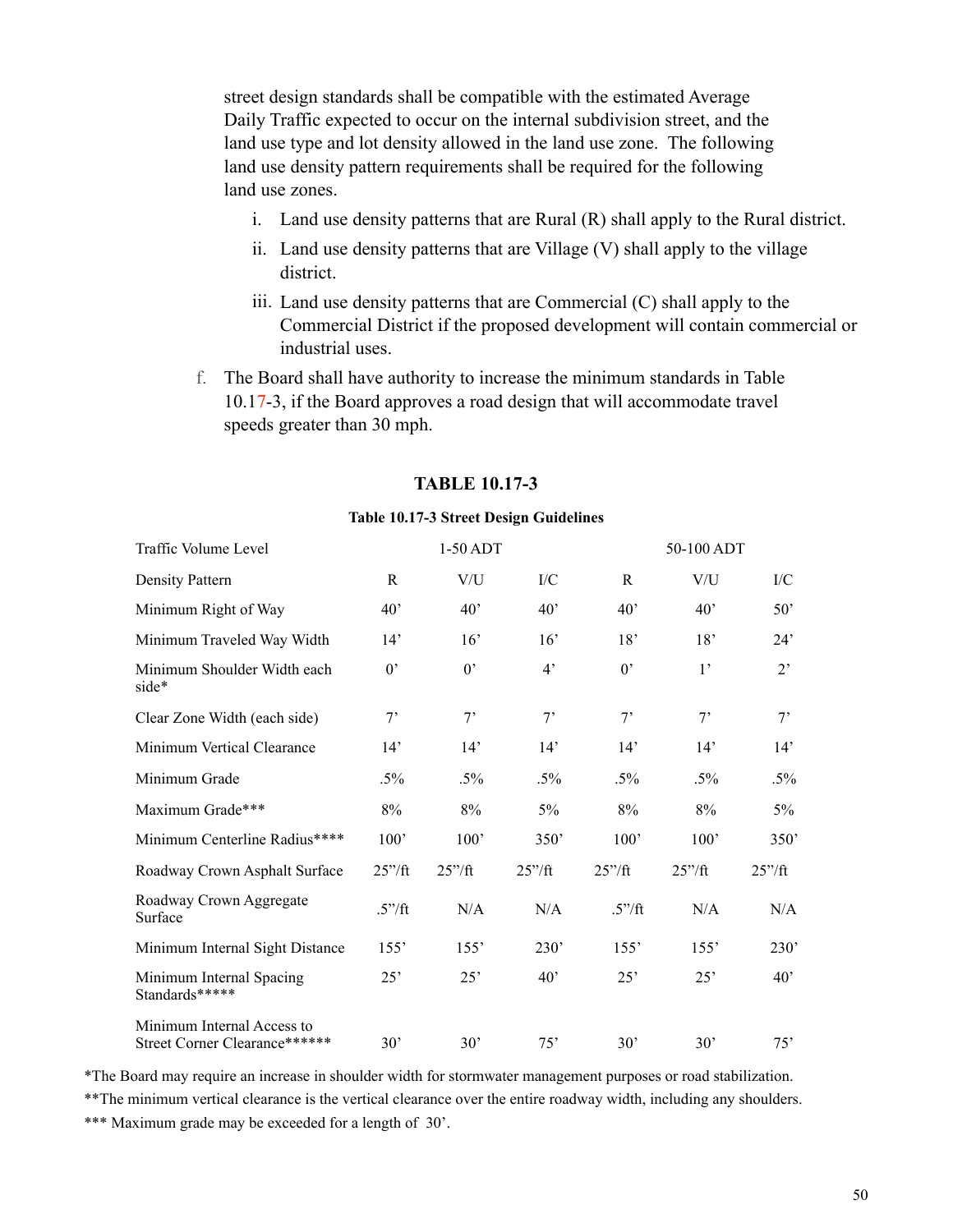\*\*\*\* Super-elevation is not recommended for any subdivision street unless recommended by Road Commissioner or Townhired consultant.

\*\*\*\*\* Internal spacing distances are measured from the edge of one internal subdivision access to another, excluding curb radii.

\*\*\*\*\*\* Internal access to street corner clearances are measured from the edge of an internal subdivision access to an intersecting public road, excluding curb radii.

- g. On Street Parking: The Board shall have authority to require a paved cross section of 26 feet for residential subdivisions with average lot widths between 100 feet and 40 feet wide for on-street spillover parking. The Board may require additional shoulder lengths in any situation where the proximity of the proposed subdivision to future or existing neighborhood businesses, schools, community facilities, or other bicycle traffic generators suggest that additional shoulder lengths will be needed for bicycle traffic. In situations where additional shoulder lengths are required for bicyclists, the minimum width of a paved shoulder shall be 1 foot on either side of the traveled way for all low and medium volume streets in Rural (R) designated zones. Paved shoulder widths for low and medium volume streets in Village (V) designated zones shall be a minimum of 2 feet on either side of the traveled way.
- h. The centerline of the roadway shall be the centerline of the right-of-way.

#### 3. Street Construction Standards

a. The minimum thickness of material after compaction shall meet the specifications in Table 10.17-4.

#### **TABLE 10.17-4**

#### Table 10.17-4 Minimum Pavement Materials Thicknesses

| <b>Street Materials</b>                                     | Thickness Standards |
|-------------------------------------------------------------|---------------------|
| <b>Aggregate Subbase Course</b><br>(Max. sized stone $6$ ") |                     |
| Without base gravel                                         | 18"                 |
| With base gravel                                            | 15"                 |
| Crushed Aggregate Base Course<br>(if necessary)             | 3"                  |
| <b>Hot Bituminous Pavement</b>                              |                     |
| <b>Total Thickness</b>                                      | 3"                  |
| <b>Surface Course</b>                                       | $1\frac{1}{4}$      |
| <b>Base Course</b>                                          | $1\frac{3}{4}$      |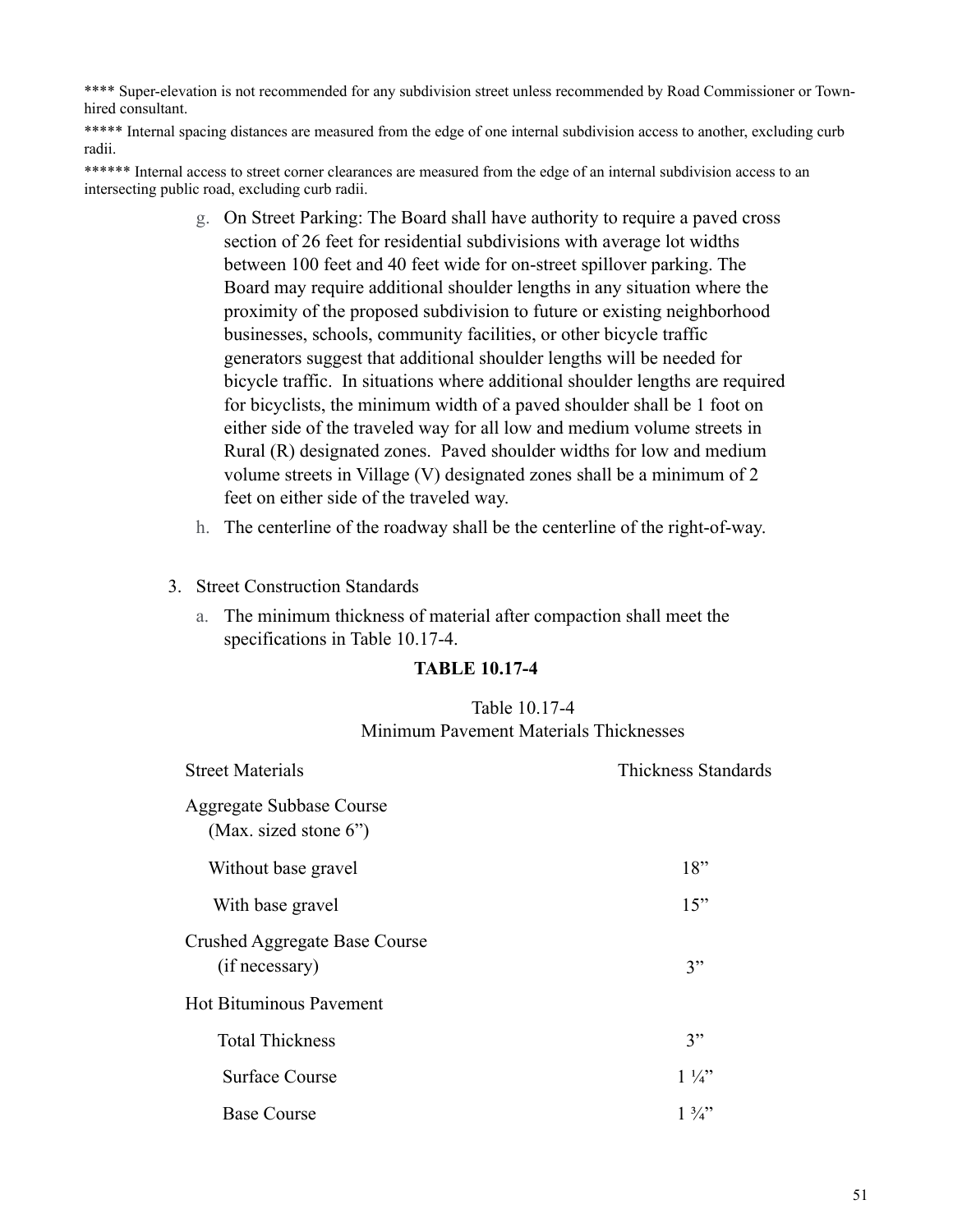$(i$ f permissible)  $3"$ 

- b. Preparation.
	- i. Before any clearing has started on the right-of-way, the center line and side lines of the new road shall be staked or flagged at fifty foot intervals.
	- ii. Before grading is started, the entire area within the right-of-way necessary for traveled way, shoulders, clear zones, sidewalks, drainage-ways, and utilities shall be cleared of all stumps, roots, brush, and other objectionable material. All shallow ledge, large boulders and tree stumps shall be removed from the cleared area. All organic materials or other deleterious material shall be removed to a depth of two feet below the subgrade of the roadway. Rocks and boulders shall also be removed to a depth of two feet below the subgrade of the roadway. On soils which have been identified by the municipal engineer as not suitable for roadways, either the subsoil shall be removed from the street site to a depth of two feet below the subgrade and replaced with material meeting the specifications for gravel aggregate sub-base below, or a Maine Department of Transportation approved stabilization geotextile may be used.
	- iii. Except in a ledge cut, side slopes shall be no steeper than a slope of three feet horizontal to one foot vertical, and shall be graded, loamed, limed, fertilized, and seeded according to the specifications of the erosion and sedimentation control plan. Where a cut results in exposed ledge a side slope no steeper than one foot horizontal to four feet vertical is permitted.
	- iv. All underground utilities shall be installed prior to paving to avoid cuts in the pavement. Building sewers and water service connections shall be installed to the edge of the right-of-way prior to paving.
- c. Bases and Pavement.
	- i. Bases/Subbase
		- (i) The Aggregate subbase course shall be sand or gravel of hard durable particles free from vegetative matter, lumps or balls of clay and other deleterious substances. The gradation of the part that passes a three inch square mesh sieve shall meet the grading requirements of Table 10.17-5.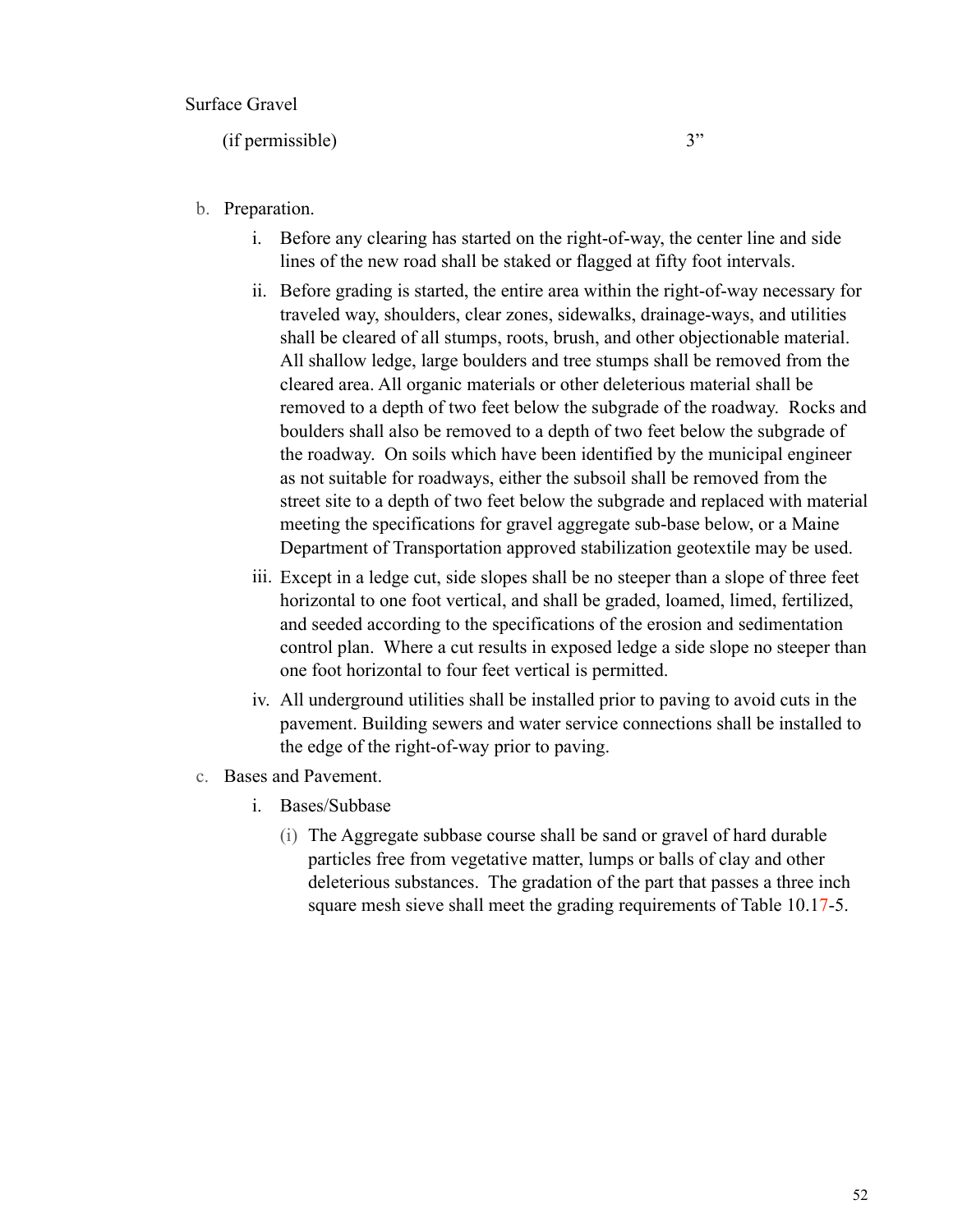#### **Table 10.17-5**

### Table 10.17-5 Aggregate Subbase Grading Requirements

|                                 | Percentage by         |
|---------------------------------|-----------------------|
|                                 | <b>Weight Passing</b> |
| <b>Sieve Designation Sieves</b> | Square Mesh           |
| $\frac{1}{4}$ inch              | $25 - 70%$            |
| No. 40                          | $0 - 30\%$            |
| No. 200                         | $0 - 7\%$             |

Aggregate for the subbase shall contain no particles of rock exceeding six inches in any dimension.

(ii) If the Aggregate Subbase Course is found to be not fine-gradable because of larger stones, then a minimum of three inches of Aggregate Base Course shall be placed on top of the subbase course. The Aggregate Base Course shall be screened or crushed gravel of hard durable particles free from vegetative matter, lumps or balls of clay and other deleterious substances. The gradation of the part that passes a three inch square mesh sieve shall meet the grading requirements of Table 10.17-6.

#### **Table 10.17-6**

## Table 10.17-6 Base Course Grading Requirements

| <b>Sieve Designation Sieves</b> | Percentage by<br><b>Weight Passing</b><br><b>Square Mesh</b> |
|---------------------------------|--------------------------------------------------------------|
| $\frac{1}{2}$ inch              | 45-70%                                                       |
| $\frac{1}{4}$                   | 30-55%                                                       |
| No.40                           | $0 - 20%$                                                    |
| No. 200                         | $0 - 5\%$                                                    |

(iii) Aggregate for the base shall contain no particles of rock exceeding two inches in any dimension.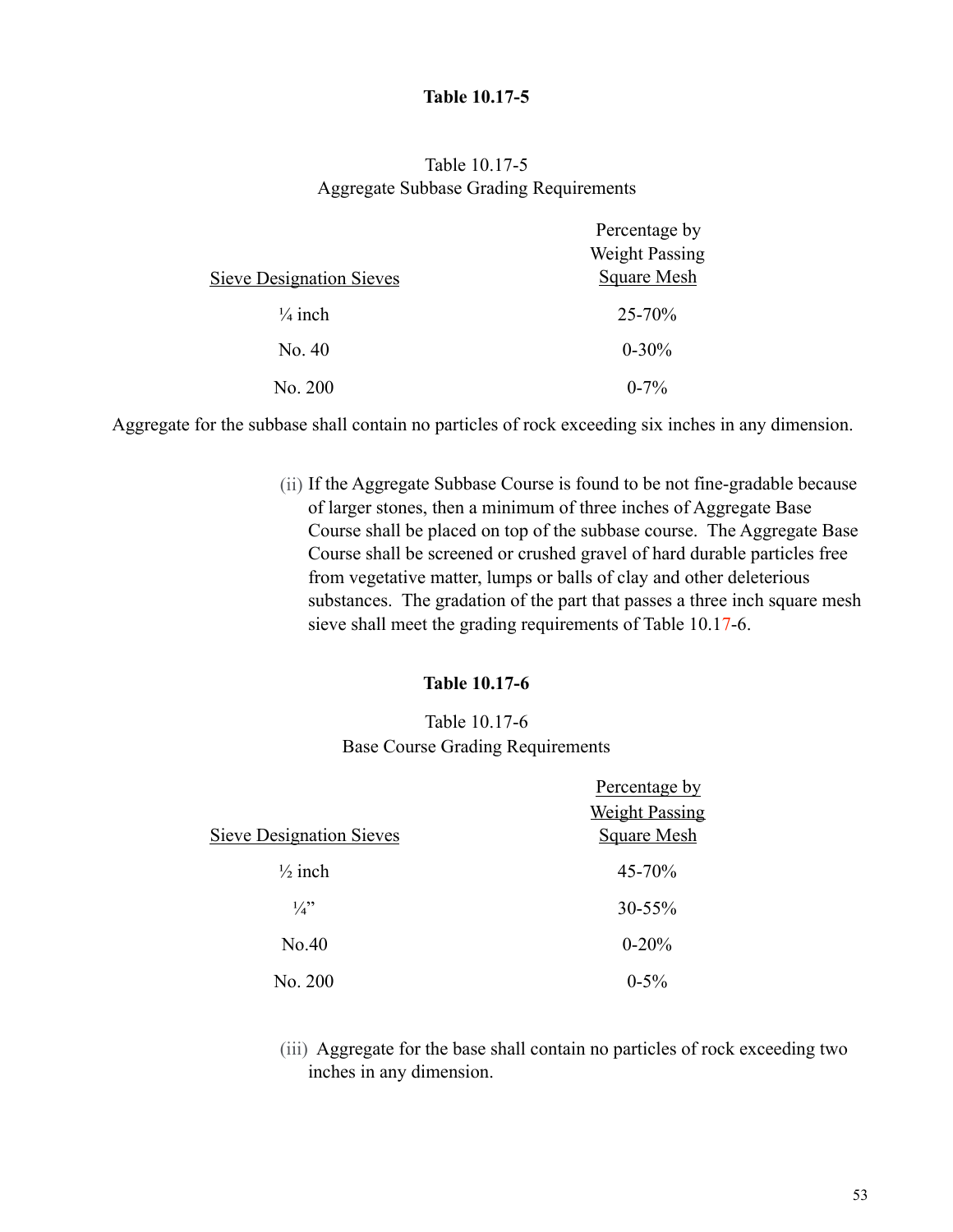- ii. Pavement Joints: Where pavement joins an existing pavement, the existing pavement shall be cut along a smooth line and form a neat, even, vertical joint.
- iii. Pavements
	- (i) Minimum standards for the base layer of pavement shall be the Maine Department of Transportation specifications for plant mix grade B with an aggregate size no more than 1 inch maximum and a liquid asphalt content between 4.8% and 6.0% by weight depending on aggregate characteristics. The pavement may be placed between April 15 and November 15, provided the air temperature in the shade at the paving location is 35°F or higher and the surface to be paved is not frozen or unreasonably wet.
	- (ii) Minimum standards for the surface layer of pavement shall be the Maine Department of Transportation specifications for plant mix grade C or D with an aggregate size no more than  $3/4$  inch maximum and a liquid asphalt content between 5.8% and 7.0% by weight depending on aggregate characteristics. The pavement may be placed between April 15 and October 15, provided the air temperature in the shade at the paving location is 50°F or higher.
- iv. Surface Gravel: The Board may approve an aggregate road base for any internal subdivision public street in which zoning requires a minimum of one dwelling unit per 7 acres, or any private way with a maximum estimated Average Daily Traffic of 50 ADT or less. The surface gravel shall meet the gravel grading requirements of Table 10.17-7.

### **Table 10.17-7**

### Table 10.17-7 Surface Gravel Grading Requirements

|                                 | Percentage by         |
|---------------------------------|-----------------------|
|                                 | <b>Weight Passing</b> |
| <b>Sieve Designation Sieves</b> | Square Mesh           |
| 2 inch                          | $95 - 100\%$          |
| $\frac{1}{2}$ inch              | $30 - 65\%$           |
| No. 200                         | $7 - 12\%$            |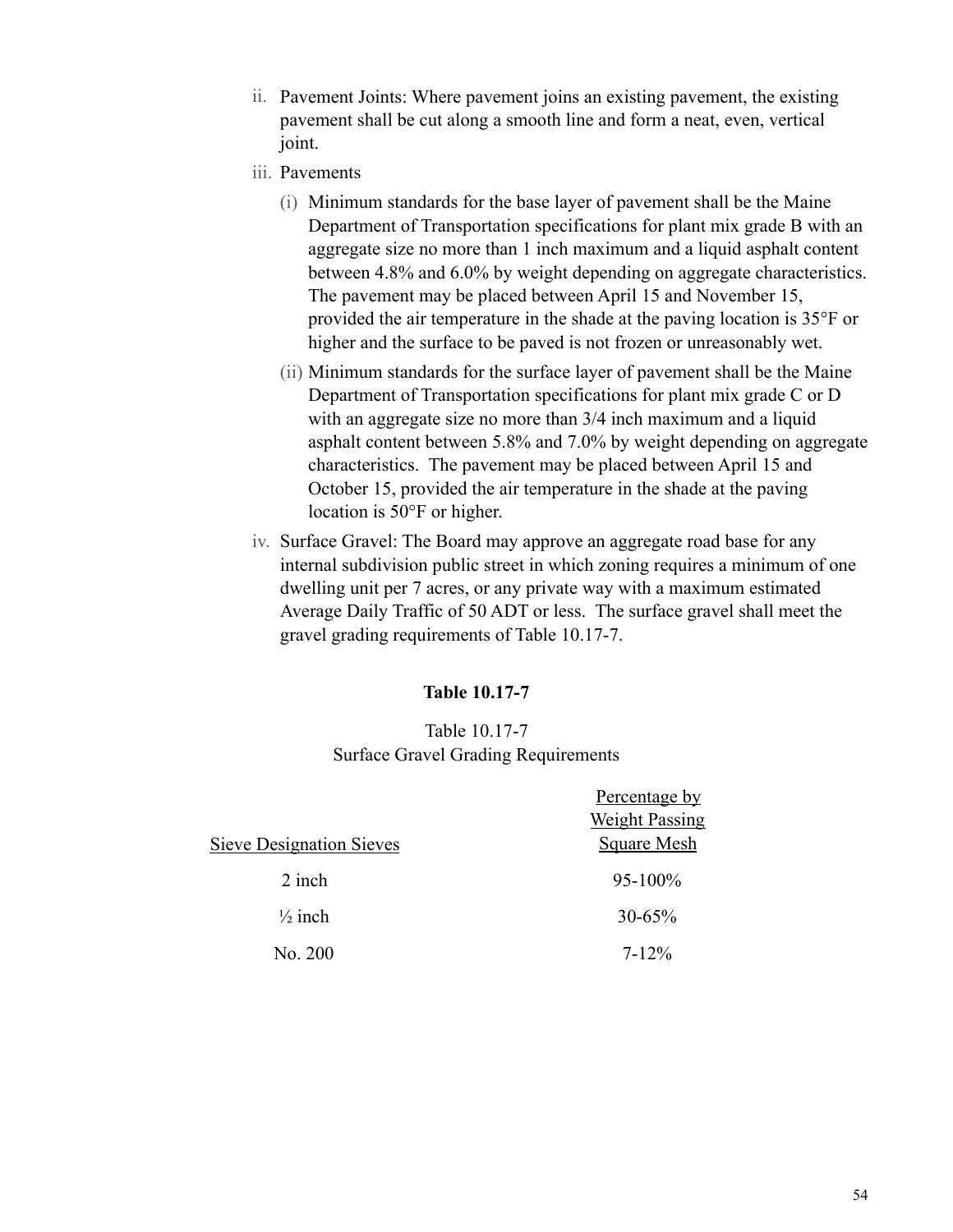# **ARTICLE 11 - PERFORMANCE GUARANTEES**

#### **11.1 Types of Guarantees.**

 With submittal of the application for Final Plan approval, the applicant shall provide one of the following performance guarantees for an amount adequate to cover the total construction costs of all required improvements, taking into account the time-span of the construction schedule and the inflation rate for construction costs:

- A. Either a certified check payable to the municipality or a savings account or certificate of deposit naming the municipality as owner, for the establishment of an escrow account;
- B. A performance bond payable to the municipality issued by a surety company, approved by the municipal officers, or town administrator; or
- C. An irrevocable letter of credit from a financial institution establishing funding for the construction of the subdivision, from which the Municipality may draw if construction is inadequate, approved by the municipal officers, or town administrator.

The conditions and amount of the performance guarantee shall be determined by the Board with the advice of the municipal engineer, road commissioner, municipal officers, and/or municipal attorney.

#### **11.2 Contents of Guarantee.**

 The performance guarantee shall contain a construction schedule, cost estimates for each major phase of construction taking into account inflation, provisions for inspections of each phase of construction, provisions for the release of part or all of the performance guarantee to the developer, and a date after which the applicant will be in default and the municipality shall have access to the funds to finish construction.

#### **11.3 Escrow Account.**

 A cash contribution to the establishment of an escrow account shall be made by either a certified check made out to the municipality, the direct deposit into a savings account, or the purchase of a certificate of deposit. For any account opened by the applicant, the municipality shall be named as owner or co-owner, and the consent of the municipality shall be required for a withdrawal. Any interest earned on the escrow account shall be returned to the applicant unless the municipality has found it necessary to draw on the account, in which case the interest earned shall be proportionately divided between the amount returned to the applicant and the amount withdrawn to complete the required improvements.

#### **11.4 Performance Bond.**

 A performance bond shall detail the conditions of the bond, the method for release of the bond or portions of the bond to the applicant, and the procedures for collection by the municipality. The bond documents shall specifically reference the subdivision for which approval is sought.

#### **11.5 Letter of Credit.**

 An irrevocable letter of credit from a bank or other lending institution with offices in the region, shall indicate that funds have been set aside for the construction of the subdivision for the duration of the project and may not be used for any other project or loan.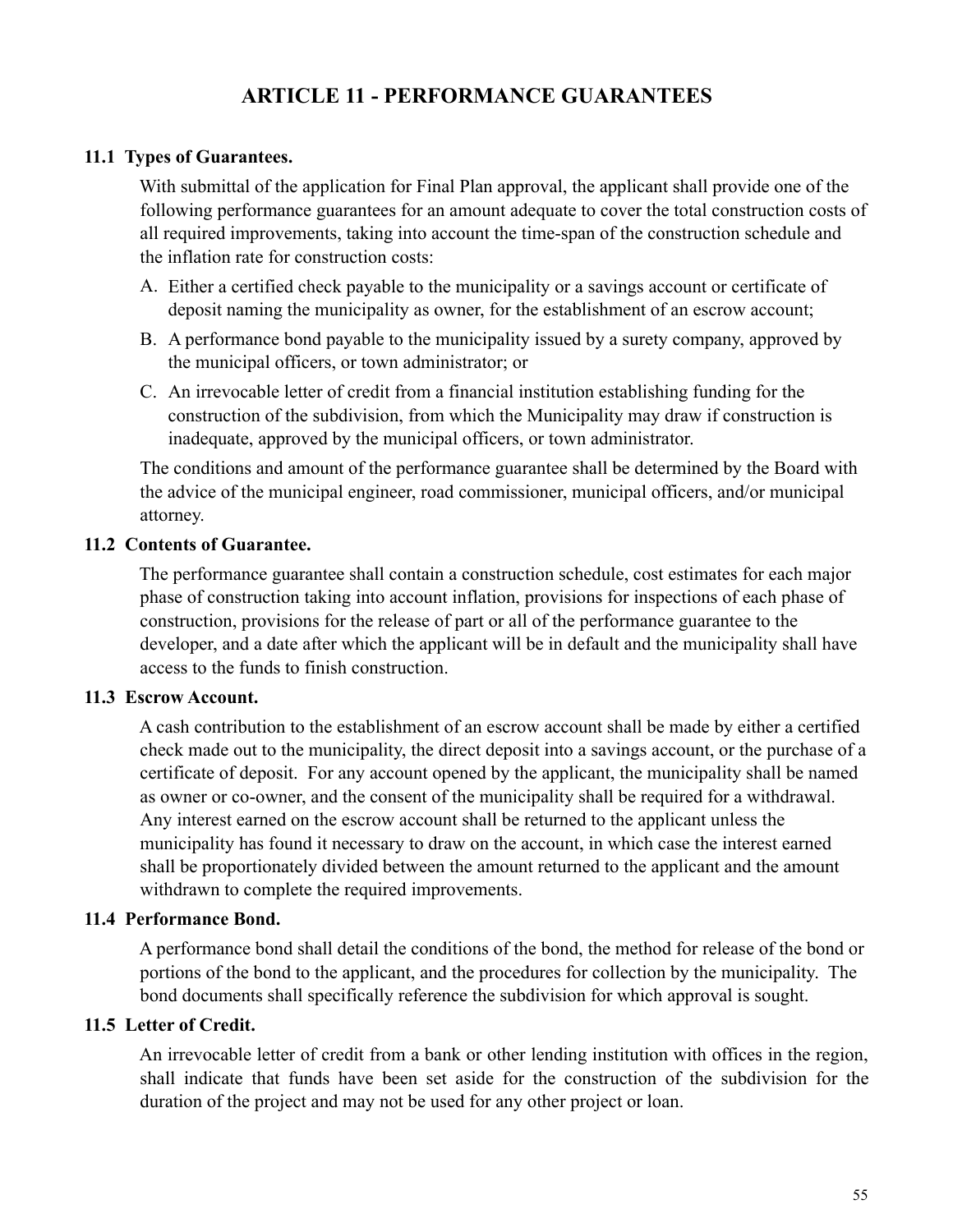### **11.6 Phasing of Development.**

 The Board may approve plans to develop a major subdivision in separate and distinct phases. This may be accomplished by limiting final approval to those lots abutting that section of the proposed subdivision street which is covered by a performance guarantee. When development is phased, road construction shall commence from an existing public way and shall abide by the guidelines set for road construction in section 10.17-3. Final approval of lots in subsequent phases shall be given only upon satisfactory completion of all requirements pertaining to previous phases.

#### **11.7 Release of Guarantee.**

 Prior to the release of any part of the performance guarantee, the Board shall determine to its satisfaction, in part upon the report of the municipal engineer or other qualified individual retained by the municipality and any other agencies and departments who may be involved, that the proposed improvements meet or exceed the design and construction requirements for that portion or phase of the subdivision for which the release is requested.

#### **11.8 Default.**

 If upon inspection, the municipal engineer or other qualified individual retained by the municipality finds that any of the required improvements have not been constructed in accordance with the plans and specifications filed as part of the application, he or she shall so report in writing to the code enforcement officer, the municipal officers, the Board, and the applicant or builder. The municipal officers shall take any steps necessary to preserve the municipality's rights.

#### **11.9 Improvements Guaranteed.**

 Performance guarantees shall be tendered for all improvements required to meet the standards of this Ordinance and for the construction of the streets, stormwater management facilities, public sewage collection or disposal facilities, public water systems, and erosion and sedimentation control measures.

### **11.10 Year-round Housing Units.**

 Subdivision proposals intended to create Year-round Housing Units, as defined, are exempt from Performance Guarantee requirements under this Article, except that documentation of the applicant's financial capacity to construct the project must be provided and found to be acceptable to the Planning Board.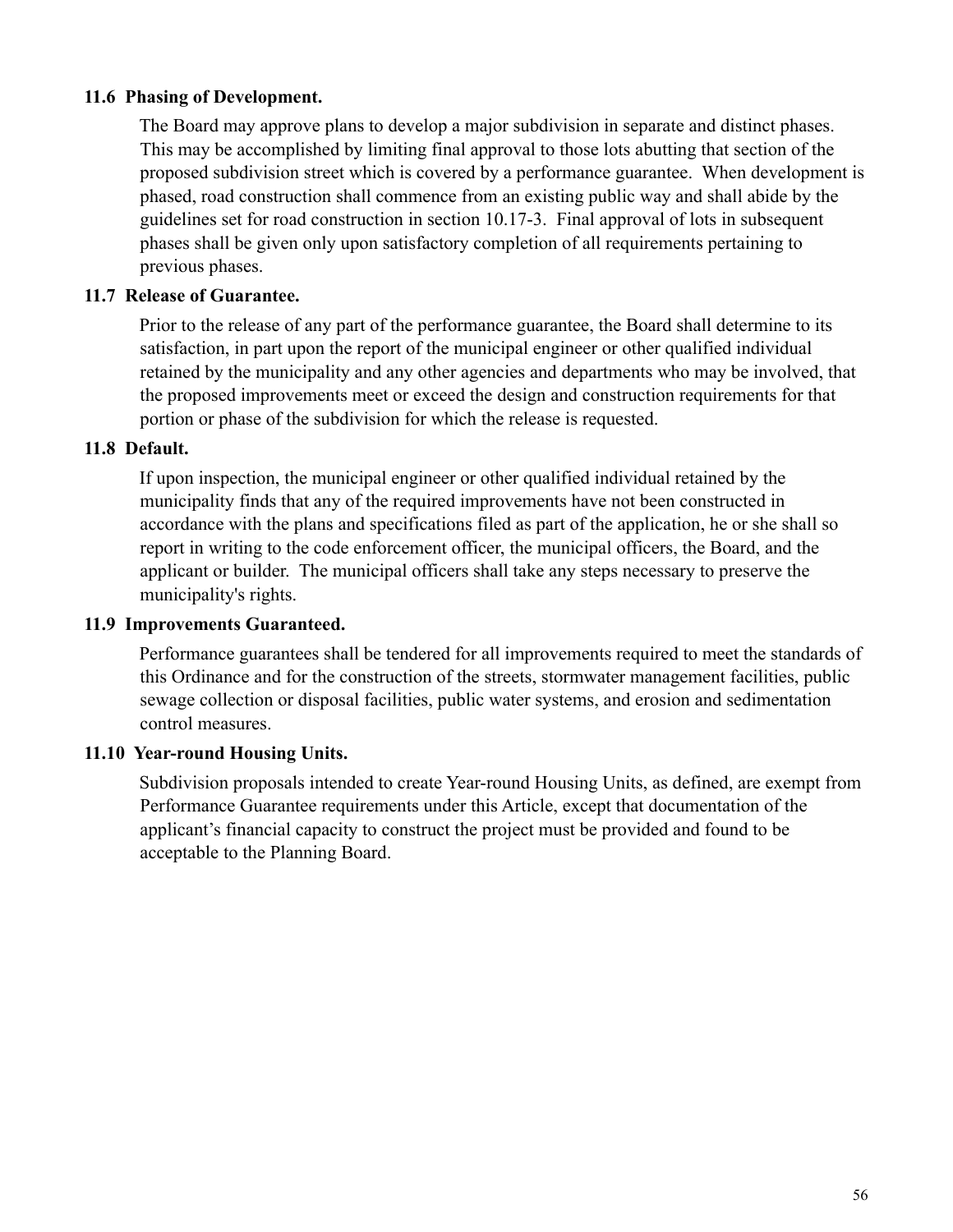# **ARTICLE 12 - WAIVERS**

## **12.1 Waivers of Certain Procedures Authorized.**

Where the Board makes written findings of fact that there are special circumstances of a particular parcel proposed to be subdivided, and/or that the proposed subdivision is intended to create Year-round Housing Units, it may waive portions of the submission requirements and related procedures, unless prohibited by local ordinances or Maine statutes, provided that the waivers do not have the effect of nullifying the intent and purpose of the comprehensive plan, the zoning ordinance, or local ordinances.

The Board may allow an applicant to combine the final plan and preliminary plan application steps into one procedure, upon making all of the following written findings of fact:

- A. No new streets are proposed;
- B. No approvals are required from the Maine Department of Environmental Protection under the Site Location of Development Act, Stormwater Law, or Natural Resources Protection Act, other than a "Permit by Rule;"
- C. The Board agrees to approve a waiver from the requirement to submit a stormwater management plan, sedimentation and erosion control plan, and Traffic Impact Analysis as ordinarily required by Articles 6 or 7 of this Ordinance; and
- D. The application contains all other applicable submissions required for both the preliminary and final plan steps, except for those items for which a waiver of a required submission has been requested and granted.

### **12.2 Waivers of Certain Improvements and Standards Authorized.**

Where the Board makes written findings of fact that due to special circumstances of a particular lot proposed to be subdivided, and/or that the proposed subdivision is intended to create of Yearround Housing Unit, it may waive certain improvements and performance standards that are otherwise required by local ordinances but are found to be unnecessary to provide for public health, safety or welfare, or are found to be inappropriate because of inadequate or lacking connecting facilities adjacent to or in proximity of the proposed subdivision, provided the waivers do not have the effect of nullifying the intent and purpose of the comprehensive plan.

#### **12.3 Conditions for Waivers.**

 When granting waivers, the Board shall set conditions of approval so that the purposes of applicable local ordinances and Maine statutes are met.

### **12.4 Waivers To Be Shown On Final Plan.**

 When the Board grants a waiver to any of the improvements required by local ordinances, the Final Plan, to be recorded at the Registry of Deeds, shall indicate the waivers granted and the date on which they were granted.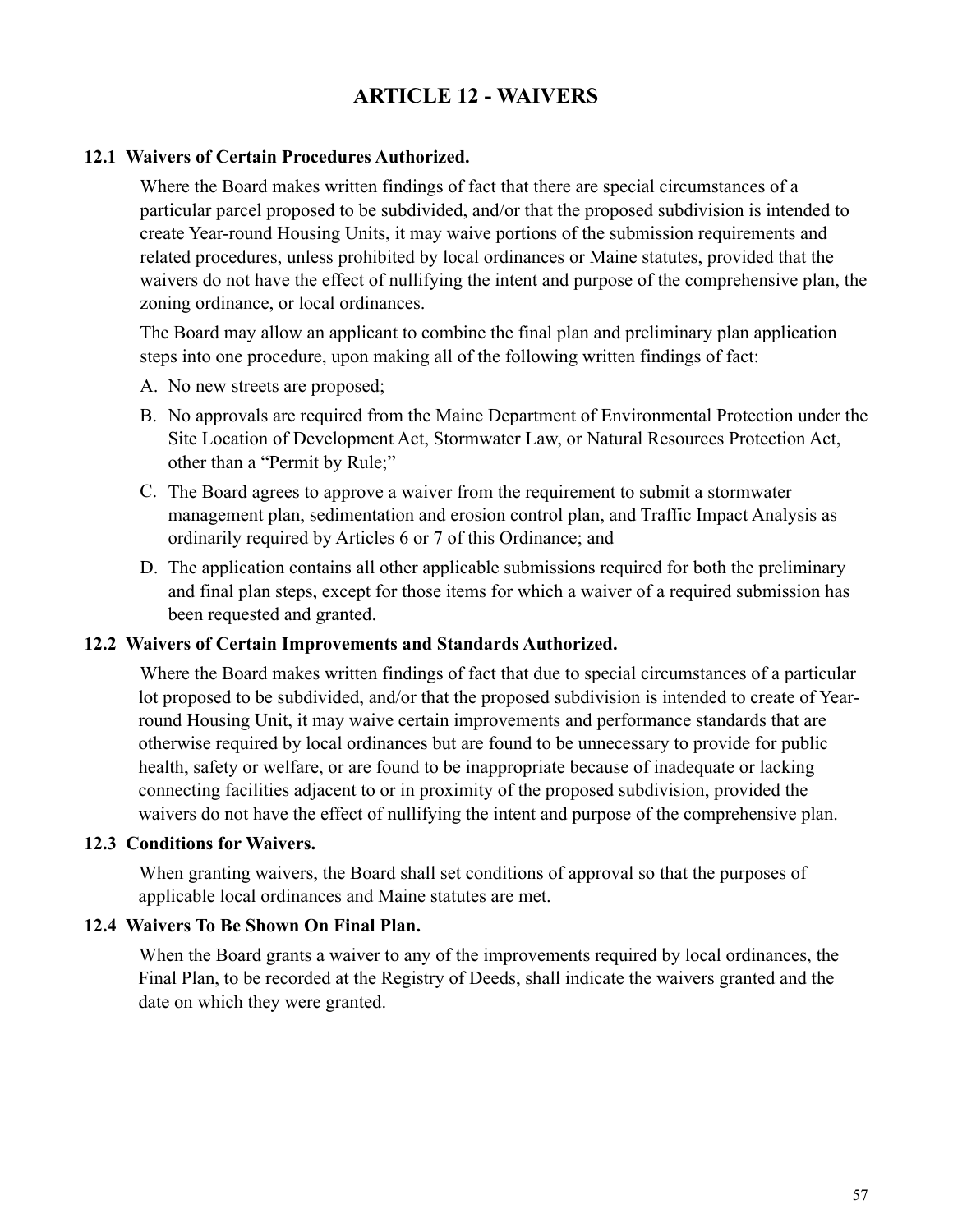# **ARTICLE 13 - APPEALS**

## **13.1 Administrative Appeals.**

The Board of Appeals shall hear and decide appeals where it is alleged that there is any error in any order, requirement, decision, or determination made by, or failure to act by, the Code Enforcement officer or the Planning Board in the administration of this Ordinance. When errors of administrative procedures or interpretation are found, the case shall be remanded to the Code Enforcement Officer or Planning Board for correction.

### **13.2 Variances.**

 The Board of Appeals shall authorize variances upon appeal, within the limitations set forth in this Ordinance.

- A. Variances shall not be granted for establishment of any use otherwise prohibited by this Ordinance or by any other North Haven ordinance.
- B. The Board of Appeals shall not grant a variance unless it finds that:
	- 1. The proposed structure or use would meet the performance standards of this Ordinance except for the specific provision which has created the nonconformity and from which relief is sought; and
	- 2. The strict application of the terms of this Ordinance would result in an undue hardship. The term "undue hardship" shall mean all of the following:
		- a. The land in question cannot yield a reasonable return unless a variance is granted;
		- b. That the need for a variance is due to the circumstances of the property and not to the general conditions in the neighborhood;
		- c. That the granting of a variance will not alter the essential character of the locality; and
		- d. That the hardship is not the result of action taken by the applicant or a prior owner.
- C. The Board of Appeals may grant a variance to a property owner for the purpose of making that property accessible to a person with a disability who is living or regularly visits the property. The Board of Appeals shall restrict any variance granted under this Subsection solely to the installation of equipment or the construction of structures necessary for access to or egress from the property by the person with the disability.
- D. The Board of Appeals may grant a variance to a property owner from a setback requirement only when strict application of this Ordinance to the petitioner and the petitioner's property would cause undue hardship. A variance under this section may not exceed 20% of setback requirement and may not be granted if the variance would cause the area of the dwelling to exceed the maximum permissible lot coverage (if applicable). If the petitioner has obtained the written consent of an affected abutting landowner, the 20% limitation may be extended. The term "undue hardship" for this section means: